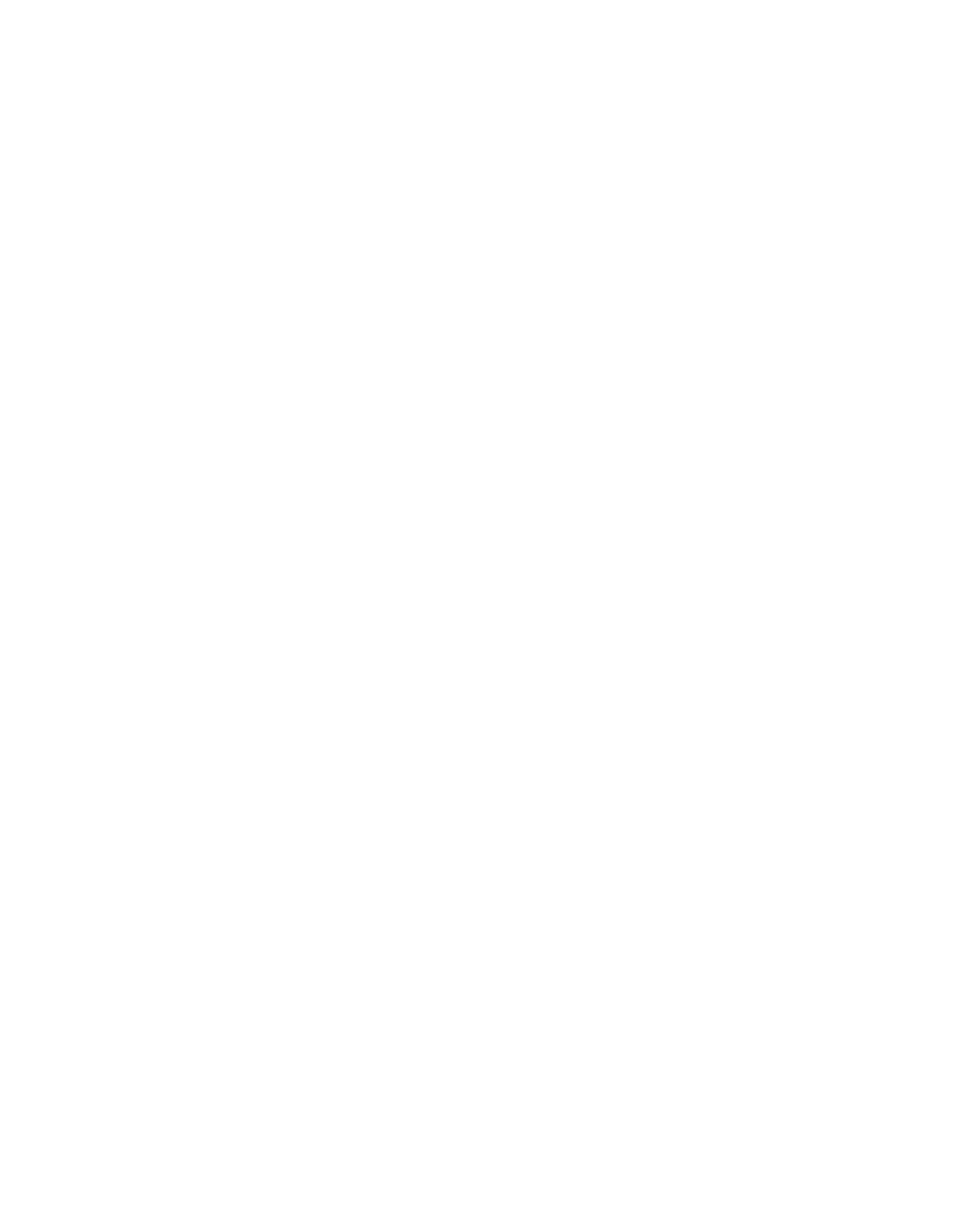# **Abstract**

#### **Einführung**

Aktive Netzwerke (Active Networks) werden es in Zukunft ermöglichen, Netzwerke den eigenen Bedürfnissen nach zu programmieren, um neue Netzwerkdienste rasch und unkompliziert einführen zu können.

Die am TIK entwickelte Active Network Node Architektur erlaubt es, sogenannte *Plugins*, welche ausführbaren Code enthalten, zur Laufzeit dynamisch in den Betriebssystemkernel zu installieren. Damit wird ermöglicht, den Netzwerkknoten auf flexible Weise mit beliebiger Funktionalität zu erweitern. Zum Beispiel kann ein Benutzer ein Ver- und Entschlüsselungs-Plugin im Netz installieren, um zu erreichen, dass sein Datenverkehr verschlüsselt übertragen wird. Ein Netzwerkbenutzer hat somit die Möglichkeit, Plugins in Routers zu installieren, um einzelne Flows oder aggregierte Flows speziell nach seinen Bedürfnissen zu verarbeiten.

Linux bietet mit der Netfilter-Architektur eine elegante Möglichkeit, den Betriebssystemkernel zur Laufzeit mit beliebiger Netzwerk-Funktionalität zu erweitern. Spezifische Netzwerkkomponenten (wie NAT, SYN-Tracing etc.) wurden bereits erfolgreich mittels Netfilter implementiert.

#### **Ziele**

In dieser Arbeit geht es nun darum, eine Architektur basierend auf Netfilter zu entwickeln, die es erlaubt, beliebige Komponenten (Plugins) für aktive Netzwerke in den Betriebssystemkernel zu laden. Das Framework soll auf flexible Art und Weise ankommende Pakete einer entsprechenden Plugininstanz zuweisen können.

Dabei sollen die folgenden Kriterien erfüllt sein:

- **Flexibilität:** Pakete sollten flexibel einer Plugininstanz zugewiesen werden können
- **Effizienz:** Die Ausführung einer Plugininstanz sollte effizient gestaltet sein, der Overhead sollte vertretbar bleiben.
- **Integration:** Die Plugin-Architektur sollte optimal in Netfilter unter Linux integriert werden

### **Resultate**

In dieser Semesterarbeit wurde ein Plugin Framework entworfen und implementiert das optimal in die bestehende Netfilter Architektur des Linuxkernels passt. Die Modularität des bestehenden Netfilter Frameworks ermöglichte eine gelungene Verschmelzung der beiden Frameworks.

Die an das Plugin Framework gesetzten Ziele wurden erreicht:

- Flows lassen sich flexibel an Plugins binden
- Das Plugin Framework ist gleich effizient wie das Netfilter Framework
- Die Integration in Linux / Netfilter scheint sehr gut gelungen zu sein
- Der Cobra Kernelcode ist übersichtlich und sehr modular
- Cobra Plugins sind einfach zu schreiben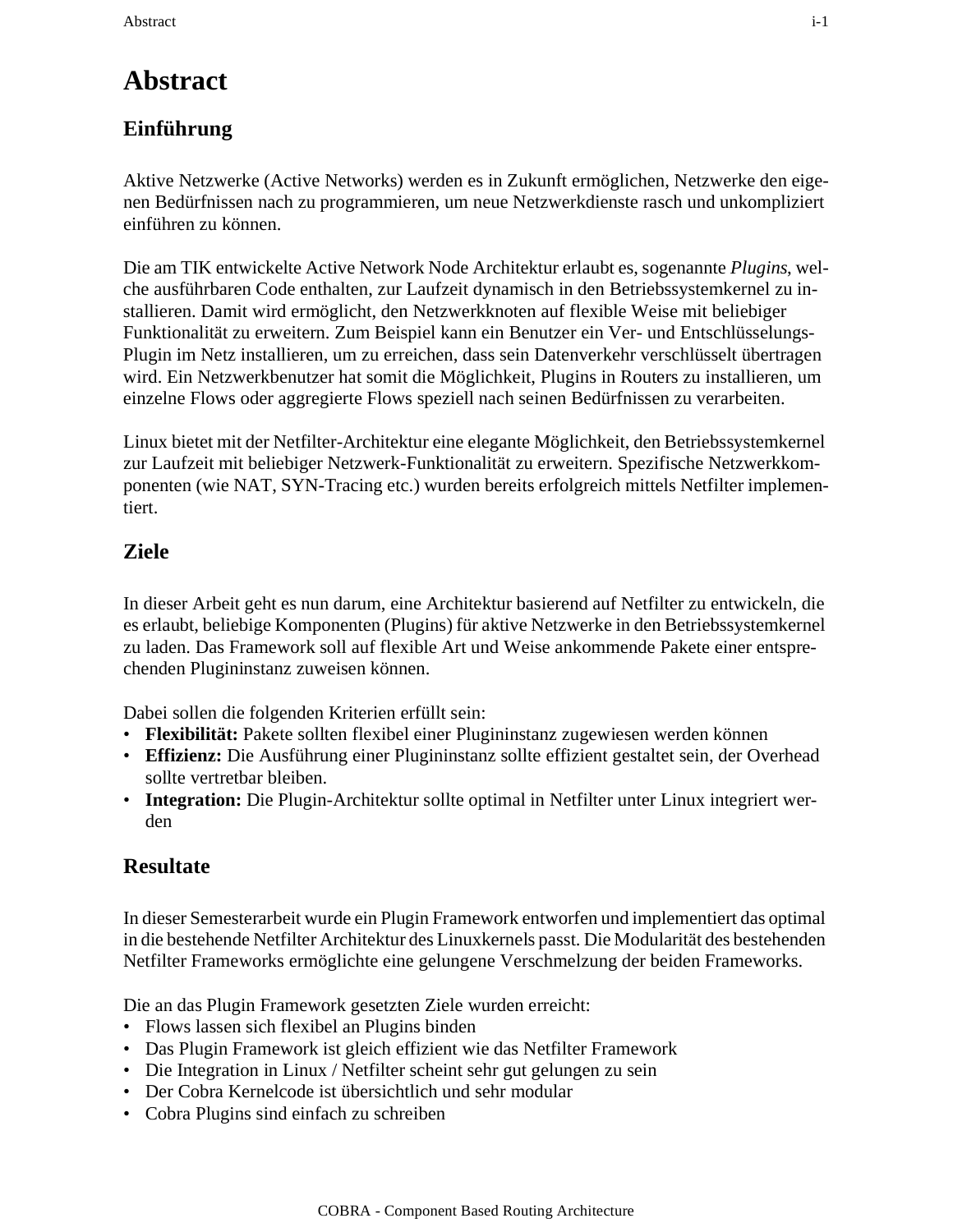### **Weiterführende Arbeit**

Die nächsten Schritte sind die Implementation eines Plugin Servers und die Erweiterung des Cobra Frameworks um Remote Fähigkeiten, wie zum Beispiel die Möglichkeit, bei Bedarf Plugins aus dem Netz zu laden und von Remote-Rechnern aus die Flow / Plugin Assoziation zu verändern und zu konfigurieren.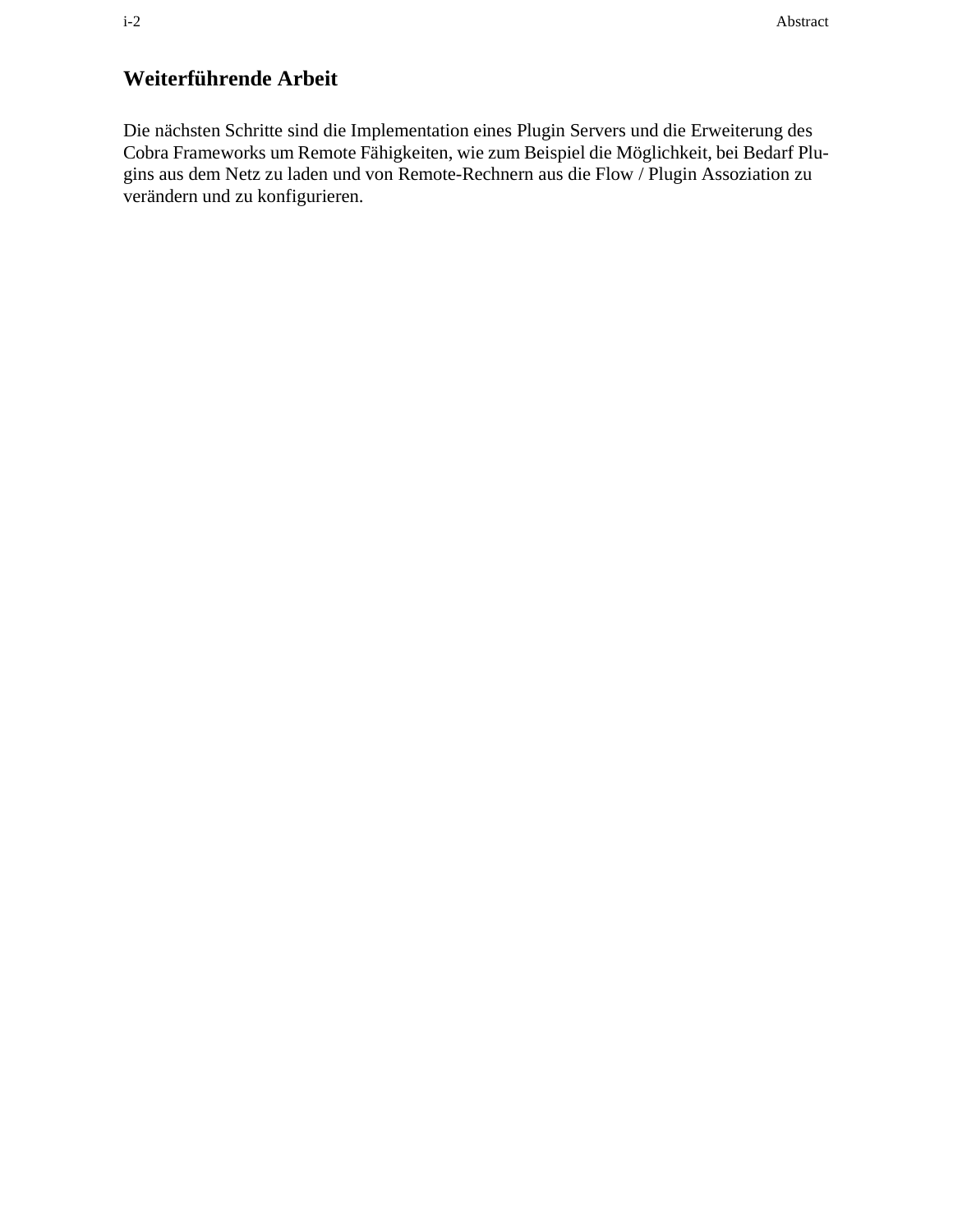# **Abstract**

#### **Introduction**

In the future, Active Networks will allow users' requirements to be reprogrammed such that new network services can be implemented rapidly and efficiently.

The Active Network Node Architecture, designed and implemented at ETHZ by the Computer Engineering and Networks Laboratory (TIK), provides a framework which allows code plugins to be dynamically loaded and linked to the kernel code at runtime.

Network nodes can therefore be extended with a new functionality in a flexible way. For example, the user can install encryption and decryption plug-ins in a network for the encryption of data transfers. Using this new framework, the network user can install plug-ins in the routers such that individual or aggregate flows, can be processed according to pertinent needs.

Linux with its Netfilter architecture provides an elegant possibility for extending the operating system kernel during runtime with any number of network functionality. Specific network components (e.g. NAT, SYN tracing) have already been successfully implemented using Netfilter.

#### **Aims & Goals**

The goal of this work is to design and implement an active network framework based on the Linux Netfilter that will enable the dynamic loading of any number of active network plug-ins into the operating system kernel. The framework should allow the arriving packets to be assigned to the corresponding plug-in instance in a fast and flexible way.

The following criteria should be fulfilled:

- **Flexibility:** The routing of the packets to the assigned plug-in instance should be flexible.
- **Performance:** The execution of a plug-in instance should provide an efficient data path. The overhead of modularity should not seriously impact performance
- **Integration:** The plug-in architecture should be integrated optimally into Netfilter for Linux

#### **Results**

In this semester thesis, a plug-in framework which fits optimally into the existing Netfilter architecture for Linux, was designed and implemented. The modularity of the existing Netfilter framework allowed a permitted merger of both frameworks.

The targets set for the plugin framework were archived, namely:

- Flows can be bound flexibly to the plug-ins
- The Cobra plugin framework is as efficient as the Netfilter framework.
- The integration with Netfilter architecture and Linux seems to be very well successful
- The Cobra kernel code is clear and very modular
- Cobra plug-ins are easy to program and implement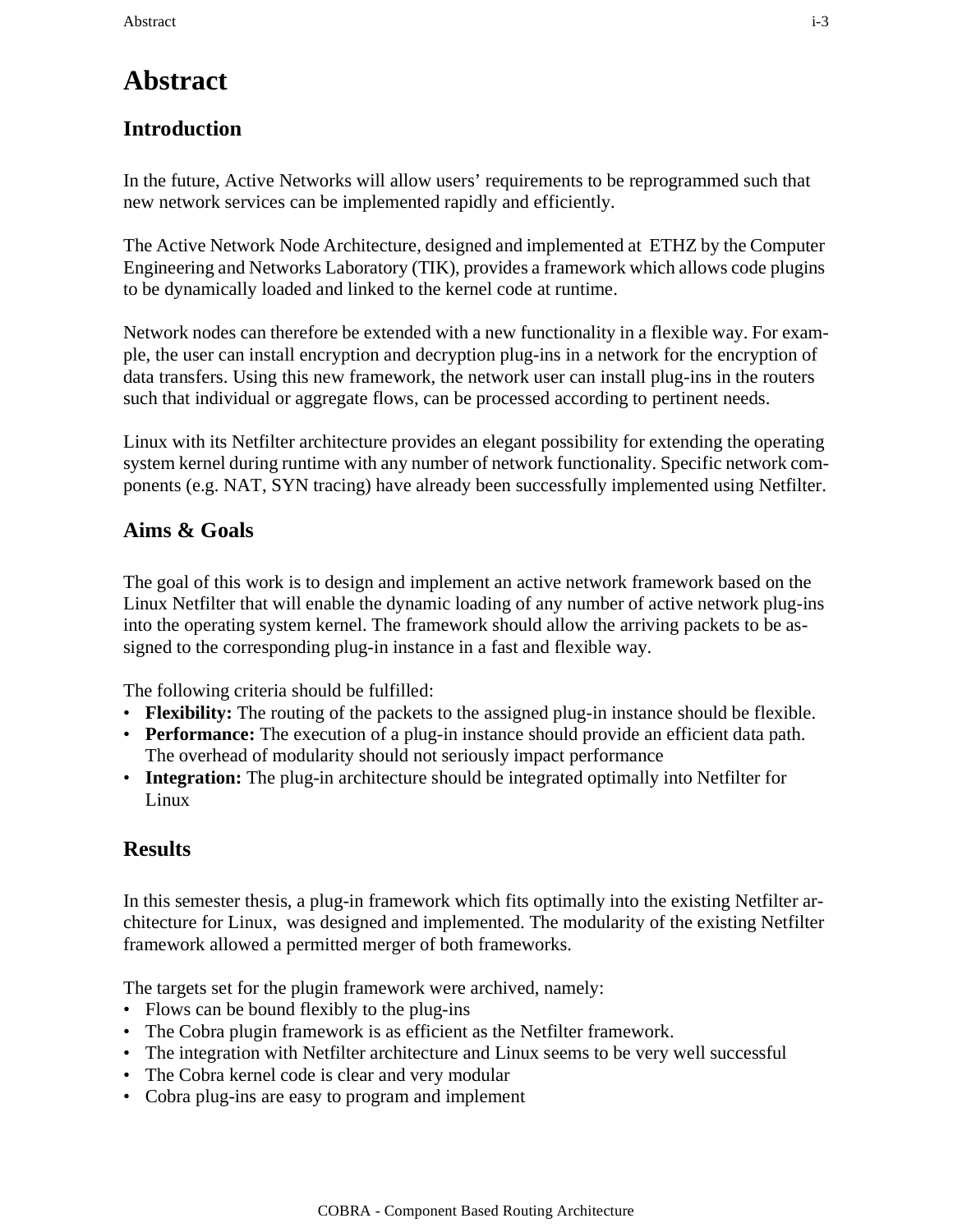### **Further Work**

The next steps should be the implementation of a plug-in server and the extension of the Cobra framework to include remote features like loading plug-ins from network servers and configuring flows to plug-ins associations from remote servers.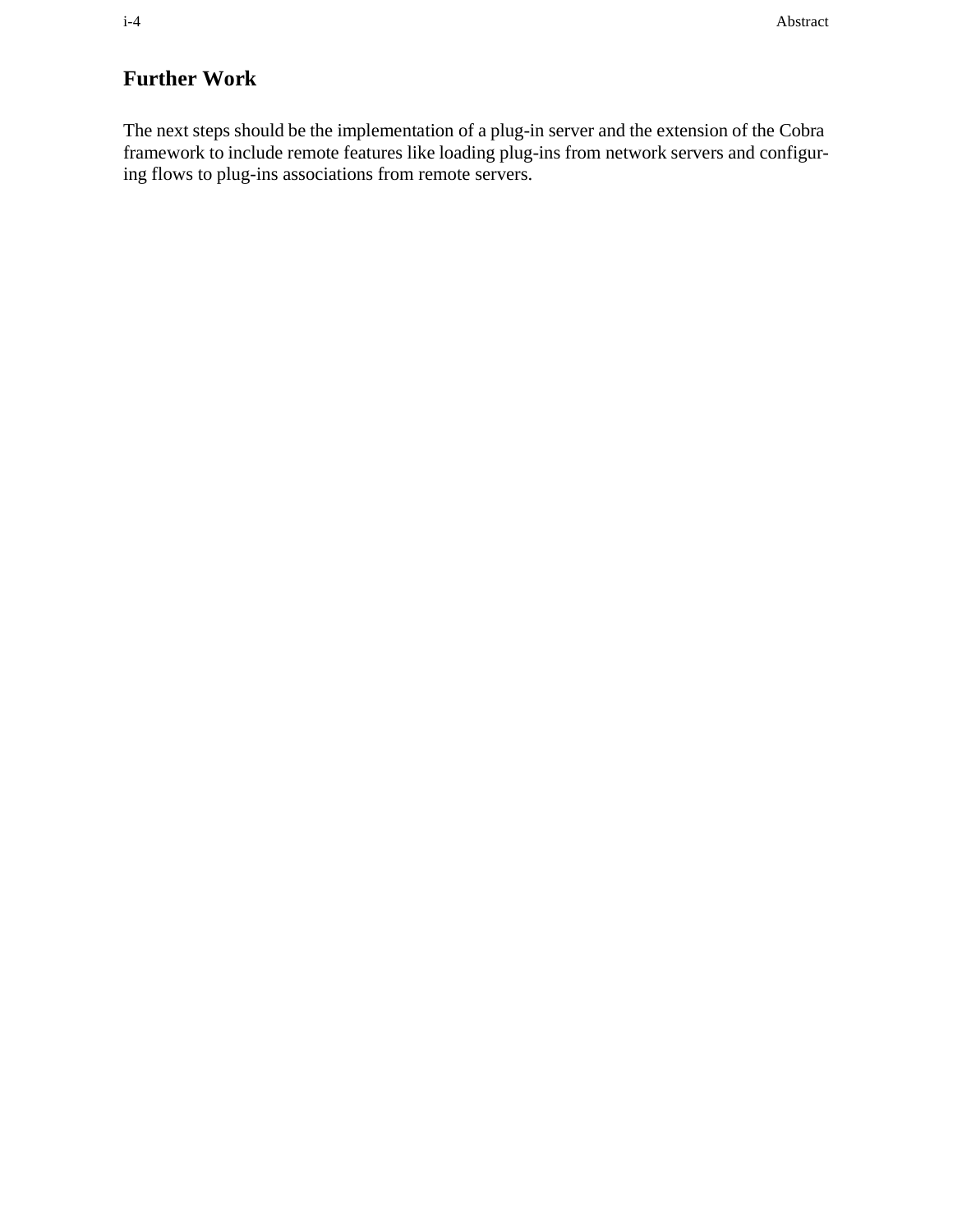# **Inhaltsverzeichnis**

|  | 5.5. Runtime Konfiguration: Schreiben auf /proc/net/cobra_status 23 |  |
|--|---------------------------------------------------------------------|--|
|  |                                                                     |  |
|  |                                                                     |  |
|  |                                                                     |  |
|  |                                                                     |  |
|  |                                                                     |  |
|  |                                                                     |  |
|  |                                                                     |  |
|  |                                                                     |  |
|  |                                                                     |  |
|  |                                                                     |  |
|  |                                                                     |  |

 $ii-1$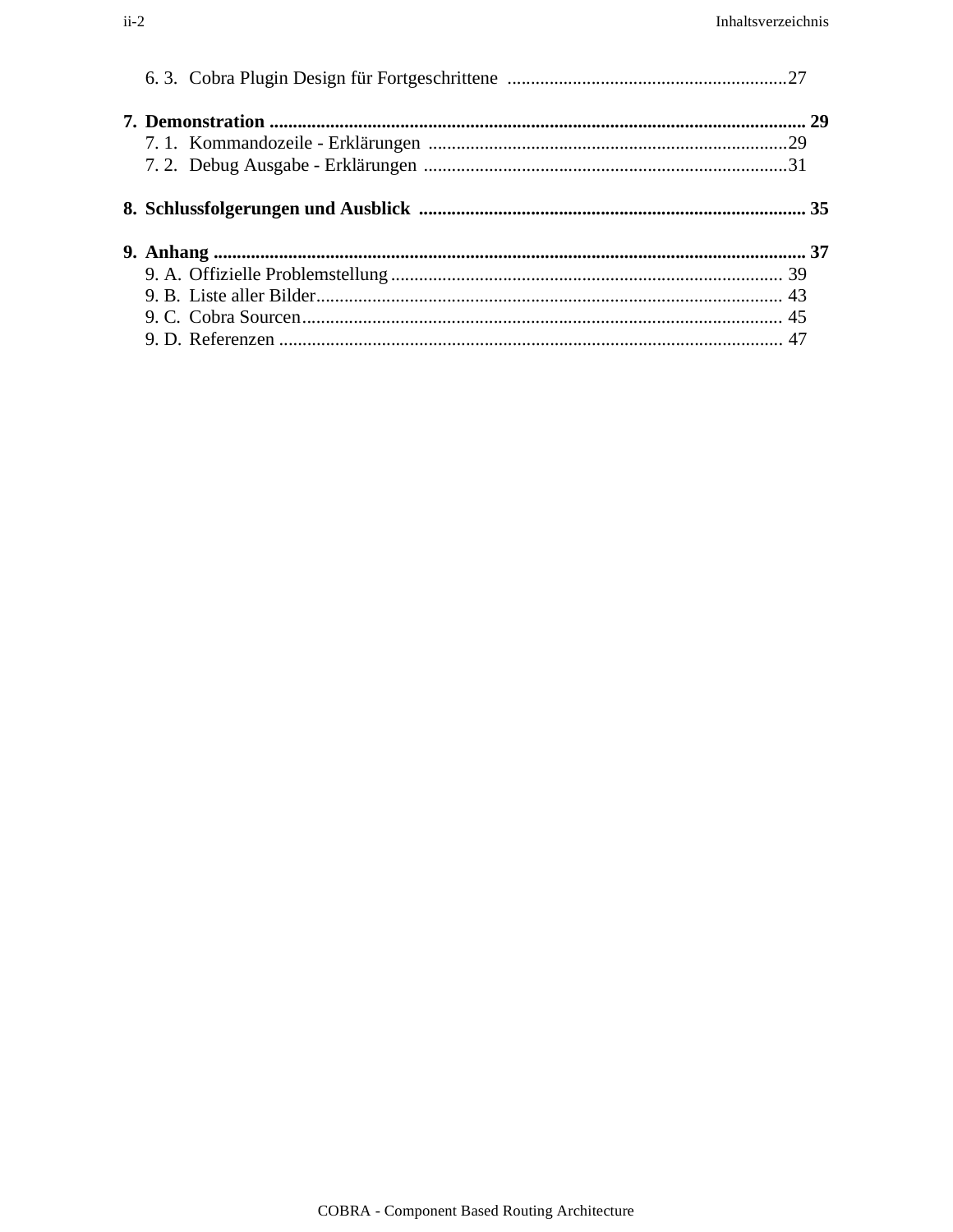# <span id="page-8-0"></span>**1. Einführung**

# <span id="page-8-1"></span>**1. 1. Motivation**

Heutige Netzwerk-Infrastrukturen sind sehr kostspielig im Unterhalt. Netzwerkknoten (Roters) werden in rascher Folge installiert. Kaum installiert sollte die Software (bzw. die Betriebsysteme) dieser Knoten auch fliessend an die neuesten Protokolle angepasst werden.

Am Beispiel von IPv6, das 'IP Extentions', also Erweiterungen der Protokoll Headers schon im Protokollentwurf selbst vorsieht, sieht man, wie schnell und wie oft solche Protokollerweiterugen vorkommen können. Diese Erweiterungen können nicht vorhergesehen werden, sind also auch nicht in den aktuellen Softwareversionen und Betriebsystemversionen der installierten Router implementiert und werden somit von den aktuell installierten Knoten nicht unterstützt. Dies führt zwangsläufig zu veralteten Netzwerkknoten, die die neuesten Varianten der Protokolle nicht unterstützten.

Es sollte möglich sein, Netzwerkknoten zu entwerfen, die sich automatisch an die neuesten Protokolle anpassen können. Dies würde den Gesammtsupport von modernen Protokollen im Netzwerk stark verbessern.

Heutige Netzwerkknoten sind sehr monolitisch aufgebaut und aus diesem Grund nicht einfach erweiterbar. Es ist sehr aufwendig neue Protokolle zu implementieren oder alte Protokolle zu erweitern. Meistens muss die ganze Software bzw. das ganze Betriebsystem ausgewechselt werden.

Dies führt dazu, dass Protokollwechsel mehrere Jahre dauern, wie man auch beim Wechsel von IPv4 zu IPv6 gesehen hat!

# <span id="page-8-2"></span>**1. 2. Problembeschreibung**

In der Vergangenheit war die Hauptaufgabe eines Routers sehr einfach. Er musste auf Grund einer Zieladressentabelle Pakete auf die richtigen Interfaces weiterleiten.

Moderne Router haben allerdings mehrere Aufgaben zu erfüllen:

- Integrated / Differentiated Services [\[5\]](#page-54-2)
- Erweiterte Routing Funktionalität: Level 3 und Level 4 Routing und Switching, QoS Routing, Multicast [\[5\]](#page-54-2)
- Sicherheitsalgorithmen um VPN's Virtuelle Private Netzwerke zu implementieren
- Erweiterungen zu existierenden Protokollen: RED Random Early Detection
- Neue Kernprotokolle: IPv6 [\[5\]](#page-54-2)

Die am TIK entwickelte Active Network Node Architektur [\[1\]](#page-54-1) [\[2\]](#page-54-3) [\[3\]](#page-54-4) erlaubt es, sogenannte Plugins, welche ausführbaren Code enthalten, zur Laufzeit dynamisch in den Betriebsystemkernel zu installieren. Damit wird ermöglicht, den Netzwerkknoten auf flexible Weise mit beliebiger Funktionalität zu erweitern. Zum Beispiel kann ein Benutzer ein Ver- und Entschlüsselungs-Plugin im Netz installieren, um zu erreichen, dass sein Datenverkehr verschlüsselt übertragen wird. Ein Netzwerkbenutzer hat somit die Möglichkeit, Plugins in Routers zu installieren, um einzelne Flows oder aggregierte Flows speziell nach seinen Bedürfnissen zu verarbeiten.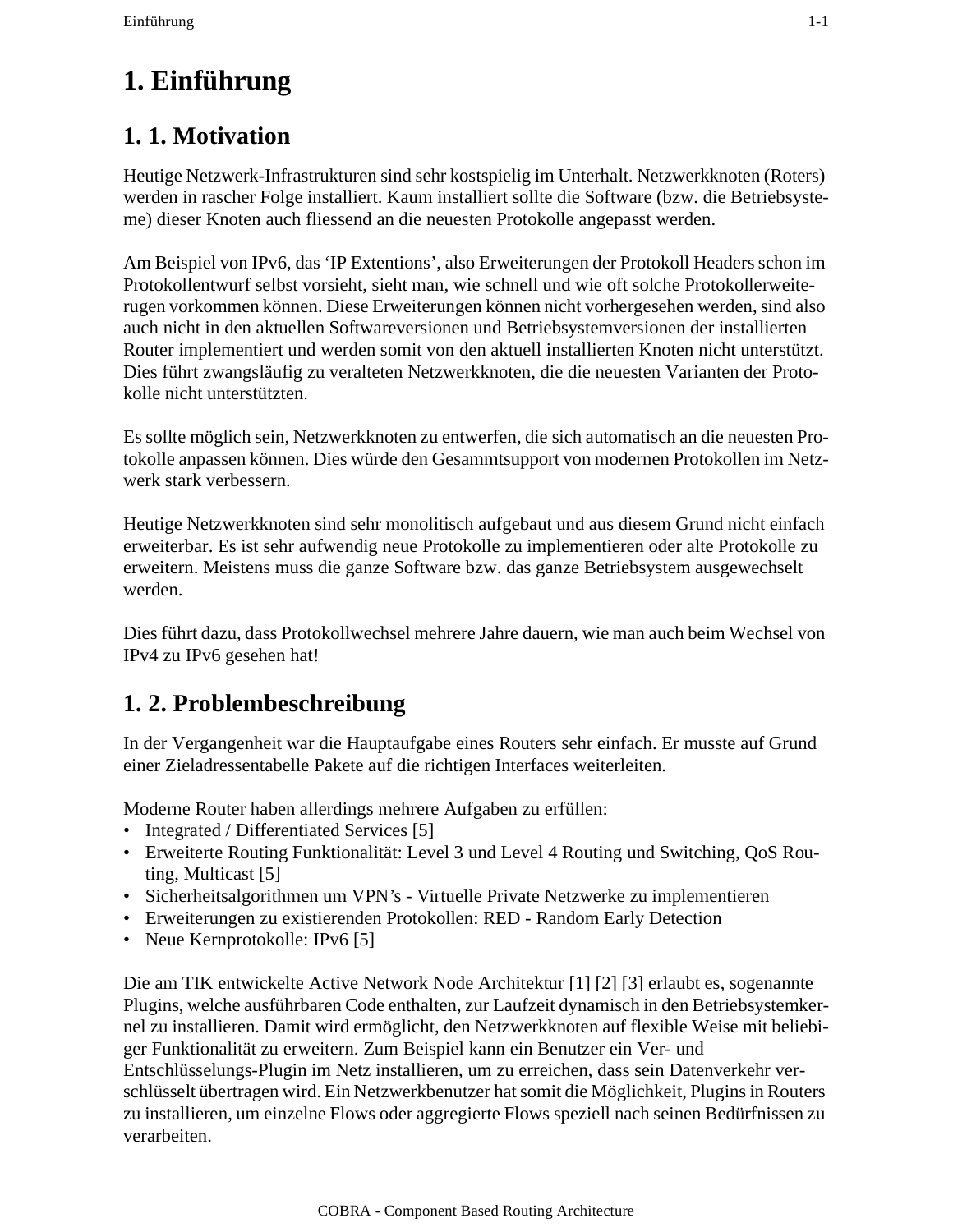Das in dieser Arbeit vorgeschlagene Framework wurde unter NetBSD entwickelt. Leider hat sich nun Linux in letzter Zeit viel schneller und viel weiter verbreitet als NetBSD.

Linux bietet seit der Kernel Version 2.4 mit der Netfilter-Architektur [\[4\]](#page-54-5) eine elegante Möglichkeit, den Betriebsystemkernel zur Laufzeit mit beliebiger Netzwerk-Funktionalität zu erweitern. Spezifische Netzwerkkomponenten (NAT, Filtering, Mangeling, SYN-Tracing, Logging etc.) wurden bereits erfolgreich mit Netfilter implementiert.

## <span id="page-9-0"></span>**1. 3. Ziel**

In dieser Arbeit geht es nun darum, eine Architektur, basierend auf Netfilter [\[4\]](#page-54-5) zu entwickeln, die es erlaubt, beliebige Komponenten (Plugins) für aktive Netzwerke in den Betriebsystemkernel zu laden. Das Framework soll auf flexible Art und Weise ankommende Pakete einer entsprechenden Plugininstanz zuweisen können.

Dabei sollen die folgenden Kriterien erfüllt sein:

- Flexibilität: Pakete sollen flexibel einer Plugininstanz zugewiesen werden können
- Effizienz: Die Ausführung einer Plugininstanz sollte effizient gestaltet sein, der Overhead sollte vertretbar bleiben
- Integration: Die Plugin-Architektur sollte optimal in Netfilter unter Linux integriert werden

Es soll ein allgemeingültiges Konzept entwickelt werden, welches es erlaubt, Plugins zu instanzieren und an Flows zu binden, so dass ankommende Pakete entsprechend verarbeitet werden können. Es soll eruiert werden, welche Erweiterungen an der bestehenden Netfilter-Architektur [\[4\]](#page-54-5) für Linux nötig sind, um das Design umzusetzen. Das entworfene Design soll schlussendlich in Form eines oder mehrerer Netfilter-Modulen effizient und übersichtlich implementiert werden.

### <span id="page-9-1"></span>**1. 4. Gliederung dieses Berichtes**

Der vorliegende Bericht ist in 8 weitere Kapitel gegliedert.

Kapitel 2 führt auf einfache Art und Weise in das Konzept der Erweiterbaren Routerarchitektur ein, stellt die Netfilter Architektur [\[4\]](#page-54-5) vor und hält fest, welche Funktionalitäten dem bestehenden Framework für unsere Belange fehlen. In Kapitel 3 wird die Netfilter Architektur genauer beleuchtet, die als Basis für die Implementation der Cobra Plugin Architektur verwendet wird. Kapitel 4 beschreibt dann die Cobra Architektur im Detail. In Kapitel 5 wird auf die Details der eigentlichen Cobra Implementation eingegangen. Kapitel 6 zeigt wie ein einfaches Cobra Plugin geschrieben wird. Daraufhin wird in Kapitel 7 die Benutzung des Cobra Frameworks am laufenden System demonstriert. Schlussendlich spricht dann Kapitel 8 über die Schlussfolgerungen, die aus dieser Entwicklung zu ziehen sind und zeigt weitere Ausblicke in zukünftige Weiterentwicklungen. In Kapitel 9 wurden die Anhänge zusammengefasst.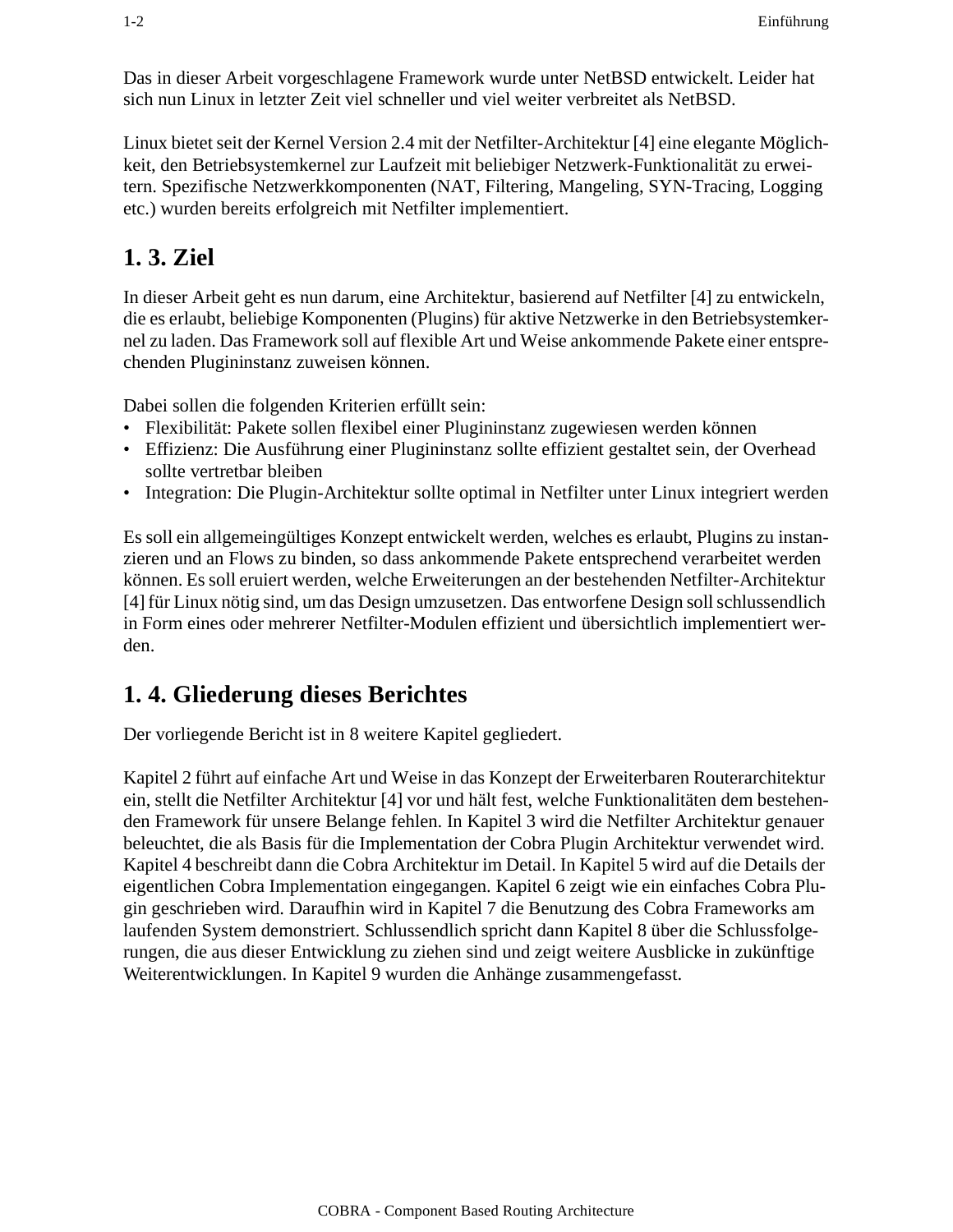# <span id="page-10-0"></span>**2. Erweiterbare Routerarchitektur**

### <span id="page-10-1"></span>**2. 1. Was sind erweiterbare Router?**

Bis zum heutigen Tage besitzen Router typischerweise sehr monolitisch aufgebaute Betriebsysteme, die aus diesem Grund natürlich nicht einfach erweiterbar sind.

Mit der immer schnelleren Protokollentwicklung und der zunehmend schnelleren Markteinführung neuer Entwicklungen wird es immer wichtiger, dass Router Betriebsysteme dynamisch und zur Laufzeit erweitert und erneuert werden können.

Am TIK wurde in mehreren Arbeiten genau dieses Ziel verfolgt. Es wurde eine Active Network Node Architektur [\[1\]](#page-54-1) [\[2\]](#page-54-3) [\[3\]](#page-54-4) entworfen und entwickelt. Das Hauptziel der vorgeschlagenen Architektur war es, ein modulares und erweiterbares System zu entwickeln, das das Konzept der Flows und die Fähigkeit bestimmte Komponenten abhängig von Flows auszuwählen besass.

Die Active Network Node Architektur [\[1\]](#page-54-1) [\[2\]](#page-54-3) [\[3\]](#page-54-4) besitzt die folgenden Eigenschaften:

- Dynamisches Laden und Freigeben von Plugins zum Betriebsystemkern zur Laufzeit des Systems. Plugins sind Codemodule die eine spezifische Routerfuktionalität implementieren (z.B: Ver- und Entschlüsselung von Paketen). Nachdem ein Plugin geladen wurde ist es nicht mehr von anderem Kernelcode zu unterscheiden.
- Instanzierung von beliebig vielen individuellen Instanzen eines Plugins. Eine Instanz ist eine spezifische Laufzeitkonfiguration eines individuellen Plugins. Es ist öfters sehr wünschenswert mehrere Instanzen desselben Plugins im Kernel zu haben, wie beispielweise beim Paketscheduling. Dort kann ein und derselbe Paket Scheduler in verschiedenen Konfigurationen (und somit in verschiedenen Instanzen) mit verschiedenen Interfaces arbeiten. State-of-the-art Paket Schedulers sind normalerweise hierarchisch aufgebaut, mit möglicherweise verschiedenen Modulen, die in verschiedenen Hierarchielevels arbeiten. Unter den Knoten auf dem selben Level sind die Module unterschiedlich konfiguriert, können aber als Plugininstanzen ein und desselben Plugins koexistieren. Um ein einfaches und einheitliches Interface für die Allokation mehrerer Instanzen ein und desselben Plugins zur Verfügung stellen zu können, muss das Plugin auf ein Set von standardisierten Nachrichten reagieren können. Durch die Standardisierung dieser Nachrichten und durch die Implementation in allen Plugins, wird die interoperabilität verschiedener Plugins garantiert.
- Effizientes Mapping der individuellen Daten Paket Flows und die Möglichkeit Flows an bestimmte Plugininstanzen zu binden. Sets aus speziellen Flows werden normalerweise durch Filter spezifiziert. Zum Beispiel kann ein Filter genau den TCP Datenverkehr vom Netzwerk 172.16.7.0/24 zum Host 172.16.0.65 spezifizieren. Filter können auch individuelle Ende zu Ende Applikationsflows spezifizieren. Filter werden immer durch 6-Tupels spezifiziert: <Source Adresse, Destination Adresse, Protokoll, Source Port, Destination Port, Interface>. Jedes Element des 6-Tupels kann auch als nicht relevant markiert sein. Für das vorherige Beispiel wäre das 6-Tupel also so anzugeben: <172.16.7.0/24, 172.16.0.65/ 32, TCP, \*, \*, \*>. Natürlich hat ein Filter für einen Ende zu Ende Applikationsflow alle Felder (ausser eventuell dem Interface Feld) ganz spezifiziert.
- Hoher Durchsatz im ganzen Datenpfad. Der hohe Durchsatz ist zum einen Teil durch die vollständige Kernelimplementation, die kostbare Kontext Switches verhindert, gegeben. Zum anderen Teil ist die schnelle Paketklassifikation nötig, um genügend schnell Pakete an Filter und Filter an Plugins zuordnen zu können.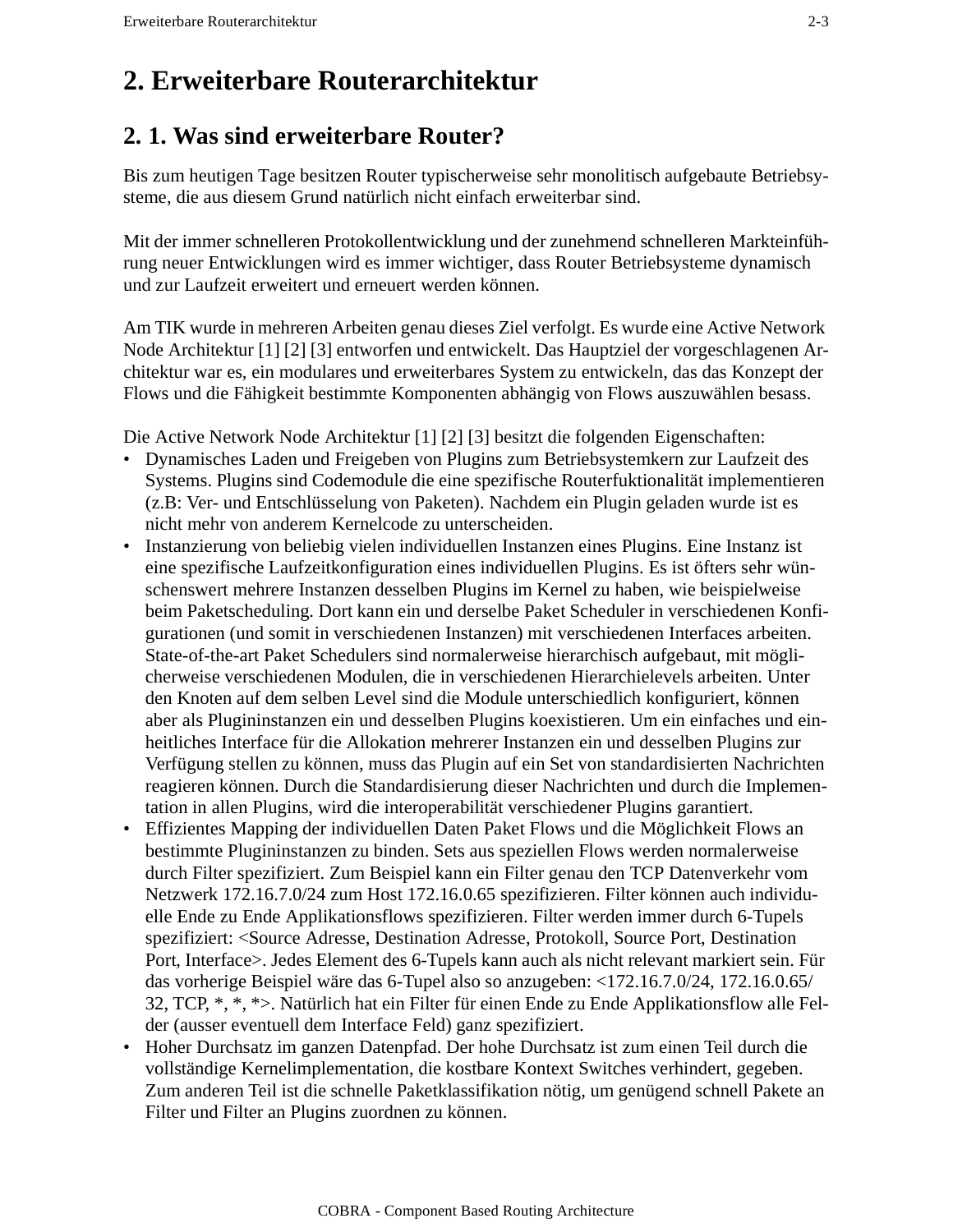## <span id="page-11-0"></span>**2. 2. Was ist die Netfilter Architektur?**

Netfilter [\[4\],](#page-54-5) entwickelt von Rusty Russel und seinem Netfilter Core Team, ist ein Framework zur Paketbehandlung, gehört aber nicht zu dem normalen Berkeley Socket Interface.

Jedes von Netfilter unterstützte Protokoll definiert 'Hooks' (IPv4 definiert beispielsweise 5 Hooks), welches wohldefinierte Punkte auf dem Weg eines Pakets durch den Protokoll-Stack sind. An jedem dieser Punkte wird das Protokoll Netfilter mit dem Paket und der Hook-Nummer aufrufen. Teile des Kernels können sich an den verschiedenen Hooks für jedes Protokoll registrieren.

Wenn ein Paket also an Netfilter weitergereicht wird, wird überprüft, ob irgend jemand für dieses Protokoll oder für diesen Hook registriert ist; Wenn ja, bekommt jeder von ihnen der Reihe nach die Chance, das Paket zu untersuchen und es möglicherweise zu verändern, das Paket zu verwerfen, es durchzulassen oder Netfilter zu beauftragen, das Paket für den Userspace einzureihen. Die von Netfilter eingereihten Pakete werden gesammelt (von dem ip\_queue-Treiber), um an den Userspace geschickt zu werden; diese Pakete werden asynchron behandelt.

Das Netfilter Framework [\[4\]](#page-54-5) ist sehr modular aufgebaut.



Figur A: Netfilter Framework Gliederung

<span id="page-11-1"></span>Zusätzlich zu diesem einfachen Rahmenwerk wurden verschiedene Module geschrieben, welche Funktionalitäten ähnlich zu früheren (pre-netfilter) Kernel bieten, im Besonderen ein erweiterbares NAT-System, und ein erweiterbares Paketfilter-System (iptables).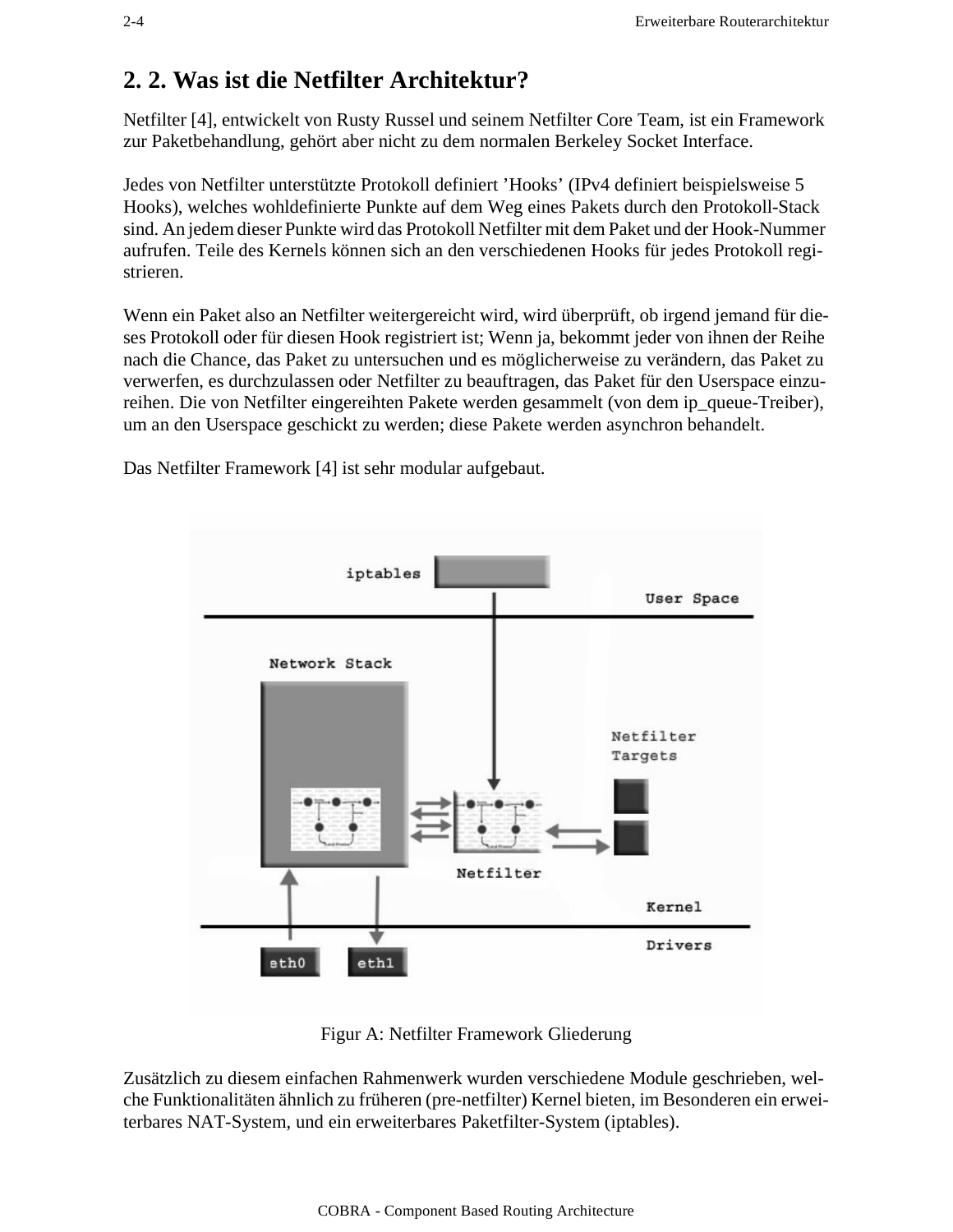# <span id="page-12-0"></span>**2. 3. Was fehlt?**

Das Netfilter Framework [\[4\]](#page-54-5) bildet einen wunderbaren Grundbaustein zur Implementation von dynamisch ladbaren Plugins. Da das Netfilter Framework eigentlich schon Plugins unterstützt, diese allerdings nicht zur Laufzeit zugefügt werden können und somit zur Compilierzeit schon vorhanden sein müssen, um statisch in das Framework eingebunden zu werden, sollte es sehr gut möglich sein, Netfilter dahingehend zu erweitern, dass es einen Dispatcher bekommt der genau diese Verwaltung und Verteilung zu zur Laufzeit geladenen Plugins übernimmt.

Um also dynamische, zur Laufzeit ladbare Plugins zu implementieren, müssen Netfilter Module geschrieben werden, die das Folgende implementieren:

- Es muss eine neue Netfilter Tabelle implementiert werden, in der man Filter registrieren kann, die es ermöglichen, Flows an geladene Instanzen eines Plugins zu binden
- Es muss ein neues Netfilter Target implementiert werden, das die Verwaltung und Verteilung der zur Laufzeit geladenen Plugins übernimmt. Dieses Target muss ankommende Pakete, die einem Filter entsprechen, an die entsprechende Plugininstanz weitergeben. Dieses Verteilen muss aus Performancegründen sehr schnell geschehen, da es für jedes Paket geschieht, das einem Plugin übergeben werden soll.
- Das Userspace Konfigurationstool 'iptables' muss erweitert werden, so dass die neuen Argumente des neuen Netfilter Targets verstanden werden.
- Es soll auch möglich sein abzufragen welche Plugins in wievielen Instanzen im Moment alloziert sind.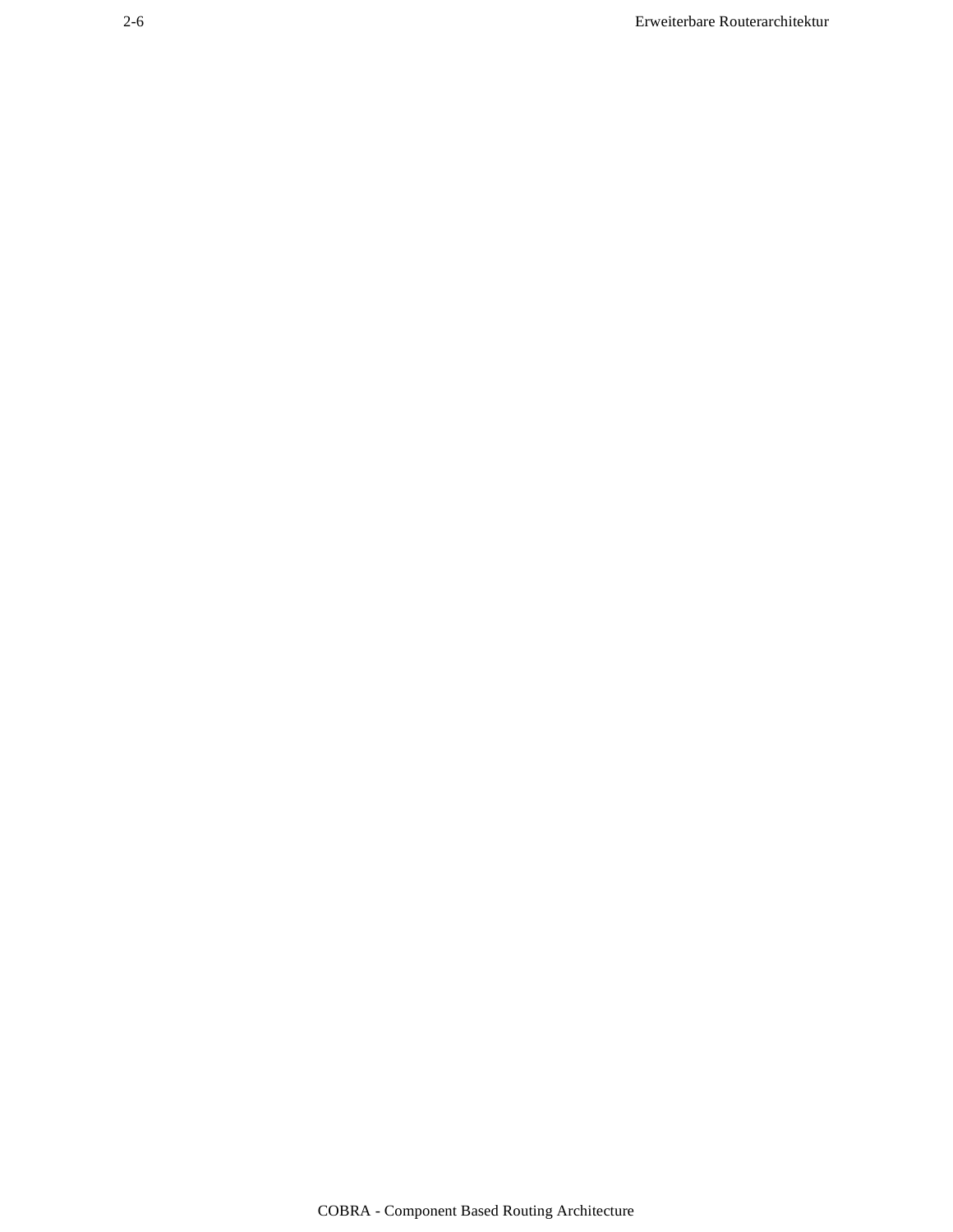# <span id="page-14-0"></span>**3. Netfilter Architektur**

Das Netfilter Framework [\[4\]](#page-54-5) besteht aus mehr als einer Serie von Hooks auf bestimmten Positionen in einem der Protokoll-Stacks von IPv4, IPv6 oder DECnet.

Die idealisierte IPv4 Paketreise sieht folgendermassen aus:



Bild B: Netfilter Paket Fluss

<span id="page-14-1"></span>Das IPv4 Paket beginnt seine Reise von links. Den einfachen Sanity-Check überstanden (das heisst das Paket ist nicht verstümmelt, seine Checksumme ist OK und es ist kein Promiscuous Receive), werden sie an den NF\_IP\_PRE\_ROUTING (1) Hook des Netfilter Frameworks weitergereicht.

Als nächstes werden die Pakete an den Routing-Code weitergereicht, welcher entscheidet, ob das Paket für eine andere Schnittstelle oder für einen lokalen Prozess bestimmt ist. Der Routing-Code kann unroutebare Pakete verwerfen.

Wenn das Paket für den lokalen Rechner selbst bestimmt ist, wird der NF\_IP\_LOCAL\_IN (2) Hook das Netfilter Framework erneut aufrufen, bevor das Paket an den Prozess (falls es einen gibt) geschickt wird.

Wenn der Zielort stattdessen eine andere Schnittstelle ist, wird der NF\_IP\_FORWARD (3) Hook des Netfilter Frameworks aufgerufen.

Das Paket durchläuft dann einen letzten Netfilter Hook, den NF\_IP\_POST\_ROUTING (4) Hook, bevor es wieder über ein Interface verschickt wird.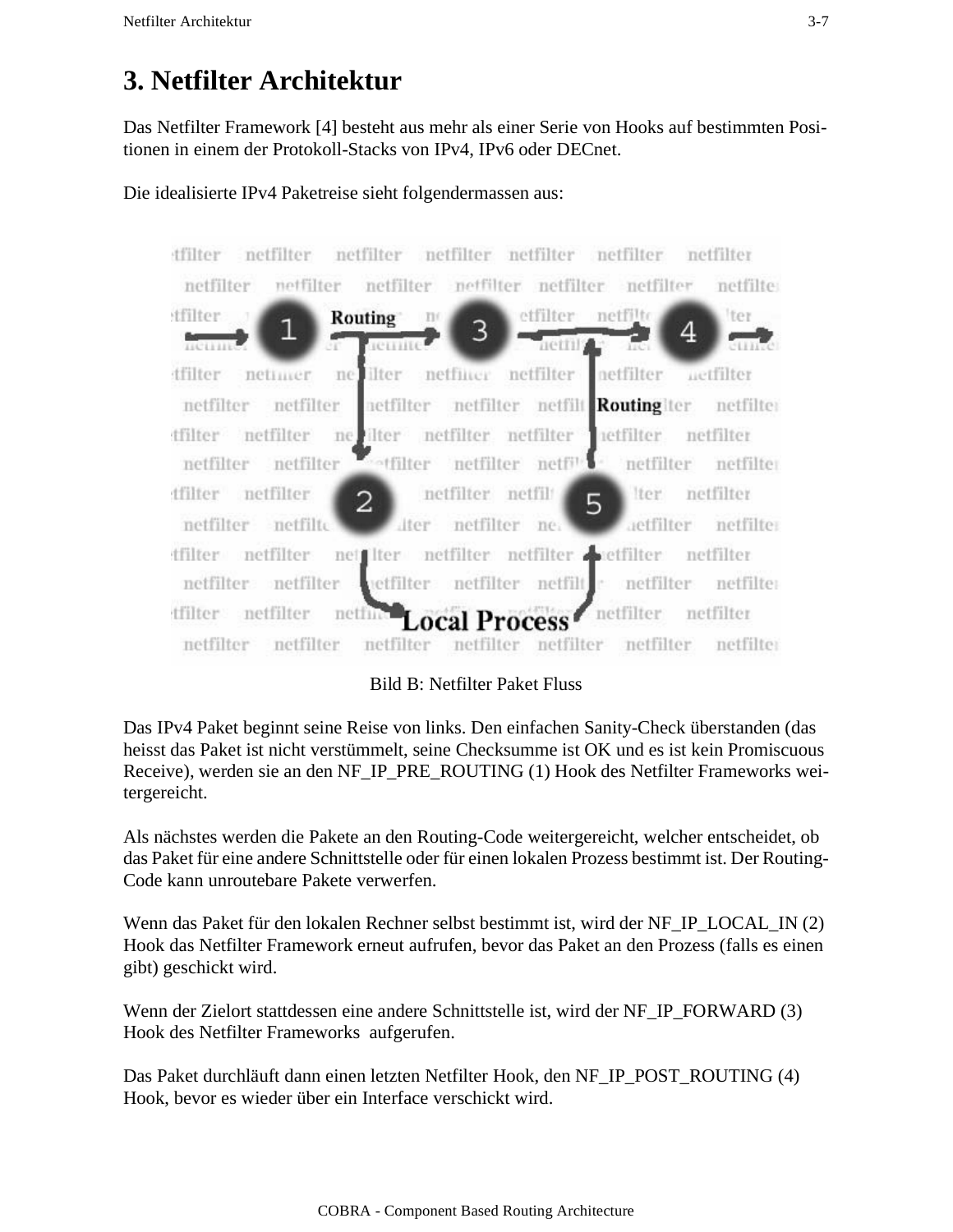Für Pakete, die lokal generiert wurden, wird der NF\_IP\_LOCAL\_OUT (5) Hook aufgerufen. Hier sieht man, dass das Routing erst dann einsetzt, wenn dieser Hook aufgerufen wurde: Tatsächlich wird zuerst der Routing-Code aufgerufen (um Angaben über Quellenadresse und IP-Optionen zu bestimmen), der dann erneut aufgerufen wird, falls das Paket geändert werden sollte.

### <span id="page-15-0"></span>**3. 1. Netfilter Grundlagen**

Die Essenz von Netfilter ist ganz klar die Aktivierung der Hooks beim Passieren der Pakete. Kernelmodule können sich registrieren, um an irgendeinem dieser Hooks zu lauschen. Wenn dieser Netfilter Hook dann vom Networking-Code aufgerufen wird, hat an diesem Punkt jedes registrierte Modul die Möglichkeit, das Paket zu verändern.

Das Modul kann Netfilter veranlassen, eine von mehreren Sachen zu tun:

- 1. NF\_ACCEPT: Die Reise wie gewöhnlich fortsetzen.
- 2. NF\_DROP: das Paket verwerfen, die Reise nicht fortsetzen.
- 3. NF\_STOLEN: Das Modul hat das Paket übernommen, die Reise wird nicht fortgesetzt.
- 4. NF\_QUEUE: Das Paket soll für den Userspace eingereiht werden.
- 5. NF\_REPEAT: Dieser Hook soll erneut aufgerufen werden.

Auf diesem Fundament können ziemlich komplexe Paketfilter-Manipulationen aufgebaut werden.

#### <span id="page-15-1"></span>**3. 2. Paket Selektion: IP Tables**

Ein System zur Paketauswahl mit dem Namen IP-Tables wurde über das Netfilter Framework gebaut. Es ist ein direkter Abkömmling von ipchains (welches von ipfwadm abstammt, das wiederum von BSD's ipfw abstammt), mit Erweiterungen. Kernelmodule können eine neue Tabelle registrieren und von einem Paket verlangen, eine vorgegebene Tabelle zu durchwandern. Diese Methode zur Paketauswahl wird für Paketfilter (die 'Filter'-Tabelle), Network Address Translation (die 'NAT'-Tabelle) und allgemeine Behandlung von pre-routing Paketen (die 'mangle'- Tabelle) verwendet.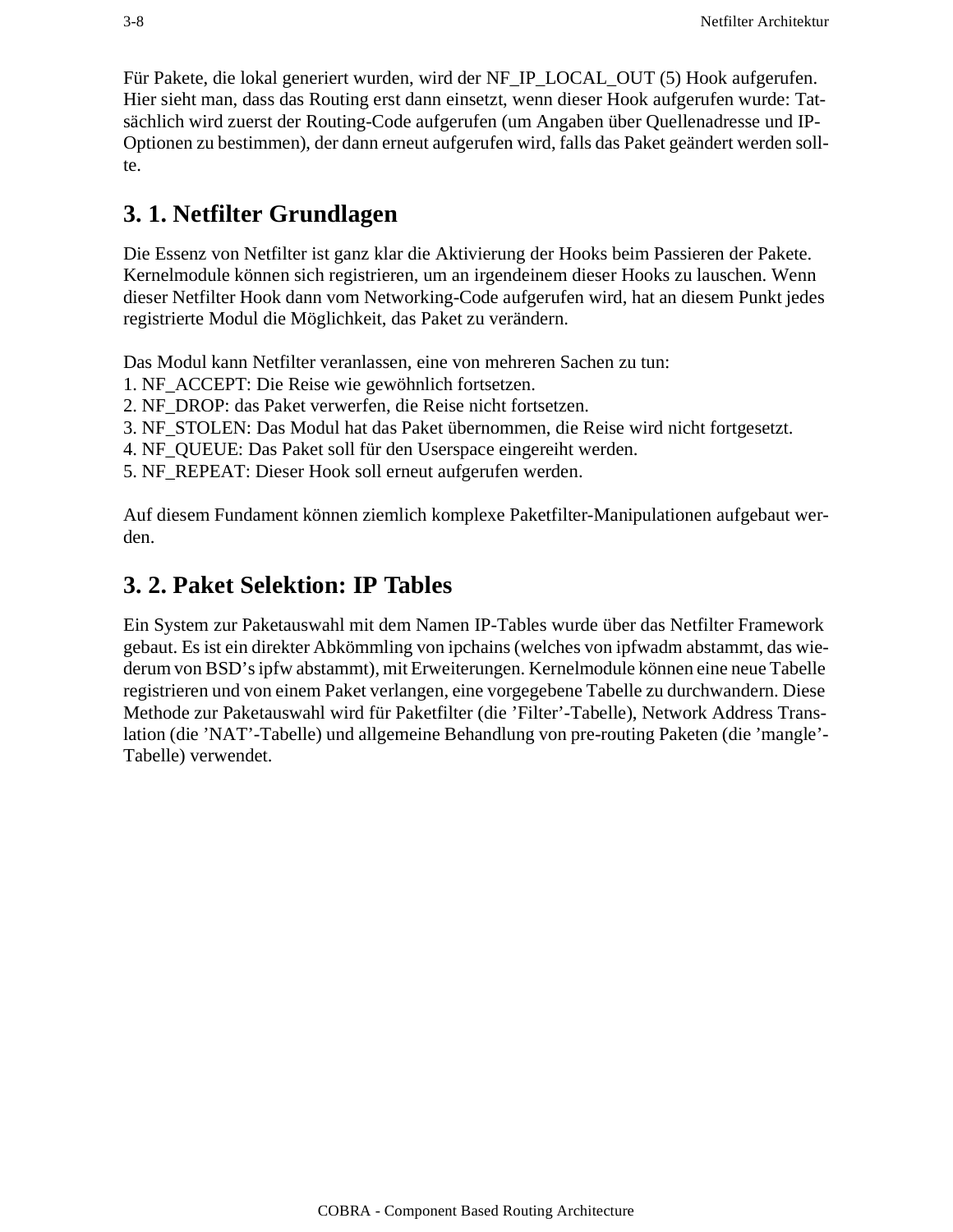## <span id="page-16-0"></span>**3. 3. Die Netfilter-Tabellen**

### <span id="page-16-1"></span>**3. 3. 1. Paket Filtering: Die 'filter' Tabelle**

tfilter netfilter netfilter netfilter netfilter netfilter netfilter netfilter netfilter netfilter netfilter netfilter netfilte netfilter netfilto tfilter Routing ter **TCULU** dfilter netfiner netfilter netfilter netfilter netturer ne ilter netfilter netfilt netfilter netfilter **Routing** ler netfilter aetfilter tfilter netfilter ne ilter netfilter netfilter tetfilter netfilter netfilter ter netfilter netfilte tfilter netfilter netfilter ne netfilter netfilte netfilter ne lter netfilter tfilter netfilter net **Ifer** netfilter netfilter etfilter netfilter netfilter netfilter netfilter netfili netfilter netfilte: tfilter netfilter neti netfilter netfilter netfilter netfilter netfilter netfilter netfilter netfilter

Bild C: Hooks der 'filter' Tabelle

<span id="page-16-2"></span>Die 'filter' Tabelle sollte die Pakete niemals verändern: sie soll sie nur filtern.

Einer der Vorteile von iptables Filtern gegenüber ipchains ist, dass sie klein und schnell sind, und die Netfilter-Hooks NF\_IP\_LOCAL\_IN, NF\_IP\_FORWARD und NF\_IP\_LOCAL\_OUT verwenden.

Das bedeutet, dass es für jedes gegebene Paket einen (und nur einen) möglichen Ort gibt, um es zu filtern. Dies vereinfacht die Dinge ungemein. Ausserdem bedeutet der Fakt, dass das Netfilter Framework beides, eingehende und ausgehende Schnittstellen für den NF\_IP\_FORWARD Hook bietet, dass viele Arten des Filterns weitaus einfacher werden.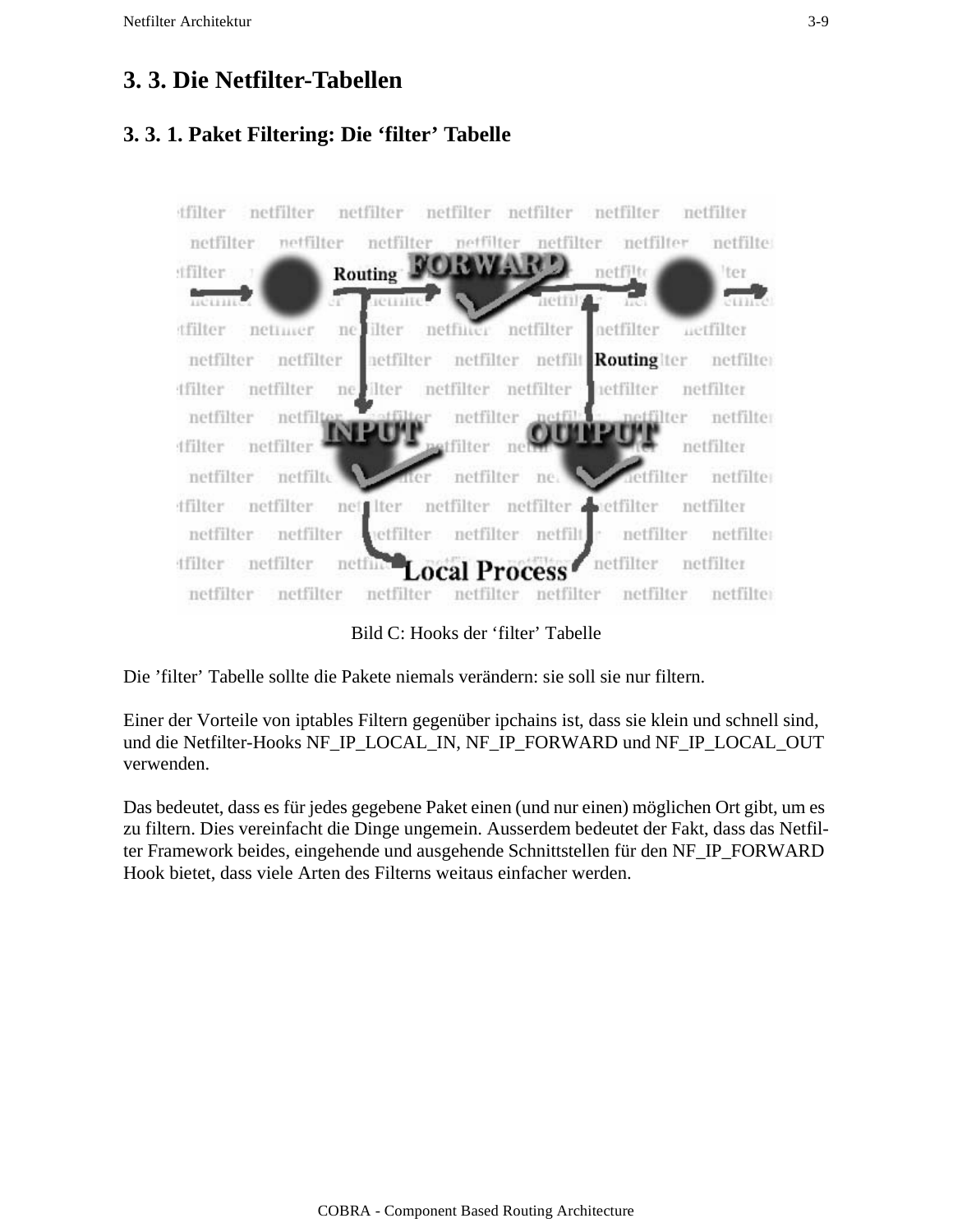3-10 Netfilter Architektur

#### <span id="page-17-0"></span>**3. 3. 2. Network Address Translation: Die 'nat' Tabelle**



Bild D: Hooks der 'nat' Tabelle

<span id="page-17-1"></span>Die NAT-Tabelle wird mit Paketen von drei Netfilter-Hooks gespiesen: Bei nicht-lokalen Pakete wird für Quell- und Zielveränderungen jeweils der NF\_IP\_PRE\_ROUTING und der NF\_IP\_POST\_ROUTING Hook benutzt. Um das Ziel von lokalen Paketen zu verändern, wird der NF\_IP\_LOCAL\_OUT Hook verwendet.

Diese Tabelle unterscheidet sich insofern leicht von der 'filter'-Tabelle, als dass nur das erste Paket einer neuen Verbindung die Tabelle durchwandern wird: Das Resultat dieser Untersuchung wird dann auf alle weiteren Pakete derselben Verbindung angewandt.

Man unterteilt NAT in Source NAT (wo die Quelle des ersten Pakets verändert wird) und in Destination NAT (wo das Ziel des ersten Pakets verändert wird). Masquerading ist eine spezielle Form von Source NAT: Port-Forwarding und transparente Proxys sind eine spezielle Form von Destination NAT.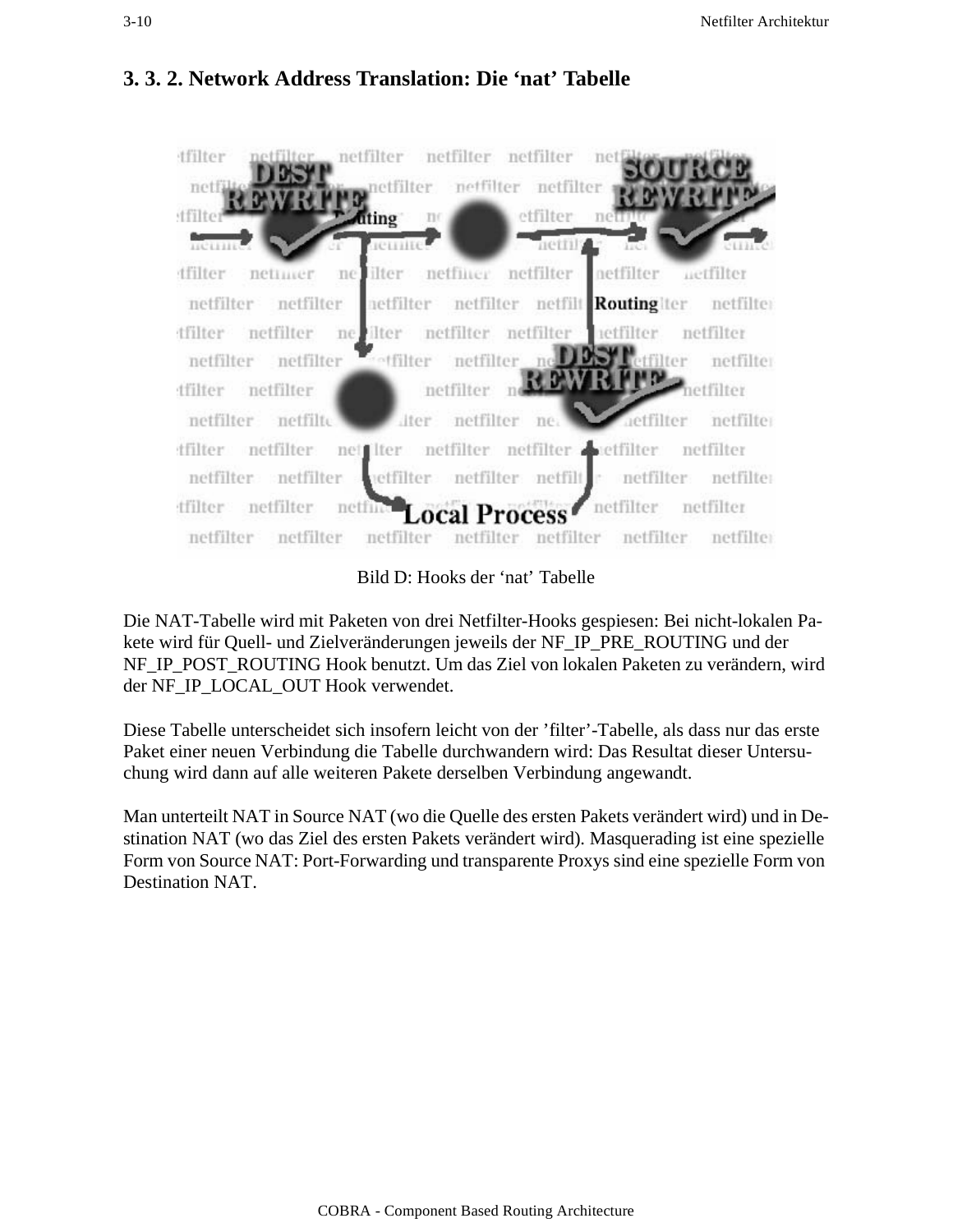### <span id="page-18-0"></span>**3. 3. 3. Paket Mangling: Die 'mangle' Tabelle**

|       |                     |        |    |                         | tfilter netfilter netfilter netfilter netfilter netfilter netfilter   |      |
|-------|---------------------|--------|----|-------------------------|-----------------------------------------------------------------------|------|
| netti |                     |        |    |                         | REVIEW netfilter netfilter netfilter netfilter netfilter              |      |
|       |                     | diting | mo | etfilter netfilte       |                                                                       | ter. |
| пени  |                     | demire |    | <b>Commettill's and</b> |                                                                       |      |
|       |                     |        |    |                         | tfilter netnner ne liter netfiner netfilter netfilter netfilter       |      |
|       |                     |        |    |                         | netfilter netfilter netfilter netfilter netfilt Routingiter netfilter |      |
|       |                     |        |    |                         | tfilter netfilter ne liter netfilter netfilter netfilter netfilter    |      |
|       |                     |        |    |                         | netfilter netfilter offilter netfilter netfilter netfilter netfilter  |      |
|       | tfilter netfilter a |        |    |                         | $\blacksquare$ netfilter $\blacksquare$ REV RITP netfilter            |      |
|       |                     |        |    |                         | netfilter netfilte at dier netfilter ne detfilter netfilter           |      |
|       |                     |        |    |                         | tfilter netfilter net lter netfilter netfilter etfilter netfilter     |      |
|       |                     |        |    |                         | netfilter netfilter petfilter netfilter netfilt                       |      |
|       |                     |        |    |                         | tfilter netfilter netfilter <b>Local Process</b> netfilter netfilter  |      |
|       |                     |        |    |                         | netfilter netfilter netfilter netfilter netfilter netfilter netfilter |      |

Bild E: Hooks der 'mangle' Tabelle

<span id="page-18-1"></span>Die Mangle-Tabelle wird benutzt um beliebige Paket Informationen zu ändern.

Sie benutzt die Hooks NF\_IP\_PRE\_ROUTING und NF\_IP\_LOCAL\_OUT und sieht somit jedes Packet, das durch den Stack wandert, egal ob lokal generiert oder von aussen kommend.

Es gibt Bestrebungen die Mangle-Tabelle in alle 5 Hooks einzufügen und es ist auch ein Patch vorhanden, um genau dies zu tun. Aus Performance-Gründen ist dieser Patch allerdings nur separat verfügbar, da es in den meisten Fällen genügt, die Mangle-Tabelle nur in den zwei oben genannten Hooks zu verwenden.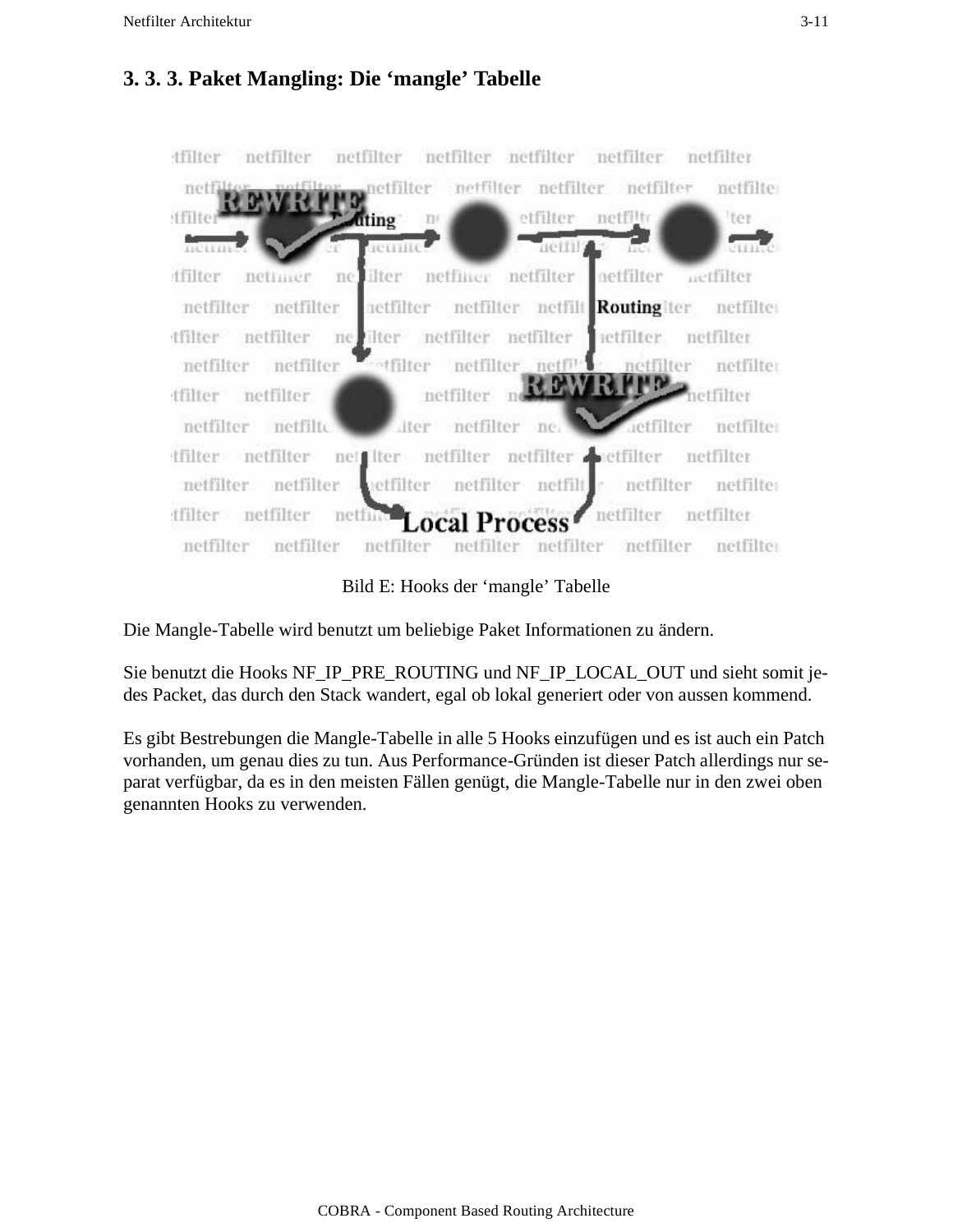3-12 Netfilter Architektur

#### <span id="page-19-0"></span>**3. 3. 4. Connection Tracking**

| netfilter netfilter netfilter netfilter netfilter netfilter<br>tfilter.                                                  |             |              |                         |               |
|--------------------------------------------------------------------------------------------------------------------------|-------------|--------------|-------------------------|---------------|
| <b>BEACK</b> netfilter netfilter netfilter netfilter netfilter<br>netfi                                                  |             |              |                         |               |
| tfilter                                                                                                                  | Routing III |              | etfilter netfilte       | ter           |
| mermit                                                                                                                   | aemite.     |              | <b>Commettill's and</b> | <b>PERICE</b> |
| tfilter netmer nelliter netfiner netfilter netfilter netfilter                                                           |             |              |                         |               |
| netfilter netfilter netfilter netfilter netfilt Routing ter netfilte                                                     |             |              |                         |               |
| tfilter netfilter ne liter netfilter netfilter netfilter netfilter<br>netfilter netfilter offilter netfilter <b>DBPR</b> |             |              |                         | ten netfilte  |
| tfilter netfilter                                                                                                        |             | netfilter ne |                         | netfilter     |
| netfilter netfilte at liter netfilter ne. aetfilter netfilter                                                            |             |              |                         |               |
| tfilter netfilter net lter netfilter netfilter etfilter netfilter                                                        |             |              |                         |               |
| netfilter netfilter netfilter netfilter netfilt netfilter netfilter                                                      |             |              |                         |               |
| tfilter netfilter netfilter Local Process netfilter netfilter                                                            |             |              |                         |               |
| netfilter netfilter netfilter netfilter netfilter netfilter netfilter                                                    |             |              |                         |               |

Bild F: Hooks des Connection Trackings

<span id="page-19-1"></span>Connection Tracking ist ein fundamentaler Bestandteil der Network Address Translation (NAT), wurde aber als separates Modul implementiert. Dies erlaubt allfälligen Erweiterungen des Paket Filter Codes das Connection Tracking in einer sauberen und einfachen Art und Weise zu nutzen, wie man beispielsweise am State Modul sieht.

Um das Connection Tracking zu implementieren, müssen natürlich alle neu in den Stack eintretenden Pakete defragmentiert werden. Erst mit vollständig zusammengesetzen Paketen ist es möglich, die Zustände der einzelnen Verbindungen zuverlässig mit zu protokollieren.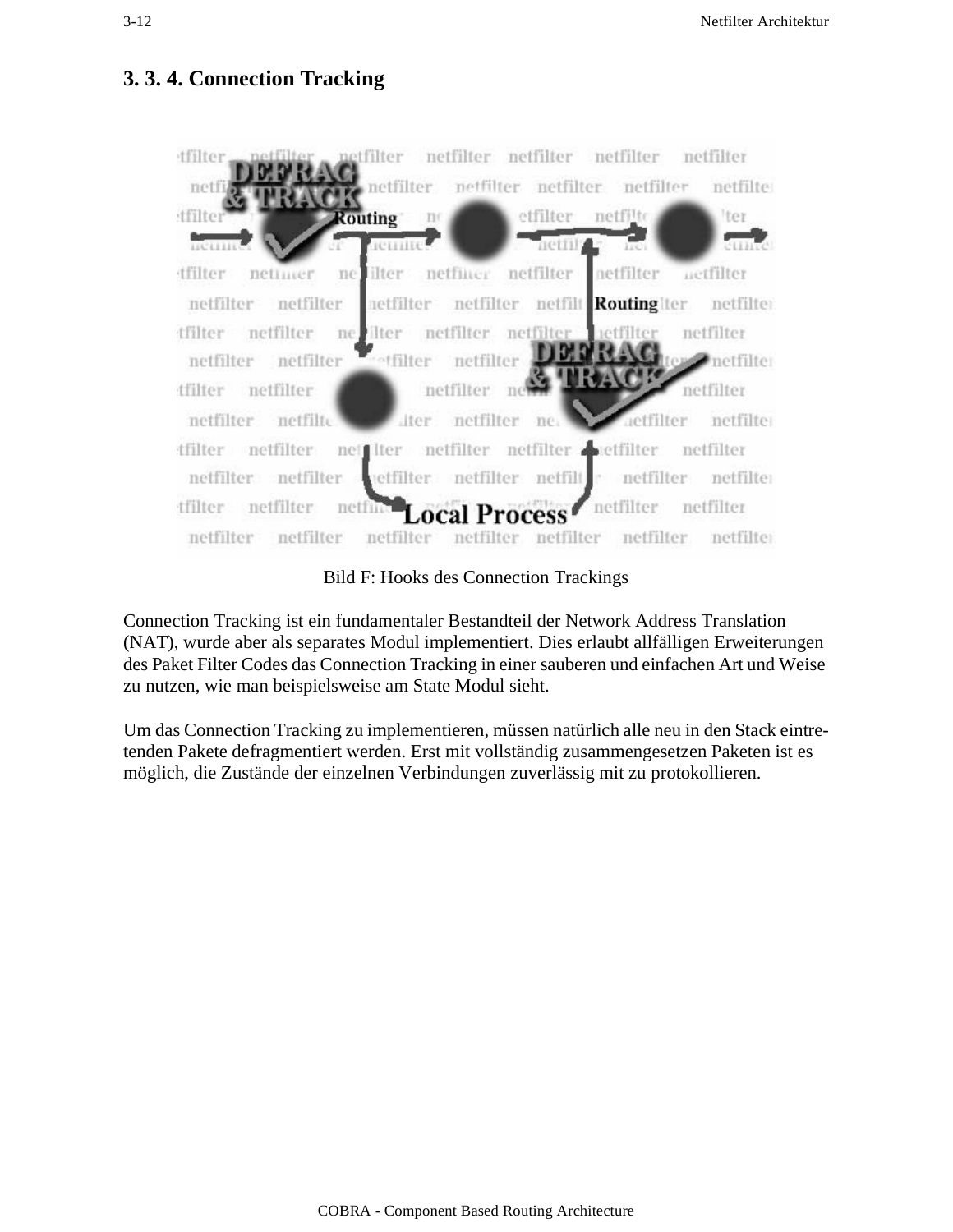# <span id="page-20-0"></span>**4. Cobra Plugin Architektur**

### <span id="page-20-1"></span>**4. 1. Netfilter Erweiterungen - Cobra Plugins**

Um das Netfilter Framework [\[4\]](#page-54-5) um Cobra Plugins zu erweitern, müssen einige neue Module geschrieben.



Bild G: Cobra Framework Gliederung

<span id="page-20-2"></span>Im Speziellen muss sowohl ein Paket Dispatcher und Plugin Verwalter als neues Netfilter Target, wie auch eine neue Netfilter Tabelle mit den Filtern für die Flows als Modul implementiert werden. Ein Framework für das Design der Cobra Plugins muss ebenfalls entworfen werden.

Zusätzlich muss das Userspacetool 'iptables' noch um die Optionen für die neuen Funktionalitäten erweitert werden, was durch Hinzufügen einer Shared Library möglich ist.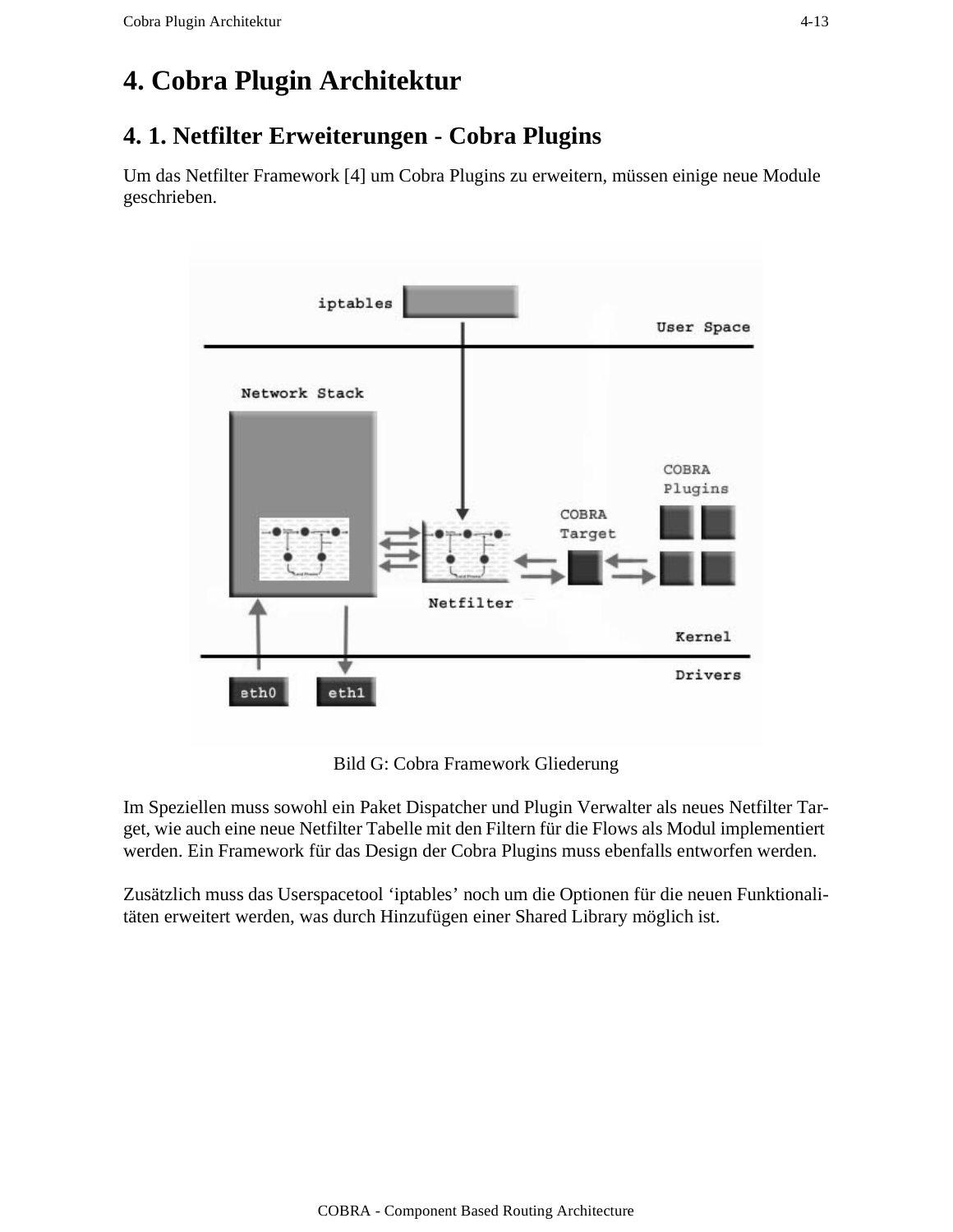#### <span id="page-21-0"></span>**4. 1. 1. Cobra Netfilter-Tabelle**

Um Cobra Flows und normale Filter sauber zu trennen und sie auch in allen 5 IPv4 Hooks registrieren zu können, implementieren wir eine neue Netfilter-Tabelle mit dem Namen 'cobra' in Netfilter.

Die 'cobra' Tabelle muss sich beim Laden des Modules im Netfilter Framework anmelden und beim Entfernen auch wieder abmelden.



Bild H: Die Hooks der 'cobra' Tabelle

<span id="page-21-1"></span>Da es Cobra Plugins möglich sein soll, an jeder Stelle im Netzwerk Stack aktiv zu werden, muss sich die neue Tabelle beim Initialisieren in allen 5 IPv4 Netfilter Hooks registrieren. Des weiteren muss die Tabelle diese fünf Hooks auch wieder löschen, wenn das Tabellen Module wieder aus dem Kernel entfernt wird.

Sollte das Cobra Framework einmal performancemässig den Anforderungen nicht standhalten können, so ist es möglich, die in dieser Anwendung unbenutzten Hooks zu entfernen und so das Framework durch Ausschalten der unnötigen Aufrufe zu entlasten und zu beschleunigen.

Die 'cobra' Tabelle wird als separates Netfilter-Tabellen Kernel Modul implementiert, das auch die nötigen Datenstrukturen zur Verwaltung der Tabelle registriert.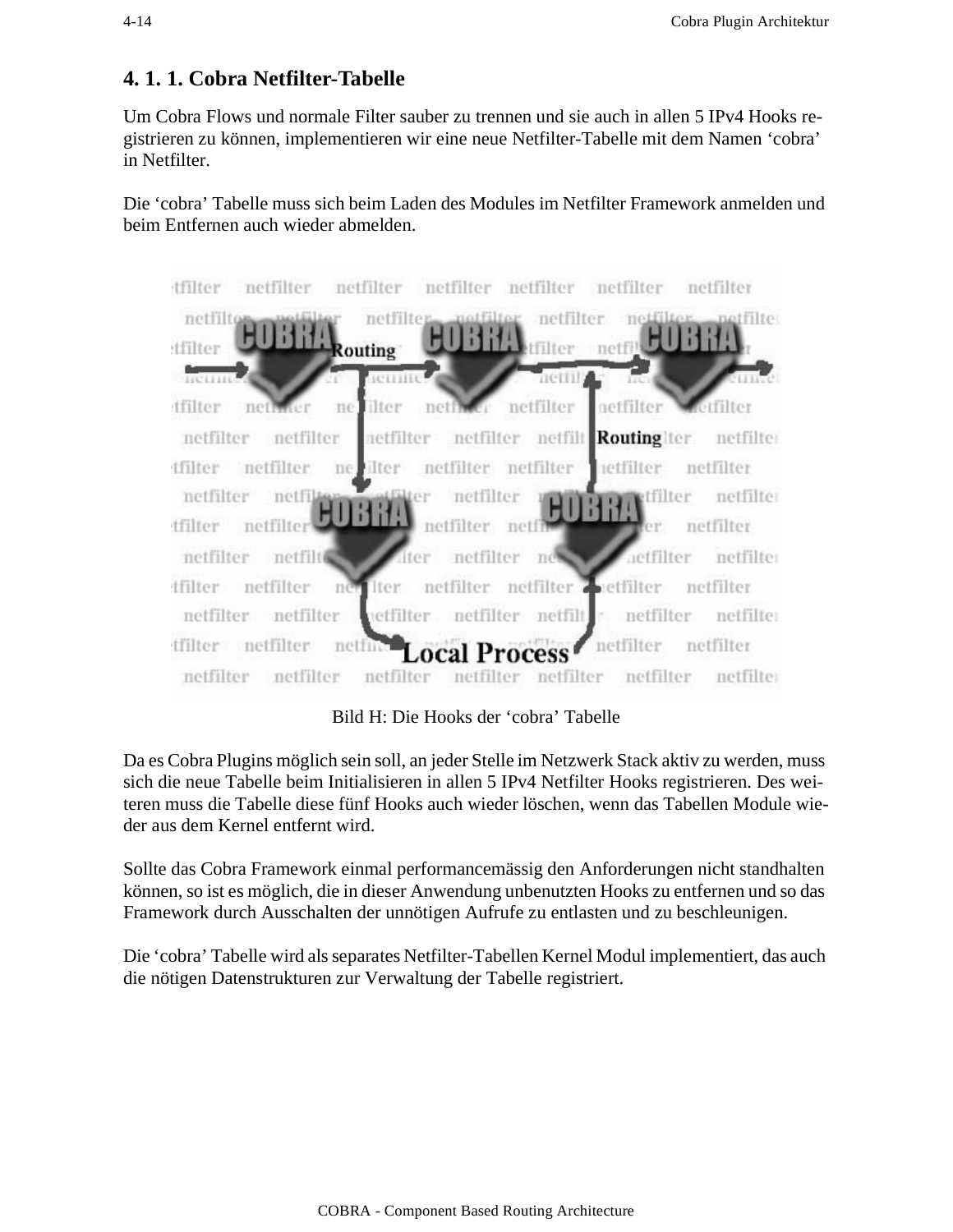### <span id="page-22-0"></span>**4. 1. 2. Cobra Netfilter-Target**

Flow Einträge in der 'cobra' Tabelle zeigen auf ein spezielles Netfilter-Target, das 'COBRA' heisst.

Dieses Target implementiert die Verwaltungstabellen, die nötig sind, um zu vermerken, welche Cobra Plugins geladen sind und wieviele Instanzen von ihnen initialisiert wurden.



Bild I: Das 'COBRA' Target

<span id="page-22-1"></span>Dazu implementiert das Target zwei exportierte Funktionen. Die erste dieser Funktionen wird von jedem sich initialisierenden Cobra Plugin zur Registrierung desselben aufgerufen, die zweite wird von jedem beendenden Cobra Plugin zur Deregistrierung aufgerufen. Auf diese Weise ist sichergestellt, dass das Cobra Target jederzeit über alle geladenen und instanzierten Cobra Plugins informiert ist.

Das Target erstellt eine Instanzdatei im /proc Dateisystem des Kernels. Dies ist nötig, da sichergestellt werden muss, dass neue Instanzen eines Plugins auch eine garantiert eindeutige Instanznummer erhalten. Um dies trotz Concurrent Programming garantieren zu können, wurde diese Aufgabe dem nur einmal im ganzen System existierenden Cobra Target übertragen. Ausser in Ausnahmefällen wird das Target die nächste freie Instanznummer ermitteln, und dies dem Userspacetool 'iptables' über die Instanzdatei im /proc Dateisystem mitteilen. Der Ausnahmefall ist der Fall, bei dem eine Plugin-Instanz Pakete von zwei verschiedenen Flows verarbeiten soll. Dann soll natürlich beim erstellen des zweiten Flow Eintrags in der 'cobra' Flow Tabelle keine neue Instanz des Plugins erstellt werden, sondern es soll die schon existierende Instanz des Plugins auch für die Pakete dieses neuen Flows aufgerufen werden.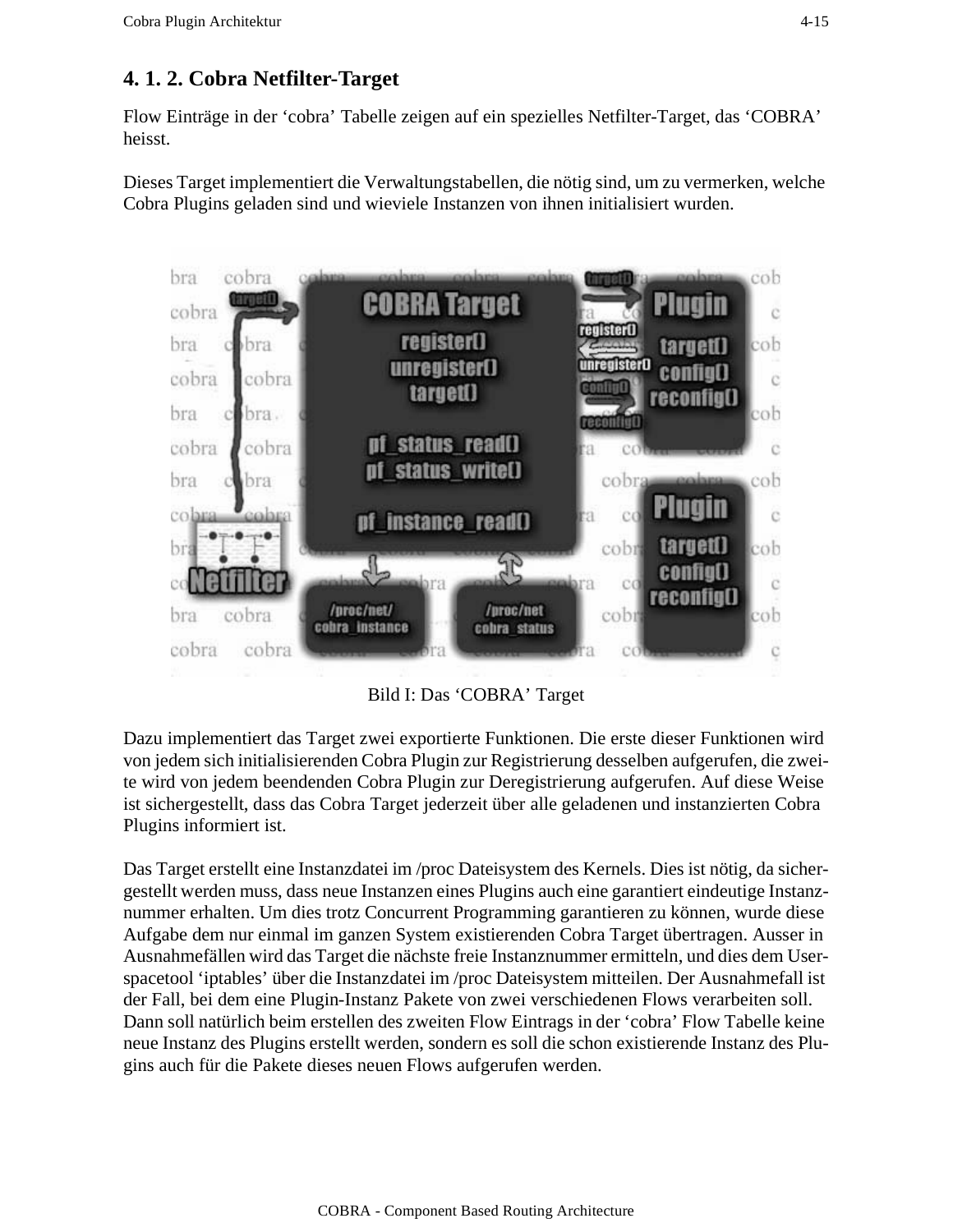Bei der Registrierung eines Cobra Plugins teilt das Plugin dem Target alle Informationen mit, die nötig sind, damit der Dispatcher Teil des Targets allfällige ankommende Pakete für eine Instanz eines Plugins an das Plugin übergeben kann.

Ebenfalls mitgeteilt wird welche Funktionen des Plugins zur Initalkonfiguration und zur Laufzeitkonfiguration vom Target aufgerufen werden sollen. Das Target initialisiert, nach der Registrierung eines neuen Moduls, dasselbe mit den, dem Userspacetool angegebenen Daten. Das Cobra Target erstellt auch eine Status Datei im /proc Dateisystem des Kernels. Über diese Status-Datei ist es möglich, ein Plugin zur Laufzeit neu zu konfigurieren, beziehungsweise dem Plugin beliebigste Daten zukommen zu lassen. Durch Schreiben in die Status-Datei im /proc Dateisystem kann, durch Angabe der Instanznummer und der zu übergebenden Daten, ein Plugin jederzeit neu konfiguriert werden.

Des weiteren ist es möglich, durch Lesen dieser Status Datei im /proc Dateisystem beim Cobra Target nachzufragen, welche Plugins in wievielen Instanzen alloziert sind.

Das neue Cobra-Target wird ebenfalls als separates Netfilter-Target Kernel Modul implementiert.

#### <span id="page-23-0"></span>**4. 1. 3. Shared Library für das Userspace Tool 'iptables'**

Das Userspacetool 'iptables' muss erweitert werden. Die neuen Flags für das neue Cobra Target wie auch ihre Hilfe-Texte müssen implementiert werden.

Des weiteren ist es Aufgabe des Userspacetools das entsprechende Cobra Plugin zu Proben und gegebenfalls zu Laden.

Ebenfalls Aufgabe des Userspacetools ist es, bei entsprechenden Kommandozeilen-Parametern die Instanzdatei des Cobra Targets im /proc Dateisystem zu lesen und eine neue, im ganzen System einheitliche Instanznummer für die Instanzierung der neuen Plugininstanz zu verwenden.

Diese Erweiterungen des Userspacetools erfolgen durch Hinzufügen einer Shared Library.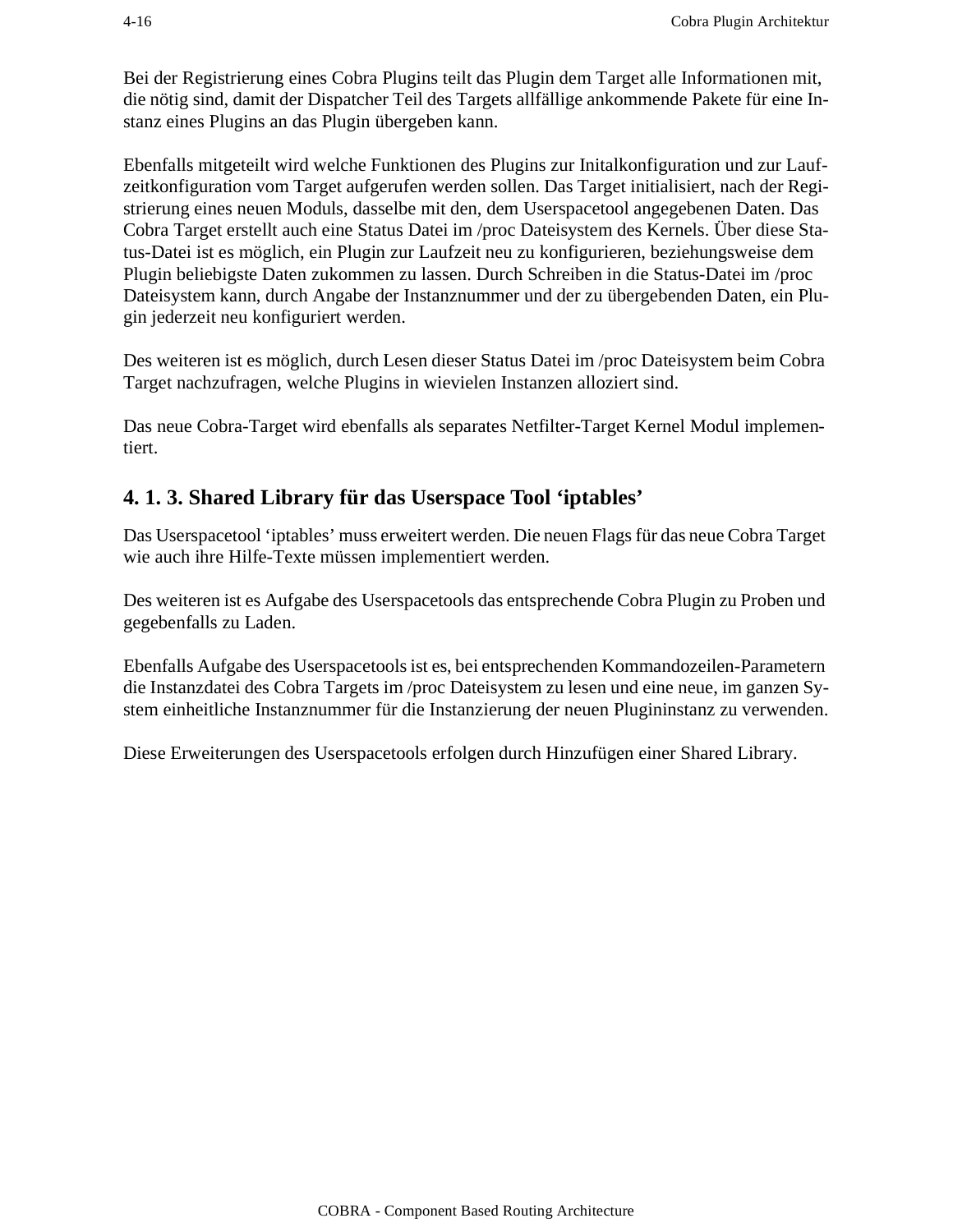# <span id="page-24-0"></span>**4. 2. Design Ziele**

### <span id="page-24-1"></span>**4. 2. 1. Flexibilität**

Ziel unseres Designs ist es, so flexibel wie möglich zu sein.

Das Design des Cobra Frameworks soll die Entwicklung zukünftiger Cobra Plugins nirgends einengen und es sollte einem Plugin alles möglich sein, was ihm möglich wäre, wenn es als eigenständiges Kernel Modul geschrieben worden wäre.

Dies wird durch folgende Punkte gewährleistet:

- Cobra implementiert zwei neue Kernel Module init() und exit() Makros, die das An- und Abmelden beim Cobra Target kapseln. Trotz dieser neuen Makros ist es möglich, eigene init() und exit() Funktionen zu implementieren und diese den Makros mitzugeben. Sie werden vom Cobra Framework zur richtigen Zeit ausgeführt.
- Cobra Plugins sind ganz normale Kernel Module. Sie enthalten lediglich 3 spezielle Funktionen: Eine target() Funktion, die aufgerufen wird, wenn Pakete einen auf eine Instanz dieses Plugins zeigenden Flow erfüllen, eine config() Funktion, die bei der Initialisierung einer neuen Instanz des Plugins aufgerufen wird und eine reconfig() Funktion, die bei Laufzeitkonfiguration über die Status Datei des Cobra Targets im /proc Dateisystem aufgerufen wird.
- Cobra Plugins können jederzeit auch unabhängig vom Cobra Framework geladen und entfernt werden, solange beim Laden des Plugins auch das Cobra Target schon geladen ist und beim Entfernen keine Flows mehr auf Instanzen des Plugins zeigen. Sollten noch Flows auf Instanzen des Plugins zeigen wenn es entfernt werden soll, so wird der Kernel sich weigern das Plugin zu entfernen.
- Cobra Plugins haben somit einen sehr simplen und klaren Aufbau.
- Dadurch dass garantiert wird, dass Cobra Plugins immer das gleiche einfache Interface besitzen, sind sie universell einsetzbar und können von System zu System migriert werden, solange die Systeme Binärkompatibel sind.
- Cobra Plugins können zur Laufzeit einem Cobra Kernel hinzugefügt werden. Dies ist für eine eventuell erfolgende spätere Ausbaustufe nötig, bei der die Cobra Plugins dann über das Netzwerk von einem Cobra Pluginserver installiert werden.
- Cobra Plugininstanzen haben garantiert eindeutige Instanz-Nummern im ganzen System. Dies ermöglicht die eindeutige Identifizierung eines Plugins und ist auch Voraussetzung für allfällige Remote-Operationen auf den Plugins.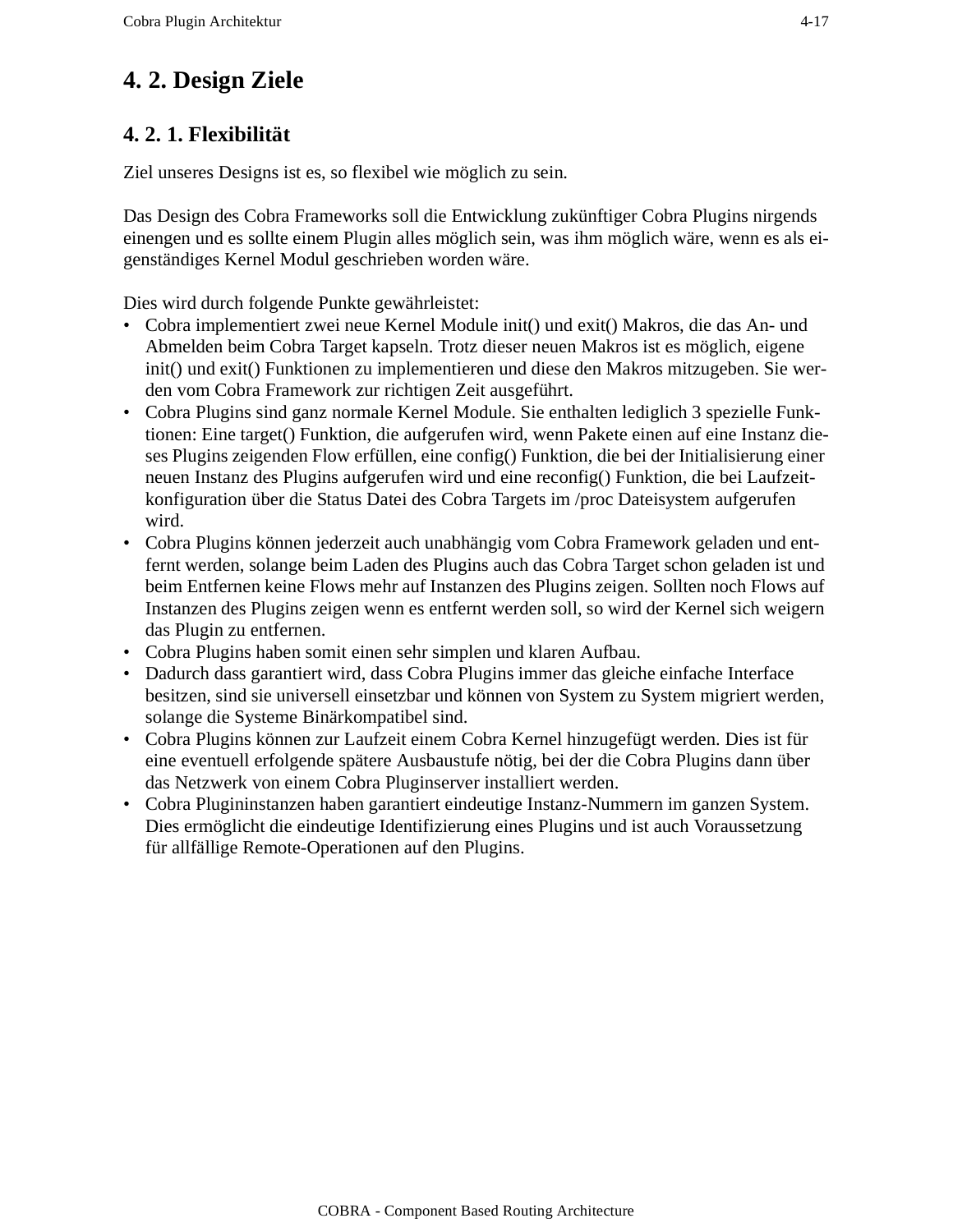### <span id="page-25-0"></span>**4. 2. 2. Effizienz**

Das Cobra Framework muss effizient implementiert werden. Da das Framework zum Router Design verwendet werden soll, muss garantiert werden, dass die höchstmögliche Performance erreicht wird.

Dies wird durch folgende Überlegungen gewährleistet:

- Die Verwaltung jeglicher Tabellen wird mittels Hash Datenstrukturen implementiert. Dies garantiert eine sehr effiziente Suche nach den Einträgen der Tabelle. Sollten die Hashes noch mehr beschleunigt werden, so wäre es noch möglich, sie durch doppeltes Hashing noch schneller zu machen.
- Das Netfilter Framework wurde schon unter Betrachtung der Effizienz entwickelt.
- Das Cobra Framework führt lediglich einen Hash Tabellen Lookup und einen einzigen weiteren Funktionsaufruf, der in das Plugin verzeigt, pro Paket ein. Dies sollte vertretbar sein da das Netfilter Framework bedeutend mehr Funktionsaufrufe pro Paket hinzufügt. Man könnte also eigentlich sagen, dass das Cobra Framework in etwa gleich schnell ist wie das Netfilter Framework.
- Alle anderen Features des Cobra Frameworks liegen nicht auf dem Datenpfad eines Paketes und beeinflussen somit nicht die Overall Performance des Frameworks.

### <span id="page-25-1"></span>**4. 2. 3. Integration**

Die Integration der Cobra Plugins in das schon bestehende Netfilter Framework ist von grösster Wichtigkeit. Je besser und je vollständiger sie gelingt, desto mehr ist ihre Langlebigkeit garantiert. Die Migration zu neuen Kernel Versionen ist so ebenfalls gesichert.

Die folgenden Merkmale sind Zeichen der optimalen Integration des Cobra Frameworks:

- Alle Features des Netfilter Frameworks [\[4\]](#page-54-5) werden im Cobra Framework optimal verwendet.
- Das Cobra Framework besteht aus einem Netfilter Target Modul, einem Netfilter-Tabellen Modul und einer Netfilter Shared Library Extention zum Userspacetool 'iptables'. Dies garantiert eine vollständige Integration in das Netfilter Framework und seine Philosophie.
- Cobra Plugins sind ganz normale Kernel Module. Sie fügen sich nahtlos in das bestehende Linux Kernel Modul Konzept ein. Ihre Abhängigkeiten können mit den Standardtool 'depmod' ermittelt werden und Cobra Plugins können mit dem jedem Linux beiliegenden Standardtool 'modprobe' geladen werden. Die Plugins können auch jederzeit (falls nicht mehr durch die Flow Tabelle referenziert) mit dem Standardtool 'rmmod' wieder aus dem Kernel entfernt werden. Einen Überblick über die geladenen Module (nicht ihrer Instanzen) kann mittels des Tools 'lsmod', wie bei allen Kernel Modulen, gewonnen werden.
- Cobra Plugins sind unabhängig von der aktuellen Kernel Version und vom eigentlichen Kernel und können somit frei von System zu System kopiert werden, falls der Zielkernel mit der Option 'Set version information on all module symbols' kompiliert wurde. Diese Option ist im Menu 'Loadable module support' des Linux Kernels zu finden. Sie garantiert die Kernelversionsunabhängigkeit von Kernel Modulen.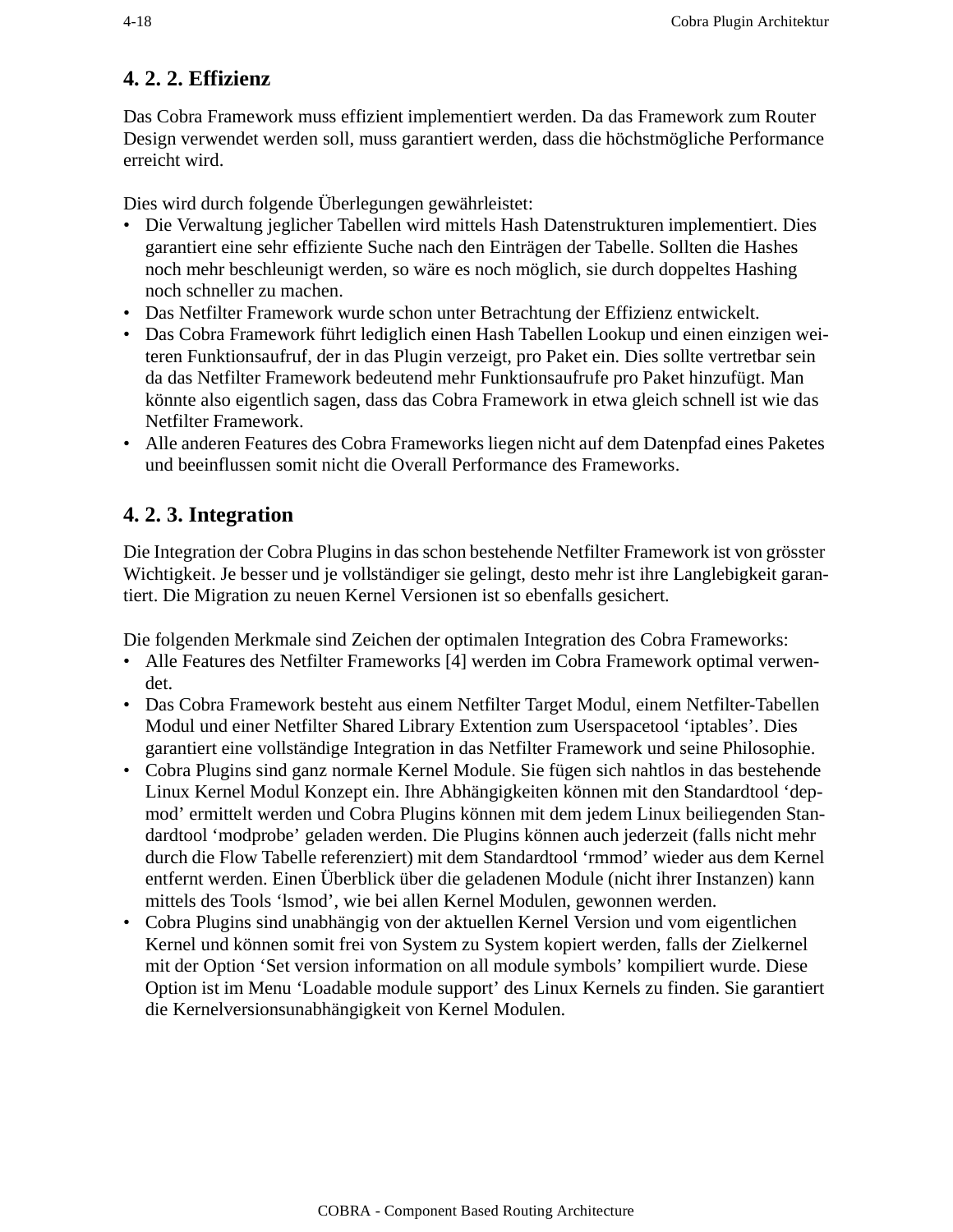# <span id="page-26-0"></span>**5. Cobra Plugin Implementation**

## <span id="page-26-1"></span>**5. 1. Cobra Netfilter-Tabelle: iptable\_cobra.c**

Die 'cobra' Tabelle wird im File linux/net/ipv4/netfilter/iptable\_cobra.c implementiert. Im weiteren Text wird deren Implementation im Detail erläutert.

Das Define COBRA\_VALID\_HOOKS definiert die Hooks, von denen die Tabelle aufgerufen werden soll. Da Cobra möglichst flexibel sein soll und somit den Plugins alle Möglichkeiten offen lassen soll, registriert sich die Tabelle bei allen 5 IPv4 Netfilter Hooks:

```
#define COBRA_VALID_HOOKS ((1<<NF_IP_PRE_ROUTING) | (1 << NF_IP_POST_ROUTING) 
| (1 << NF_IP_LOCAL_IN) | (1 << NF_IP_FORWARD) | (1 << NF_IP_LOCAL_OUT))
```
Die Struktur packet cobra beinhaltet alle Informationen, die das Netfilter Framework braucht, um eine neue Tabelle zu registrieren. Sie definiert den Namen der Tabelle, die erlaubten Hooks die durch COBRA\_VALID\_HOOKS definiert werden, wie auch den Initialzustand der 'cobra' Tabelle in Form eines Pointers auf die Datenstruktur.

```
static struct ipt_table packet_cobra = { 
                            { NULL, NULL }, 
                            "cobra", 
                            &initial_table.repl,
                            COBRA_VALID_HOOKS, 
                            RW_LOCK_UNLOCKED, 
 NULL 
\} ;
```
Diese Struktur wird beim Registrieren der Tabelle mit der Funktion ipt\_register\_table() in der init() Funktion benutzt, um dem Netfilter Framework die benötigten Informationen mitzuteilen.

```
ret = ipt register table(&packet cobra);
```
In der Struktur ipt\_ops[] werden die aufzurufenden Funktionen für jeden Hook, wie auch die einzelnen Hook Prioritäten definiert.

```
static struct nf hook ops ipt ops[] =
{ 
  { { NULL, NULL }, ipt hook, PF_INET, NF_IP_PRE_ROUTING, NF_IP_PRI_COBRA },
   { { NULL, NULL }, ipt_hook, PF_INET, NF_IP_POST_ROUTING, NF_IP_PRI_COBRA },
   { { NULL, NULL }, ipt_hook, PF_INET, NF_IP_LOCAL_IN, NF_IP_PRI_COBRA },
   { { NULL, NULL }, ipt_hook, PF_INET, NF_IP_FORWARD, NF_IP_PRI_COBRA },
   { { NULL, NULL }, ipt_hook, PF_INET, NF_IP_LOCAL_OUT, NF_IP_PRI_COBRA }
};
```
Diese Struktur wird in der init() Funktion des 'cobra' Tabellen Modules verwendet, um sie bei den einzelnen Hooks zu registrieren.

ret = nf\_register\_hook(&ipt\_ops[0]);

In der exit() Funktion des Modules werden sowohl die Hooks wie auch die 'cobra' Tabelle selbst wieder abgemeldet.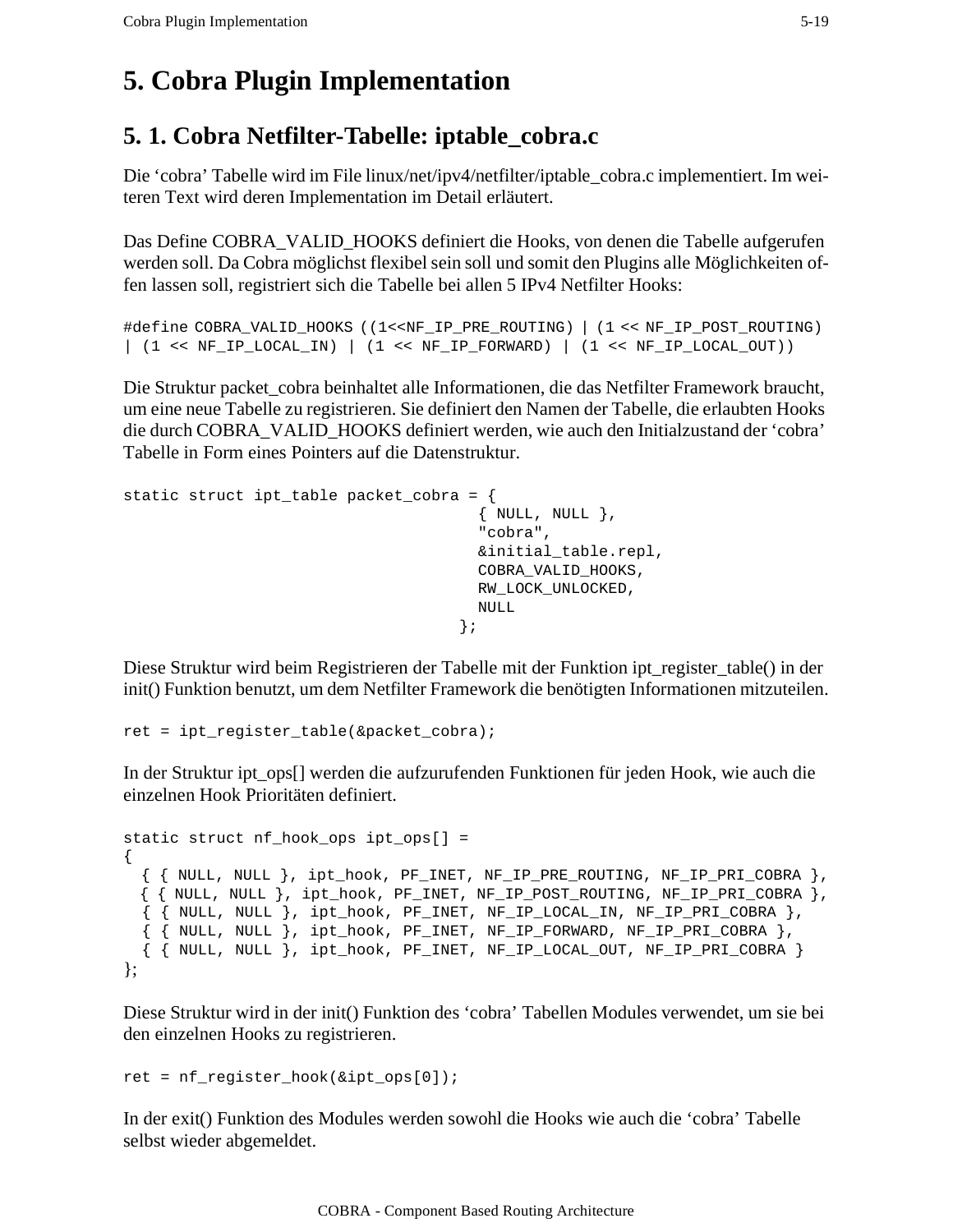```
for (i = 0; i < s \text{ized}(ipt\_ops) / s \text{ized}(struct nf\_hook); i++) nf_unregister_hook(&ipt_ops[i]);
ipt_unregister_table(&packet_cobra);
```
Schlussendlich werden die beiden Makros module\_init() und module\_exit() mit den eigentlich init() und exit() Funktionen des 'cobra' Tabellen Modules als Parameter aufgerufen, wie es für jedes Kernel Modul nötig ist.

```
module_init(init);
module_exit(fini);
```
Die eigentliche Verarbeitung ankommender, von den Hooks an die Tabelle weitergegebenen Pakete erfolgt in der Funktion ipt\_hook(). In dieser Funktion wird das ankommende Paket über die Funktion ipt\_do\_table() an das Netfilter Framework weitergereicht, das dann anhand der vorhandenen Tabelleneinträge entscheidet durch welches Target das Paket weiterverarbeitet werden soll.

```
static unsigned int
ipt_hook(unsigned int hook,
          struct sk_buff **pskb,
          const struct net_device *in,
          const struct net_device *out,
          int (*okfn)(struct sk_buff *))
{
  return ipt_do_table(pskb, hook, in, out, &packet_cobra, NULL);
}
```
### <span id="page-27-0"></span>**5. 2. Cobra Netfilter-Target: ipt\_COBRA.c**

Das 'COBRA' Target wird in der Datei linux/net/ipv4/netfilter/ipt\_COBRA.c implementiert. Im weiteren Text wird dessen Implementation im Detail erklärt.

Das Cobra Target Modul implementiert zwei separate Hash Tabellen.

```
static struct target table cobra table;
static struct instance_table cobrai_table;
```
Die zugehörigen Strukturen werden aus der Header Datei ipt\_COBRA.h importiert, das sie wiederum über Defines aus der Linux Header Datei ghash.h importiert.

```
DEF_HASH_STRUCTS(target, COBRA_PLUGIN_HASH_MAX_ENTRIES, struct 
cobra_target);
DEF_HASH_STRUCTS(instance, COBRA_INSTANCE_HASH_MAX_ENTRIES, struct 
cobra_instance);
DEF_HASH(static, target, COBRA_PLUGIN_HASH_MAX_ENTRIES, struct cobra_target, 
ptrs, char*, cobra_name, strcmp, !strcmp, hashfn_plugin);
DEF HASH(static, instance, COBRA INSTANCE HASH MAX ENTRIES, struct
cobra_instance, ptrs, unsigned long, cobra_instance, hashcmp_instance, 
hasheq instance, hashfn instance);
```
Diese beiden Hashes werden verwendet, um sich in der Funktion cobra\_register() die geladenen Cobra Plugins anhand ihrer Namen (cobra\_table), beziehungsweise in der Funktion checkcon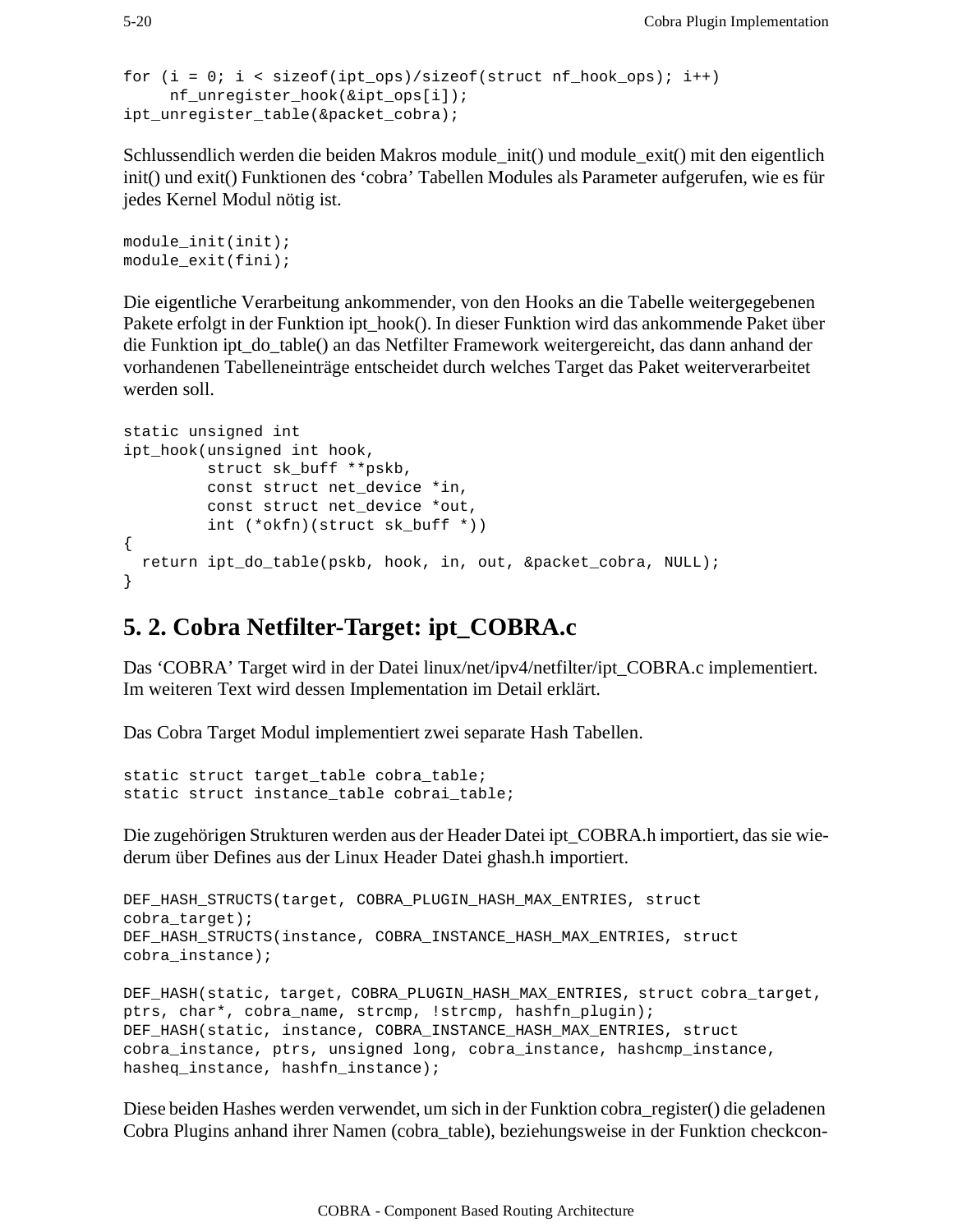fig() anhand ihrer Instanz Nummer (cobrai\_table) zu merken, da die Instanznummer erst in der checkconfig() Funktion bekannt ist.

In der Funktion cobra\_unregister() werden Cobra Plugins, die wieder aus dem Kernel entfernt werden, auch aus den beiden Hashes entfernt. Die beiden Funktionen werden von den Makros cobra\_init() und cobra\_exit(), die in der Header Datei include/linux/netfilter\_ipv4/cobra.h definiert werden, und mit denen sich jedes Cobra Plugin initialisiert, aufgerufen. ipt\_COBRA.c definiert in der Header Datei include/linux/netfilter\_ipv4/ipt\_COBRA.h die beiden Funktionen als extern verfügbar, so dass sie jedem Plugin zur Verfügung stehen.

```
extern unsigned int cobra_register(char *cobrap, cobra_target_func_t t, 
cobra_config_func_t c, cobra_config_func_t rc);
extern unsigned int cobra_unregister(char *cobrap);
```
Über den cobrai\_table Hash kann mit der Instanznummer als Schlüssel der Name des zugehörigen Plugins ermittelt werden. Über den cobra\_table Hash können mit dem Plugin Namen als Schlüssel die zum Plugin gespeicherten Informationen gefunden werden. Diese bestehen aus Pointer auf drei Funktionen pro Plugin: Eine target() Funktion, eine config() Funktion und eine reconfig() Funktion werden in einer Struktur von Typ cobra\_target gespeichert.

```
typedef unsigned int (*cobra_target_func_t)(struct sk_buff **, unsigned int, 
const struct net_device *, const struct net_device *, unsigned long);
typedef unsigned int (*cobra_config_func_t)(const char *config, unsigned 
long);
struct cobra_target
\{ char cobra_name[COBRA_PLUGIN_NAME_MAX_LEN];
  cobra_target_func_t cobra_target_func;
   cobra_config_func_t cobra_config_func;
  cobra_config_func_t cobra_reconfig_func;
   struct target_ptrs ptrs;
};
```
Die Funktion target() des Tabellen Moduls wird vom Netfilter Framework aufgerufen und verteilt die ankommenden Pakete an die einzelnen Instanzen der geladenen Cobra Plugins. Dies geschieht durch die im cobra\_table Hash gespeicherte Target Funktion.

```
n = find_target_hash(&cobra_table, cobrainfo->plugin);
if (!n)
  return IPT_CONTINUE;
return n->cobra_target_func(pskb, hooknum, in, out, cobrainfo->instance);
```
Die init() Funktion des Cobra Target Modules registriert die Tabelle.

```
if (ipt_register_target(&ipt_cobra_reg))
  return -EINVAL;
```
Des weiteren registriert die init() Funktion zwei Dateien im /proc Dateisystem des Kernels. Die erste Datei heisst /proc/net/cobra\_instance und die zweite Datei heisst /proc/net/cobra\_status.

```
/* register /proc/net/cobra_instance */
entry = create_proc_entry(PF_INSTANCE, S_IFREG |S_IRUGO |S_IWUGO, proc_net);
```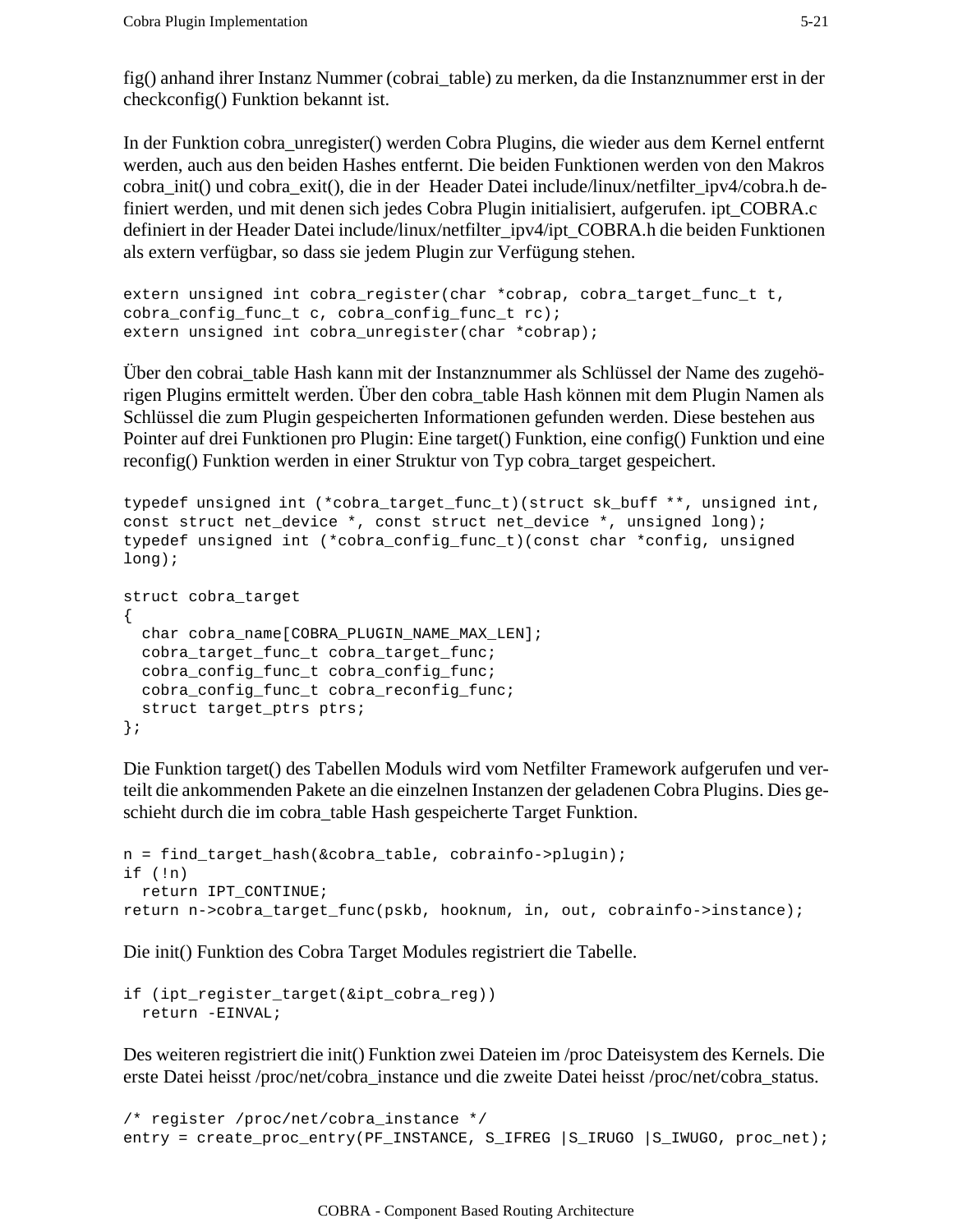```
if (entry)
  entry->read_proc = pf_instance_read; 
else
  return -EINVAL;
/* register /proc/net/cobra_status */
entry = create_proc_entry(PF_STATUS, S_IFREG | S_IRUGO | S_IWUGO, proc_net);
if (entry)
{
   entry->read_proc = pf_status_read; 
  entry->write_proc = pf_status_write; 
}
else
   return -EINVAL;
```
Die read und write Funktionen für die beiden /proc Dateien sind in den Funktionen pf\_status\_read() und pf\_status\_write(), sowie in der Funktion pf\_instance\_read() implementiert.

pf\_status\_read() visualisiert den aktuellen Zustand der beiden Hashes cobra\_table und cobrai\_table.

```
LOCK_BH(&ip_cobra_status_read_lock);
len = hashprint(buffer, &cobra_table, &cobrai_table);
*start = buffer;
UNLOCK_BH(&ip_cobra_status_read_lock);
return len;
```
pf\_status\_write() ruft die Reconfig Funktion des entsprechenden Cobra Plugins mit den übergebenen Daten auf. Die Statusdatei muss entweder mit "<Pluginname>#<Plugininstanz> <Konfigdaten>\n" oder mit "<Plugininstanz> <Konfigdaten>\n" beschrieben werden. Im nächsten Codefragment ist ersichtlich, wie die Reconfig Funktion des entsprechenden Plugins aufgerufen wird.

```
LOCK_BH(&ip_cobra_status_write_lock);
[...]
n = find_target_hash(&cobra_table, name);
if (n)
 n->cobra reconfig func(val, instance);
[\ldots]UNLOCK BH(&ip_cobra_status_write_lock);
```
pf\_instance\_read() implementiert die Verwaltung der garantiert eindeutigen Instanznummern.

Die exit() Funktion des Target Moduls meldet das Cobra Target beim Netfilter Framework ab und entfernt die beiden /proc Dateien.

Um die Cobra Plugins beim Laden zu konfigurieren wird in der checkconfig() Funktion die im cobra\_table Hash gespeicherte Config Funktion des Cobra Plugins mit den mitgegebenen Konfigdaten aufgerufen.

```
if (!cobrainfo->config_done)
{
  cobrainfo->config_done = 1;
```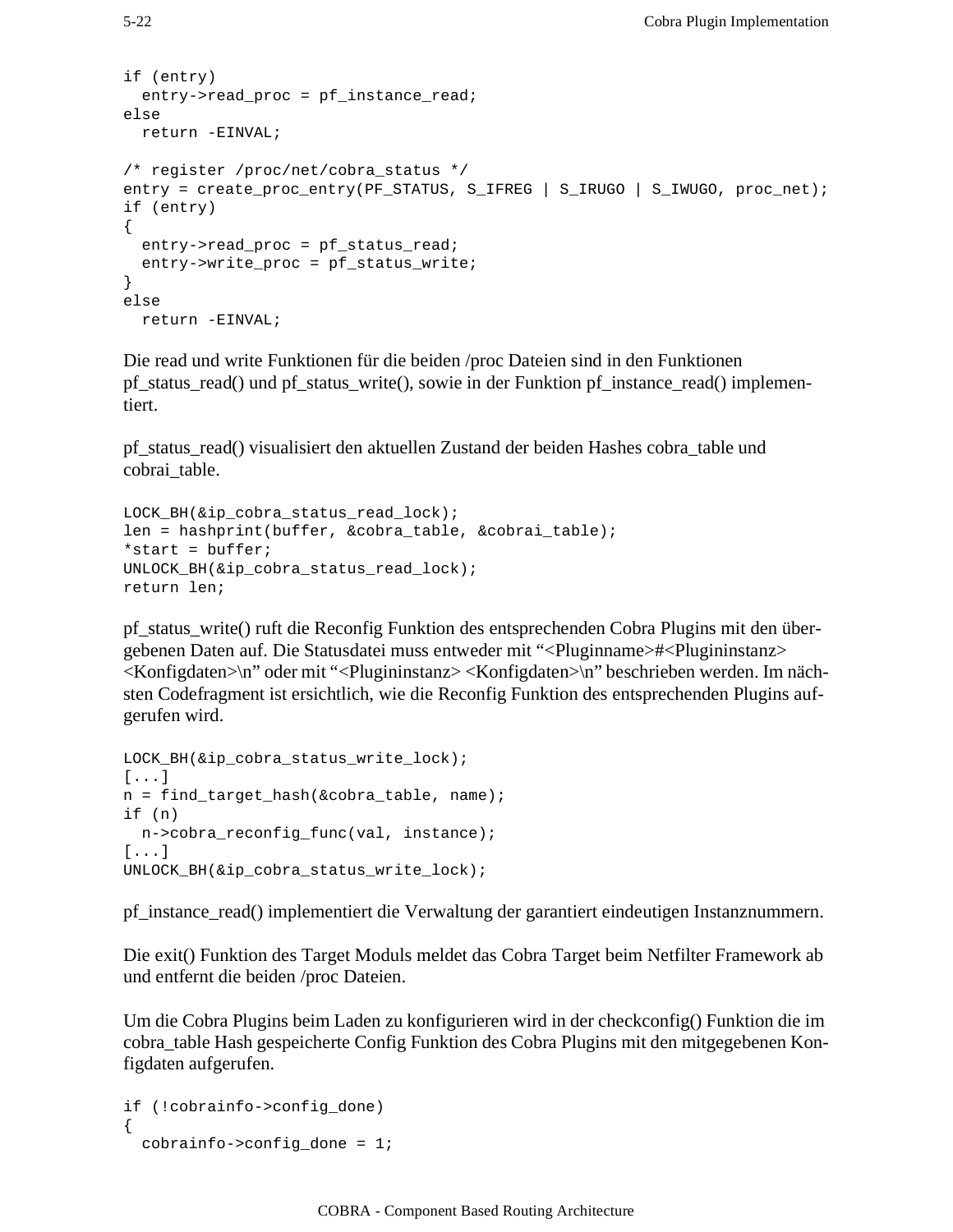```
 n = find_target_hash(&cobra_table, cobrainfo->plugin);
  if (!n)
    return IPT_CONTINUE;
  ret = n->cobra_config_func((const char *)cobrainfo->config, cobrainfo->in-
stance);
}
```
### <span id="page-30-0"></span>**5. 3. Instanz Nummern: Lesen von /proc/net/cobra\_instance**

Das Cobra Framework ist darauf angewiesen, dass einzelne Plugininstanzen garantiert eindeutige Instanznummern zugewiesen bekommen. Andernfalls ist die eindeutige Identifikation der entsprechenden Plugininstanz nicht gewährleistet.

Um dies garantieren zu können, wurde die Verwaltung der Plugininstanzen dem Kernel, und somit dem Cobra Target, überlassen. Das Cobra Target erstellt die Datei /proc/net/cobra\_instance, wie oben im letzten Kapitel erwähnt. Bei einem Lesezugriff auf die Datei wird die nächste freie Instanznummer zurückgegeben. Der Code im Kernel ist durch einen Semaphoren Lock geschützt. Somit kann garantiert werden, dass die Instanznummern eindeutig im ganzen System sind.

Dies wird auch in einer allfälligen Fortsetzungsarbeit sehr wichtig sein, denn falls Cobra Plugininstanzen Remote, von anderen Rechnern oder Routern aus gesteuert, geladen werden sollen, so müssen diese eindeutig identifizierbar sein, und die Remote Steuerinstanz weiss ja nicht welche Instanznummer auf dem zu steuernden System schon verwendet worden sind.

### <span id="page-30-1"></span>**5. 4. Status Information: Lesen von /proc/net/cobra\_status**

User und Userprozesse, die gerne wissen möchten, welche Plugins in wievielen Instanzen in einem gewissen Moment vom Cobra Framework geladen und verwaltet werden, können durch Lesen der Datei /proc/net/cobra\_status den aktuellen Zustand abfragen.

```
# cat /proc/net/cobra_status 
Registered Router Plugins: 2
Registered Router Plugins Instances: 5
        Plugin TEST Module COBRA_TEST
        Instances 1,2,3
        Plugin LOG Module COBRA_LOG
        Instances 4,5
```
Im obigen Beispiel sind insgesamt 5 Instanzen geladen und zwar 3 Instanzen, mit den Instanznummern 1, 2 und 3, des Plugins COBRA\_TEST und 2 Instanzen, mit den Instanznummern 4 und 5, des Plugins COBRA\_LOG.

### <span id="page-30-2"></span>**5. 5. Runtime Konfiguration: Schreiben auf /proc/net/cobra\_status**

User und allfällige Userprozesse, die eine geladene Plugininstanz gerne neu konfigurieren möchten beziehungsweise ihr beliebige Daten zukommen lassen möchten, können durch Schreiben auf die Datei /proc/net/cobra\_status der entsprechenden Instanz die Daten zukommen lassen.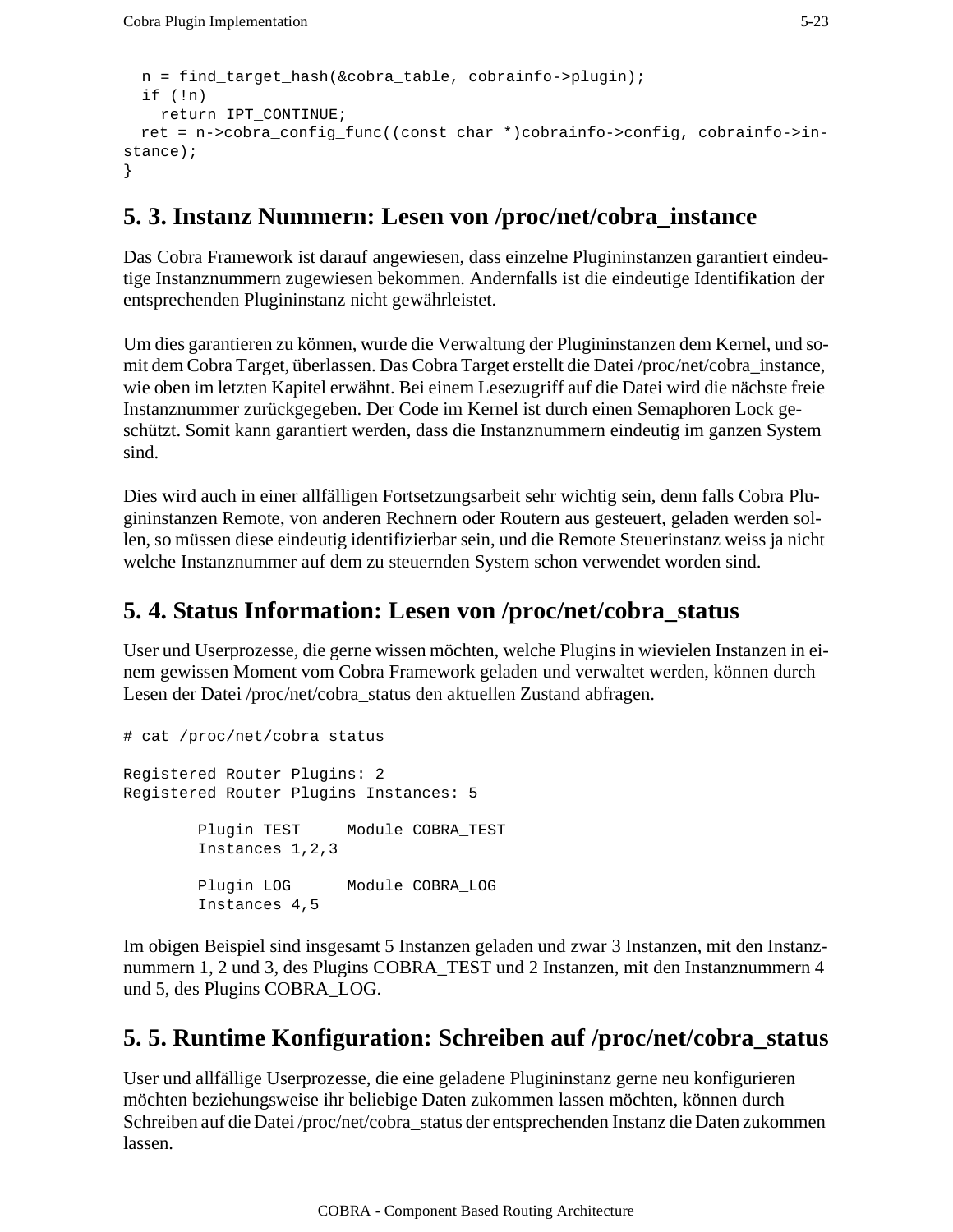Der Syntax ist einfach. Zuerst wird die empfangende Plugininstanz Nummer in die Datei geschrieben. Danach folgt ein Space (ASCII Code 32) und daraufhin beliebige Daten, die die entsprechende Plugininstanz dann in ihrer Reconfig Funktion erhält. Es ist auch möglich vor der Plugininstanz noch den Plugin Namen zuzufügen.

```
xcore:/ # cat > /proc/net/cobra_status
4 new configuration for instance 4
oder 
xcore:/ # cat > /proc/net/cobra_status
LOG#4 new configuration for instance 4
```
Beide Varianten bewirken dasselbe.

#### <span id="page-31-0"></span>**5. 6. Cobra Erweiterung von iptables: libipt\_COBRA.c**

Das Userspacetool 'iptables' musste erweitert werden, um die neuen Optionen für das neue Cobra Target zu implementieren. Dies geschah, indem dem iptables Programm eine weitere Shared Library zugefügt wurde. Diese Shared Library wird in durch die Datei iptables/extentions/libipt\_COBRA.c implementiert. Im weiteren Text wird deren Implementation im Detail erläutert.

Die Shared Library implementiert prinzipiell zwei Teile: Zum einen überprüft sie allfällige Komandozeilenparameter auf ihre Korrektheit, zum Anderen lädt sie allfällig noch nicht geladene Cobra Plugins, die sich dann automatisch beim Cobra Target registrieren und somit dem Cobra Framework zur Verfügung stehen.

Die Prüfung der Kommandozeilenparameter geschieht in den Funktionen parse() und final\_check(). Das laden allfälliger noch nicht geladener Cobra Plugins geschieht am Ende der Funktion parse().

In der \_init() Funktion registriert sich die Shared Library als neues Target bei dem 'iptables' Hauptcode. Es wird eine Struktur mit den Zeigern auf die in der Shared Library implementierten Funktionen und Strukturen übergeben.

### <span id="page-31-1"></span>**5. 7. Kompilieren eines Linux Kernels mit Cobra Support**

Einen um Cobra Plugins erweiterten Kernel zu kompilieren ist einfach. Das Cobra Framework fügt dem Standart Kernelkonfig neue Kerneloptionen zu, die im Untermenü 'Networking options / IP: Netfilter Configuration' erscheinen. Nach Wahl der richtigen Optionen kann der Kernel ganz normal kompiliert werden.

| $<\mathbb{M}>$    | COBRA plugins (EXPERIMENTAL)             |
|-------------------|------------------------------------------|
| $\lceil * \rceil$ | COBRA plugin debug                       |
| $<\mathbb{M}>$    | TEST COBRA plugin support (EXPERIMENTAL) |
| $<\mathbb{M}>$    | LOG COBRA plugin support (EXPERIMENTAL)  |
| $<$ M $>$         | DEMO COBRA plugin support (EXPERIMENTAL) |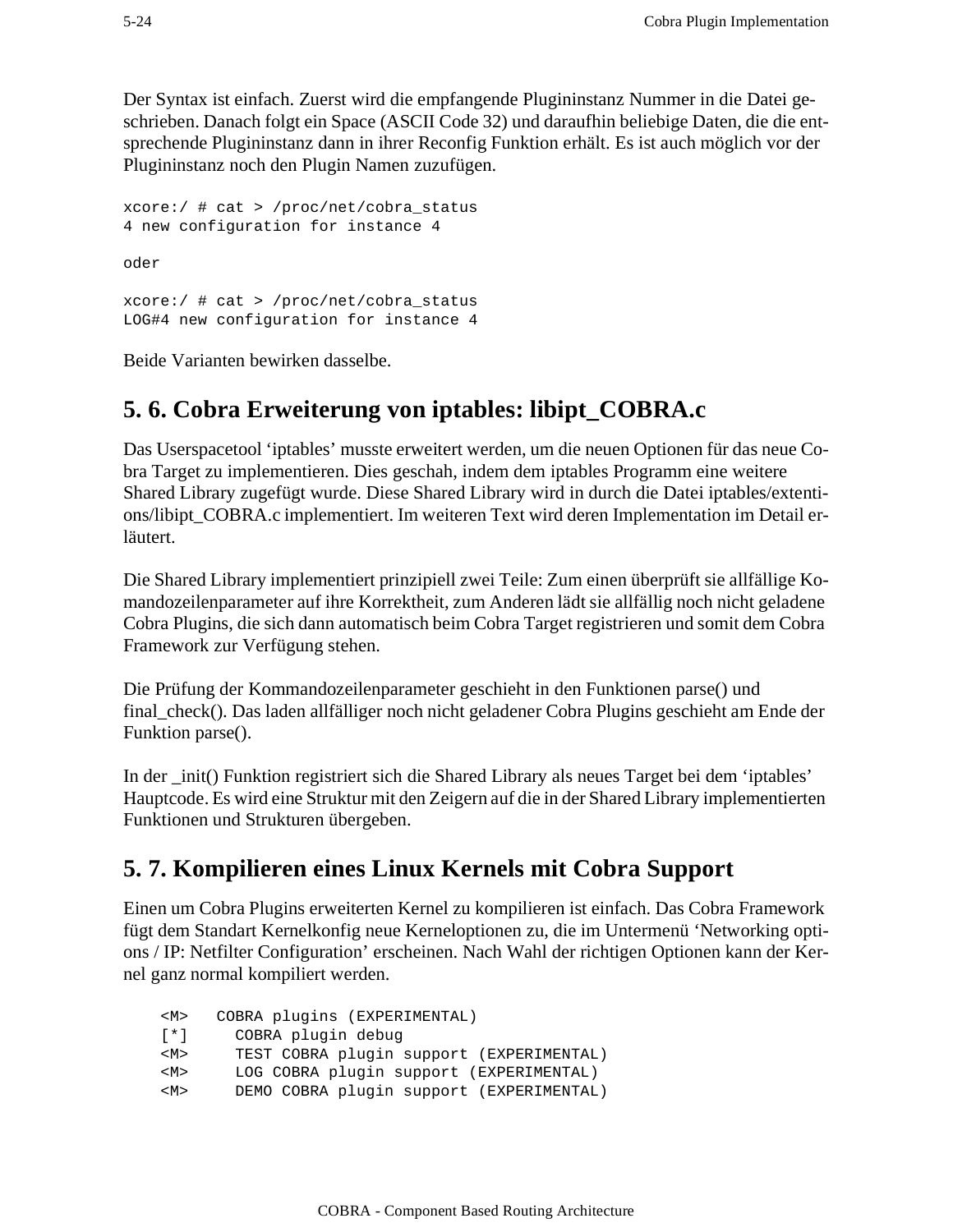# <span id="page-32-0"></span>**6. Entwicklung von Cobra Plugins**

## <span id="page-32-1"></span>**6. 1. Plugin Grundlagen**

Beim Design des Cobra Plugin Frameworks wurde grossen Wert darauf gelegt, dass das Schreiben von Cobra Plugins so einfach wie möglich ist.

Ein Cobra Plugin muss lediglich eine Cobra Header Datei durch eine Include Anweisung einbinden und einige spezielle Funktionen implementieren. Diese Funktionen werden in zwei Makros angegeben und damit dem Cobra Framework bekannt gemacht.

Folgende Funktionen müssen in einem Cobra Plugin implementiert werden:

- load / unload
- target
- config / reconfig

Im den weiteren Kapitel werden die Aufgaben der einzelnen Funktionen im genauer erklärt.

### <span id="page-32-2"></span>**6. 1. 1. Funktion 'load'**

In der 'load' Funktion des Plugins können weitere Initialisierungen für die Plugin Implementation vorgenommen werden. Diese Funktion wird genau einmal beim Laden des Plugin Moduls aufgerufen und ist somit geeignet, allfällige globale Initialisationen für das ganze Plugin vorzunehmen.

### <span id="page-32-3"></span>**6. 1. 2. Funktion 'unload'**

Die 'unload' Funktion des Plugins wird genau einmal beim Entfernen des Plugins aus dem Speicher aufgerufen. Hier können allen Instanzen gemeinsame Ressourcen freigegeben werden.

#### <span id="page-32-4"></span>**6. 1. 3. Funktion 'target'**

Die 'target' Funktion wird für jedes Paket, das den entsprechenden Flow Definitionen in der Cobra Tabelle der Instanz entspricht, aufgerufen. Die Funktion erhält sowohl den sk\_buff des Paketes wie auch die Hook Nummer, bei der das Paket gesehen wurde, das Input, wie auch das Output Interface und die Instanz Nummer der empfangenden Plugininstanz.

### <span id="page-32-5"></span>**6. 1. 4. Funktion 'config'**

Die 'config' Funktion wird für jede Instanz eines Cobra Plugins mit dem entsprechenden Konfigurationsstring und der Instanznummer aufgerufen. Hier können Plugininstanzen allfällige Initialisationen, die jeder Instanz eigen sind, vornehmen.

#### <span id="page-32-6"></span>**6. 1. 5. Funktion 'reconfig'**

Die 'reconfig' Funktion wird aufgerufen, wenn eine User Prozess in die /proc/net/cobra\_status Datei schreibt und die entsprechende Plugininstanz angibt. Diese Funktion ist geeignet, einer Instanz zu ermöglichen, zur Laufzeit neu konfiguriert zu werden. Es können auch andere Laufzeitfunktionalitäten implementiert werden.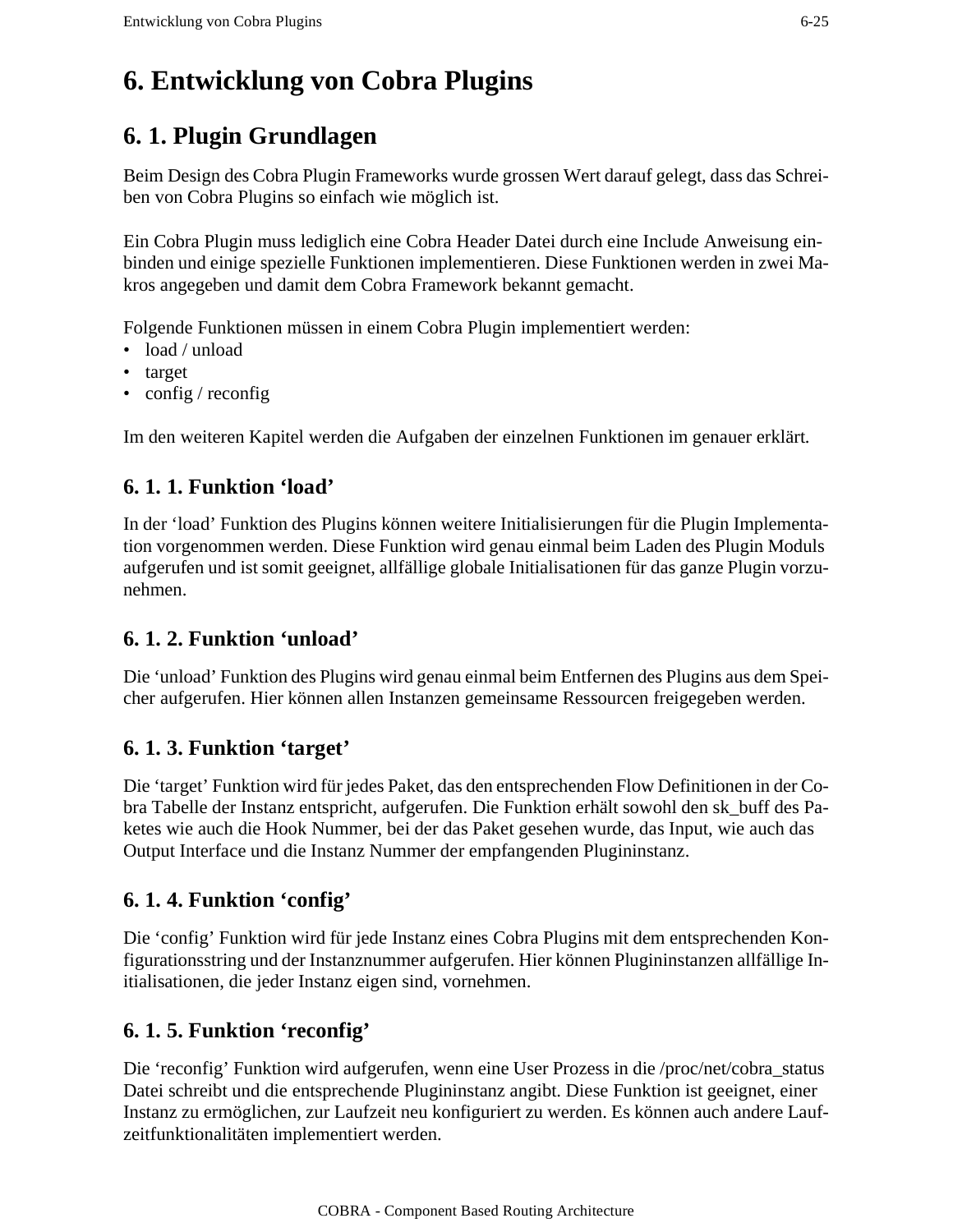### <span id="page-33-0"></span>**6. 2. Beispiel: Ein Cobra Plugin erklärt**

Im Folgenden wird eine Beispielimplementation im einzelnen erklärt.

Jedes Cobra Plugin muss eine spezielles Cobra Header Datei durch eine Include Anweisung einbinden.

```
#include <linux/netfilter_ipv4/cobra.h>
```
Als Nächstes implementiert ein Cobra Plugin 'load' und 'unload' Funktionen.

```
static int __init load(void)
{
   DEBUGP("COBRA_TEST: load() called...\n"); 
   /* do plugin initialisations */
  DEBUGP("COBRA_TEST: load() succeded...\n"); 
  return 0;
}
static void exit unload(void)
{
 DEBUGP("COBRA_TEST: unload() called...\n");
   /* do plugin cleanup */
 DEBUGP("COBRA_TEST: unload() succeded...\n");
}
```
Die eigentliche Paketverarbeitung eines Cobra Plugins erfolgt in seiner 'target' Funktion. Sie wird für jedes Paket, das den Flow Definitionen der entsprechenden Plugininstanz in der Cobra Tabelle entspricht, aufgerufen.

```
unsigned int cobra_target_test(struct sk_buff **pskb,
                            unsigned int hooknum,
                            const struct net_device *in,
                             const struct net_device *out,
                            unsigned long instance)
{
   DEBUGP("COBRA_TEST: target() called for plugin TEST#%lu for hock %u\n", 
          instance, hooknum);
  /* process packet */
  return IPT_CONTINUE;
}
```
Der Rückgabewert der Funktion entspricht dem Rückgabewert der Netfilter Target Funktion und kann die folgenden Werte annehmen:

- IPT\_CONTINUE Falls das Traversieren der Tabellen weitergehen soll
- NF\_ACCEPT Falls das Traversieren der Tabellen weitergehen soll
- NF\_DROP Falls das Paket weggeworfen werden soll
- NF\_STOLEN Falls das Paket vom Plugin übernommen wird
- NF\_QUEUE Falls das Paket für den Userspace eingereiht werden soll
- NF\_REPEAT Falls der Hook nochmals aufgerufen werden soll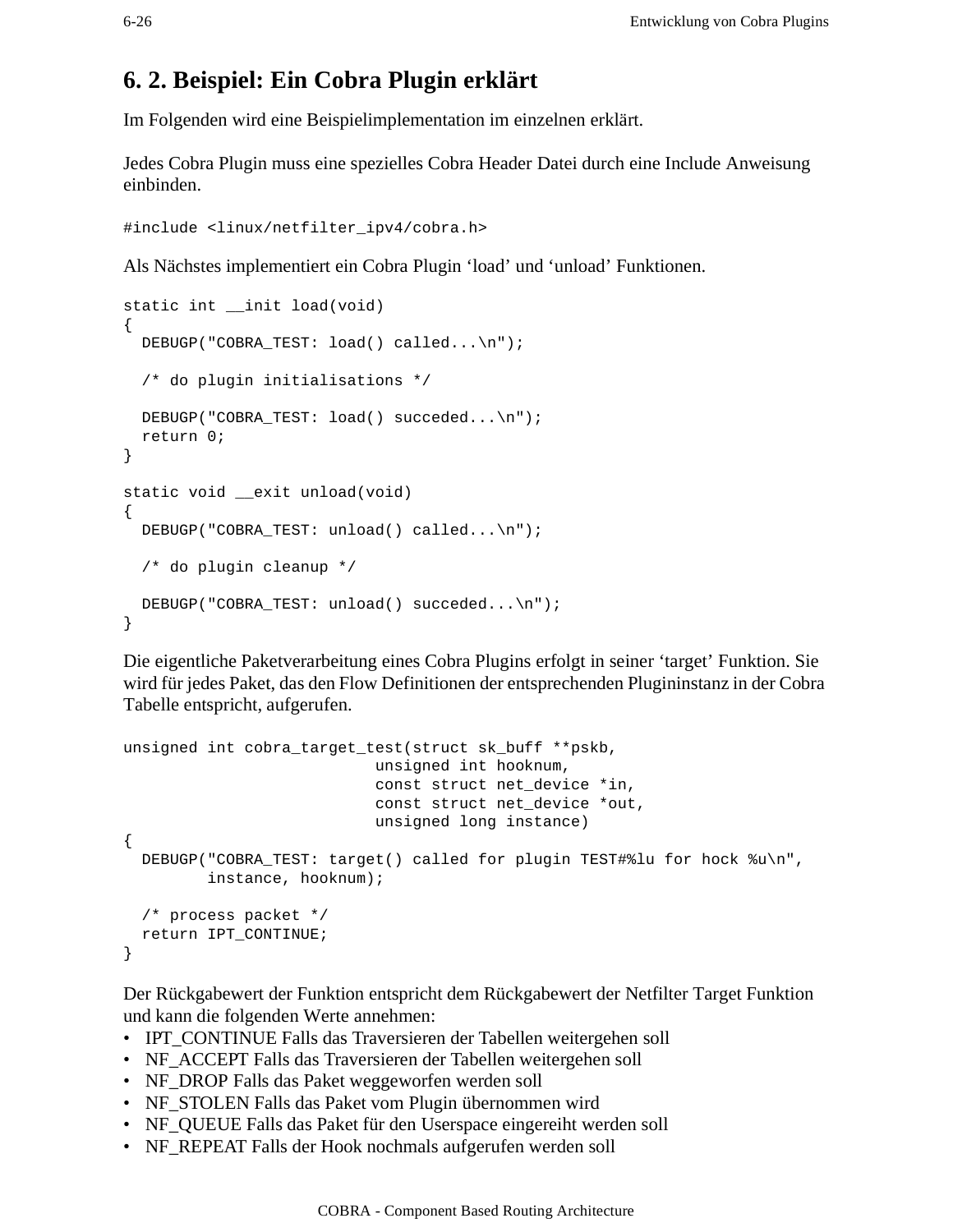Die Initialisierung der einzelnen Plugininstanzen erfolgt in der 'config' Funktion. Sie wird für jede Instanz einmal aufgerufen. Hier initialisiert sich die entsprechende Instanz und erhält auch den auf der Kommandozeile angegebenen Konfigurationsstring.

```
unsigned int cobra_config_test(const char *config, unsigned long instance)
{
  DEBUGP("COBRA_TEST: config() called for plugin TEST#%lu with config '%s'\n", 
          instance, config);
   /* configure plugin instance */
  return 1; 
}
```
Um eine Plugininstanz zur Laufzeit neu konfigurieren zu können implementiert jedes Plugin eine 'reconfig' Funktion. Sie wird aufgerufen, wenn ein Userprozess auf die Datei /proc/net/ cobra\_status schreibt.

```
unsigned int cobra_reconfig_test(const char *config, unsigned long instance)
\left\{ \right. DEBUGP("COBRA_TEST: reconfig() called for plugin TEST#%lu with '%s'\n", 
          instance, config);
   /* reconfigure plugin instance */
  return 1; 
}
```
Alle diese im obigen Text erklärten Funktionen müssen dem Cobra Framework bekannt gegeben werden. Dies erfolgt durch zwei spezielle Makros, die in der Cobra Header Datei definiert werden.

Mit dem cobra\_init Makro werden Plugin Name wie auch 'load', 'target', 'config' und 'reconfig' Funktion definiert.

```
cobra_init("TEST", load, cobra_target_test, 
           cobra config test, cobra reconfig test);
```
Mit dem cobra\_exit Makro wird die 'unload' Funktion definiert.

```
cobra_exit(unload);
```
### <span id="page-34-0"></span>**6. 3. Cobra Plugin Design für Fortgeschrittene**

Cobra Plugins sind ganz normale Kernel Module. Dies ermöglicht den Plugins alle Möglichkeiten wahrnehmen zu können, die einem Code im Kernel offenstehen.

Unter anderem ist es einem Cobra Plugin somit möglich, auch direkt auf die Datenstrukturen des Linux Netzwerkkerns zuzugreifen und so beispielsweise die Routing Tabelle zu verändern.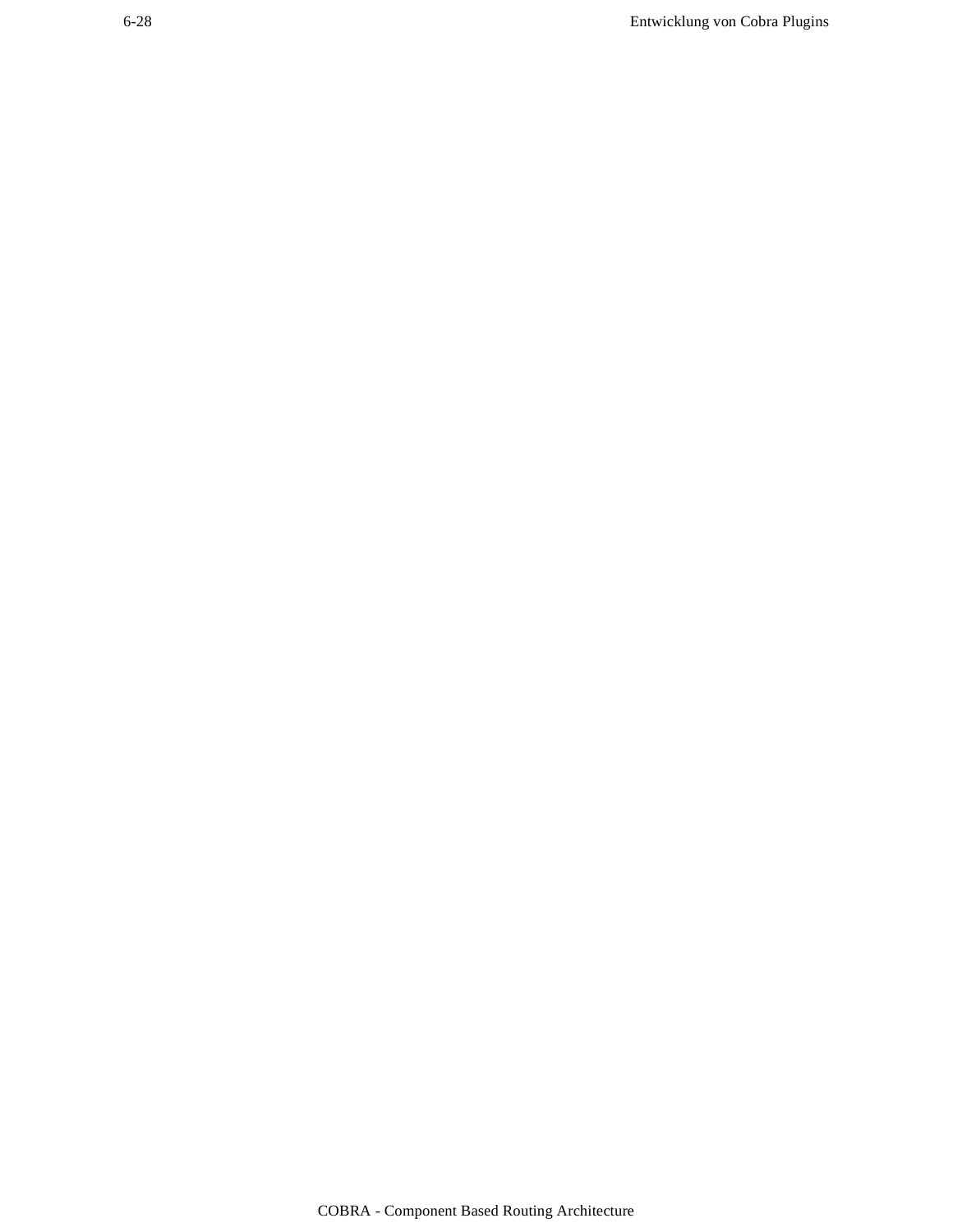# <span id="page-36-0"></span>**7. Demonstration**

### <span id="page-36-1"></span>**7. 1. Kommandozeile - Erklärungen**

In diesem Kapitel wird ein Beispieldurchlauf, der alle implementierten Features von Cobra zeigt, erklärt.

Auf einem frisch gebooteten System wird als erstes eine neue Plugininstanz des Plugins TEST initialisiert und auch gleich an einen einfachen Filter gebunden. Der Filter wird im PREROU-TING Hook erstellt und leitet alle Pakete die eine IP Source Adresse 172.16.7.4 besitzen an die neu erstellte Plugininstanz weiter.

```
xcore:~ # iptables -t cobra -A PREROUTING -s 172.16.7.4 -j COBRA --plugin TEST --
autoinstance --config 'initial config string for first instance'
```
Das System antwortet mit einigen Debug Nachrichten, lädt das benötigte Plugin und gibt die eindeutige Instanznummer, in diesem Fall die Nummer 1, des Plugins aus.

```
libipt_COBRA: init() called...
libipt_COBRA: init() succeded...
libipt_COBRA: parse() trying to load module ipt_COBRA
libipt_COBRA: autoinstance, requesting unique instance from kernel.
libipt_COBRA: got unique instance 1 from kernel.
Cobra plugin instance is 1
libipt_COBRA: load_module() trying to load module cobra_TEST
```
Als nächstes erstellen wir eine weitere Instanz des selben Plugins TEST und binden diese an einen weiteren Filter im PREROUTING Hook, der alle Pakete mit IP Source Adresse 172.16.7.5 an die neue Plugininstanz weiterleitet.

xcore:~ # iptables -t cobra -A PREROUTING -s 172.16.7.5 -j COBRA --plugin TEST - autoinstance --config 'initial config string for second instance'

Auch hier antwortet das System mit den üblichen Debug Meldungen und der nächsten freien Plugininstanznummer 2.

libipt\_COBRA: init() called... libipt\_COBRA: init() succeded... libipt\_COBRA: parse() trying to load module ipt\_COBRA libipt\_COBRA: autoinstance, requesting unique instance from kernel. libipt\_COBRA: got unique instance 2 from kernel. Cobra plugin instance is 2 libipt\_COBRA: load\_module() trying to load module cobra\_TEST

Nun wollen wir ein zweites Plugin namens LOG laden und an einen weiteren Filter binden. Auch hier wird das System angewiesen, selbstständig die nächste freie eindeutige Instanznummer zu wählen.

xcore:~ # iptables -t cobra -A PREROUTING -s 172.16.7.6 -j COBRA --plugin LOG --autoinstance --config 'initial config string for first instance'

Das System weist der neuen Plugininstanz die Instanznummer 3 zu.

libipt\_COBRA: init() called...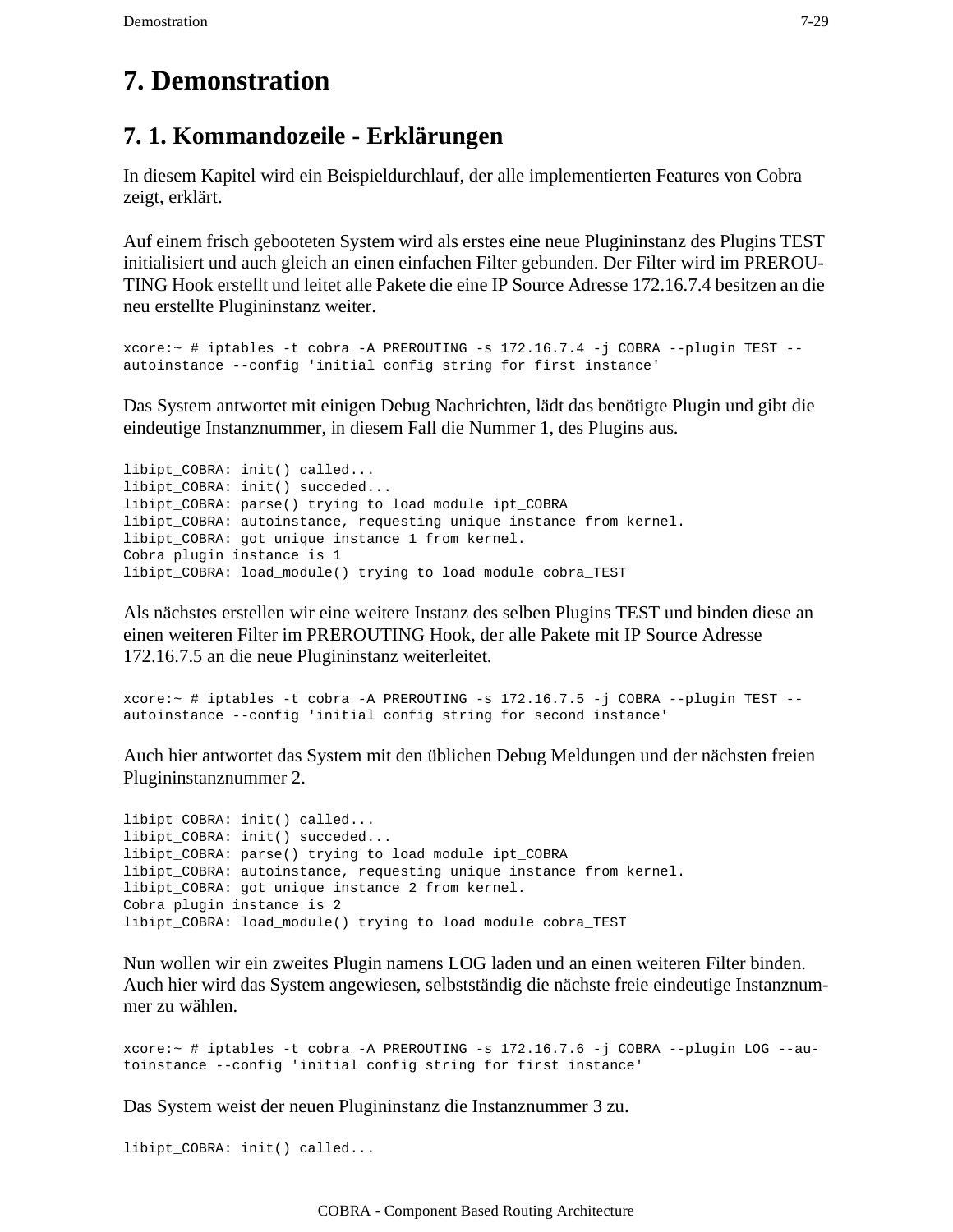```
libipt_COBRA: init() succeded...
libipt_COBRA: parse() trying to load module ipt_COBRA
libipt_COBRA: autoinstance, requesting unique instance from kernel.
libipt_COBRA: got unique instance 3 from kernel.
Cobra plugin instance is 3
libipt_COBRA: load_module() trying to load module cobra_LOG
```
Es muss allerdings nicht immer eine eins zu eins Beziehung zwischen Plugininstanz und Filter bestehen. Mit dem nächsten Kommando binden wir einen weiteren Filter an die als allererstes erstellte Plugininstanz mit der Nummer 1.

```
xcore:~ # iptables -t cobra -A PREROUTING -s 172.16.7.7 -j COBRA --plugin TEST --
instance 1
```
Wie man sieht bindet das System den neuen Filter an die alte Plugininstanz und gibt keine neue Plugininstanznummer aus.

libipt\_COBRA: init() called... libipt\_COBRA: init() succeded... libipt\_COBRA: load\_module() trying to load module cobra\_TEST

Mit dem folgenden Kommando inspizieren wir die momentan konfigurierten Filter Tabellen. Da wir alle Filter im PREROUTING Hook eingefügt haben, sind die anderen Hooks leer. Die beiden Filter die beide auf die selbe Plugininstanznummer 1 zeigen, sind klar ersichtlich.

|        | $xcore:~#$ iptables -t cobra -L   |             |              |
|--------|-----------------------------------|-------------|--------------|
|        | Chain PREROUTING (policy ACCEPT)  |             |              |
| target | prot opt source                   | destination |              |
| COBRA  | $-- 172.16.7.4$<br>all            | anywhere    | COBRA TEST#1 |
|        | COBRA all -- 172.16.7.5           | anywhere    | COBRA TEST#2 |
|        | COBRA all -- 172.16.7.6           | anywhere    | COBRA LOG#3  |
| COBRA  | all -- 172.16.7.7                 | anywhere    | COBRA TEST#1 |
|        | Chain POSTROUTING (policy ACCEPT) |             |              |
|        | target prot opt source            | destination |              |
|        | Chain INPUT (policy ACCEPT)       |             |              |
|        | target prot opt source            | destination |              |
|        | Chain FORWARD (policy ACCEPT)     |             |              |
|        | target prot opt source            | destination |              |
|        | Chain OUTPUT (policy ACCEPT)      |             |              |
|        | target prot opt source            | destination |              |

Durch lesen der Datei /proc/net/cobra\_status kann der Status des Cobra Frameworks auch direkt abgefragt werden.

```
xcore:~ # cat /proc/net/cobra_status 
Registered COBRA plugins: 2
Registered COBRA plugins Instances: 3
        Plugin TEST Module COBRA_TEST
        Instances 1,2
        Plugin LOG Module COBRA_LOG
        Instances 3
```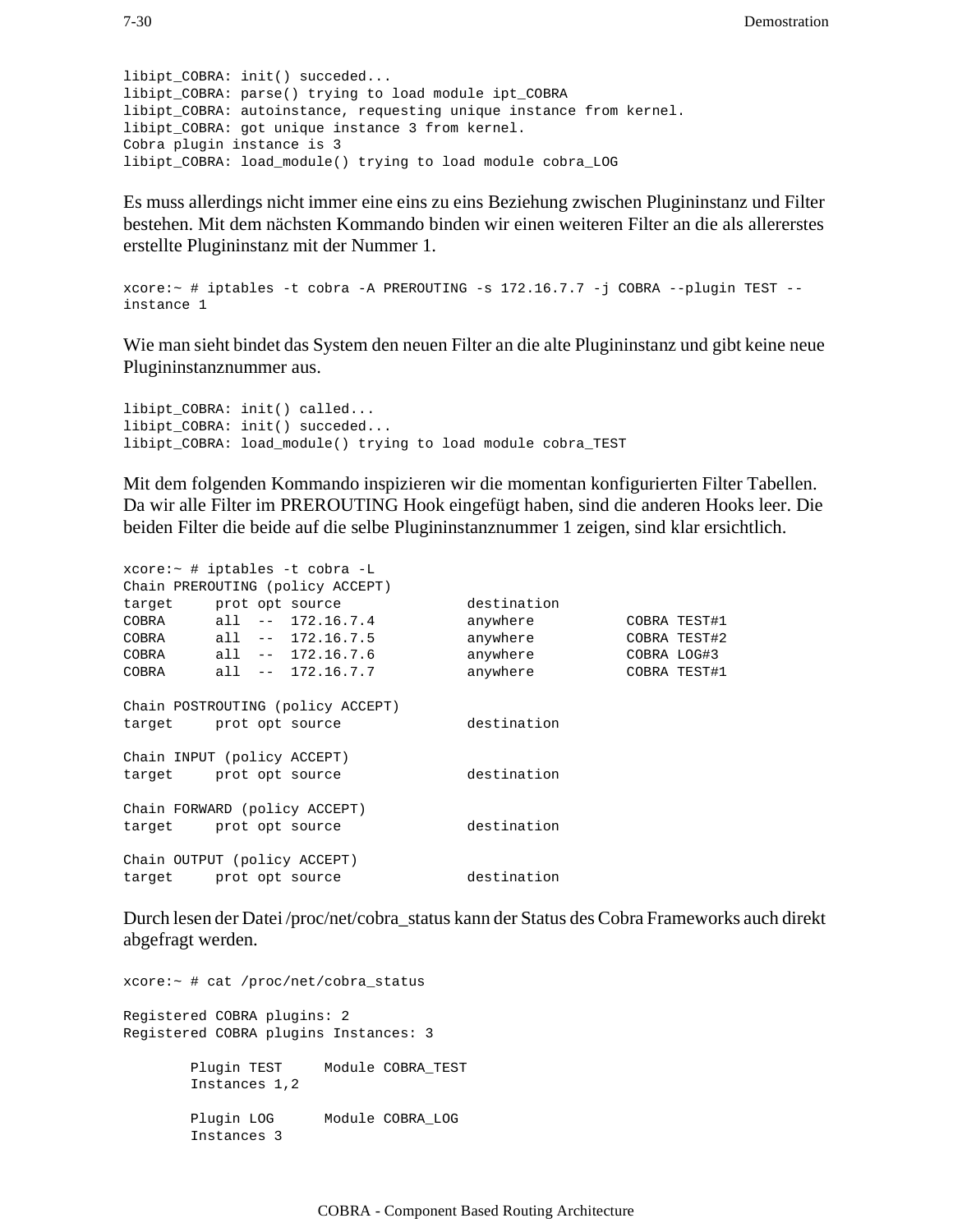Um nun auch noch die zur Laufzeit mögliche Rekonfiguration eines Plugins zu demonstrieren, senden wir der Plugininstanz des LOG Plugins mit der Nummer 3 einen neuen Konfigurationsstring.

```
xcore:~ # cat > /proc/net/cobra_status
LOG#3 new configuration string
```
Um die Demonstration zu beenden, werden nun alle Filter wieder gelöscht. Und daraufhin alle Cobra Module wieder aus dem Speicher entfernt.

```
xcore:~ # iptables -t cobra -D PREROUTING 1
xcore:~ # iptables -t cobra -D PREROUTING 1
xcore:~ # iptables -t cobra -D PREROUTING 1
xcore:~ # iptables -t cobra -D PREROUTING 1
xcore:~ # lsmod<br>Module<br>cobra LOG
Module Size Used by
cobra_LOG 4324 0 (unused)
cobra_TEST 1756 0 (unused)
ipt_COBRA 7992 1 [cobra_LOG cobra_TEST]
iptable_cobra 3552 0 (autoclean) (unused)
ip_tables 14648 2 [iptable_cobra ipt_COBRA]
ne2k-pci 5436 1 (autoclean)
8390 7180 0 (autoclean) [ne2k-pci]
```
xcore:~ # rmmod cobra\_TEST cobra\_LOG iptable\_cobra ipt\_COBRA ip\_tables

### <span id="page-38-0"></span>**7. 2. Debug Ausgabe - Erklärungen**

Im nun folgenden Kapitel werden die Debug Meldungen des Cobra Frameworks des im vorherigen Kapitel gezeigten Beispielsdurchlaufs erklärt. Das Cobra Framework loggt über den klogd direkt in den syslogd des Systems.

Mit dem Laden des ersten Plugins und dessen Instanzierung werden die Module ip tables, ipt COBRA, iptable\_cobra, wie auch das eigentliche Plugin cobra\_TEST geladen. Dies wird durch die Modulabhängigkeiten erzwungen und automatisch vom System erledigt.

Als erstes wird ip\_tables geladen.

Sep 4 15:20:38 xcore kernel: ip\_tables: (c)2000 Netfilter core team

Da die Kommandozeile auf das Cobra Target Bezug nimmt, wird das ipt\_COBRA Modul geladen. Bei seiner Initialisierung erstellt es die zwei Dateien /proc/net/cobra\_instance und /proc/ net/cobra\_status.

Sep 4 15:20:38 xcore kernel: COBRA\_TARGET: init() called... Sep 4 15:20:38 xcore kernel: COBRA\_TARGET: init() - create\_proc\_entry('/proc/net/ cobra\_instance') succeeded... Sep 4 15:20:38 xcore kernel: COBRA\_TARGET: init() - create\_proc\_entry('/proc/net/ cobra\_status') succeeded... Sep 4 15:20:38 xcore kernel: COBRA\_TARGET: init() succeded...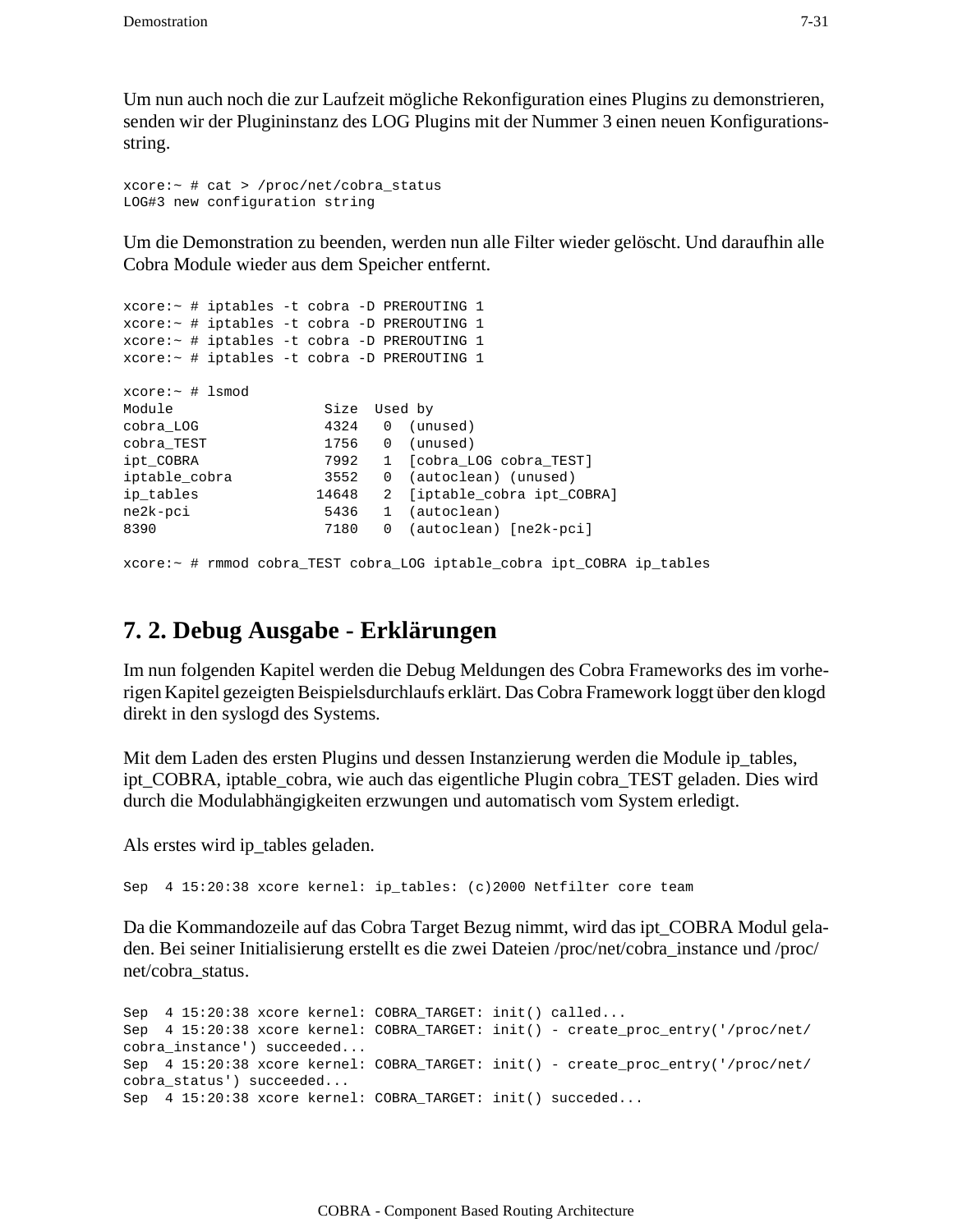Das Userspacetool iptables erfragt daraufhin beim Cobra Target die nächste freie Plugininstanznummer an und erhält die Nummer 1.

Sep 4 15:20:38 xcore kernel: COBRA\_TARGET: pf\_instance\_read - returning instance 1

Das cobra\_TEST Plugin wird nun geladen und es wird eine Instanz desselben erzeugt die die eindeutige Instanznummer 1 erhält.

Sep 4 15:20:38 xcore kernel: COBRA: cobra\_init(TEST) called... Sep 4 15:20:38 xcore kernel: COBRA\_TEST: load() called... Sep 4 15:20:38 xcore kernel: COBRA\_TEST: load() succeded...

Die Instanz des geladenen Plugins registriert sich nun beim Cobra Target.

```
Sep 4 15:20:38 xcore kernel: COBRA_TARGET: cobra_register(TEST) called...
Sep 4 15:20:38 xcore kernel: COBRA: cobra_init(TEST) succeded...
```
Der neue Filter muss nun in der Cobra Tabelle eingetragen werden, was bedingt, dass das Cobra Tabellen Modul iptable\_cobra geladen wird und sich in allen 5 IPv4 Hooks registriert.

```
Sep 4 15:20:38 xcore kernel: COBRA_TABLE: init() called...
Sep 4 15:20:38 xcore kernel: COBRA_TABLE: registering table cobra...
Sep 4 15:20:38 xcore kernel: COBRA_TABLE: registering ipt_ops[0]...
Sep 4 15:20:38 xcore kernel: COBRA_TABLE: registering ipt_ops[1]...
Sep 4 15:20:38 xcore kernel: COBRA_TABLE: registering ipt_ops[2]...
Sep 4 15:20:38 xcore kernel: COBRA_TABLE: registering ipt_ops[3]...
Sep 4 15:20:38 xcore kernel: COBRA_TABLE: registering ipt_ops[4]...
Sep 4 15:20:38 xcore kernel: COBRA_TABLE: init() succeded
```
Als letztes wird nun die neue Plugininstanz konfiguriert.

```
Sep 4 15:20:38 xcore kernel: COBRA_TARGET: configuring plugin TEST instance 1.
Sep 4 15:20:38 xcore kernel: COBRA_TARGET: config() dispatching to plugin TEST#1
Sep 4 15:20:38 xcore kernel: COBRA_TEST: config() called for plugin TEST#1 with config 
'initial config string for first instance'
Sep 4 15:20:38 xcore kernel: COBRA_TARGET: checkentry(TEST): adding plugin instance 1
```
Das Erstellen einer weiteren Instanz desselben Plugins ist für das Framework nun eine kleine Sache. Das Userspacetool iptables erfragt die nächste freie Instanznummer, erstellt die entsprechenden Tabelleneinträge und konfiguriert die neue Instanz.

```
Sep 4 15:21:19 xcore kernel: COBRA_TARGET: pf_instance_read - returning instance 2
Sep 4 15:21:19 xcore kernel: COBRA_TARGET: configuring plugin TEST instance 2.
Sep 4 15:21:19 xcore kernel: COBRA_TARGET: config() dispatching to plugin TEST#2
Sep 4 15:21:19 xcore kernel: COBRA_TEST: config() called for plugin TEST#2 with config 
'initial config string for second instance'
Sep 4 15:21:19 xcore kernel: COBRA_TARGET: checkentry(TEST): adding plugin instance 2
```
Erst das Erstellen einer Instanz eines neuen Plugins erfordert das erneute registrieren des Plugins beim Cobra Target. Danach läuft der selbe Vorgang wie bei den beiden vorherigen Instanzen ab.

Sep 4 15:22:10 xcore kernel: COBRA\_TARGET: pf\_instance\_read - returning instance 3 Sep 4 15:22:10 xcore kernel: COBRA: cobra\_init(LOG) called... Sep 4 15:22:10 xcore kernel: COBRA\_LOG: load() called... Sep 4 15:22:10 xcore kernel: COBRA\_LOG: load() succeded...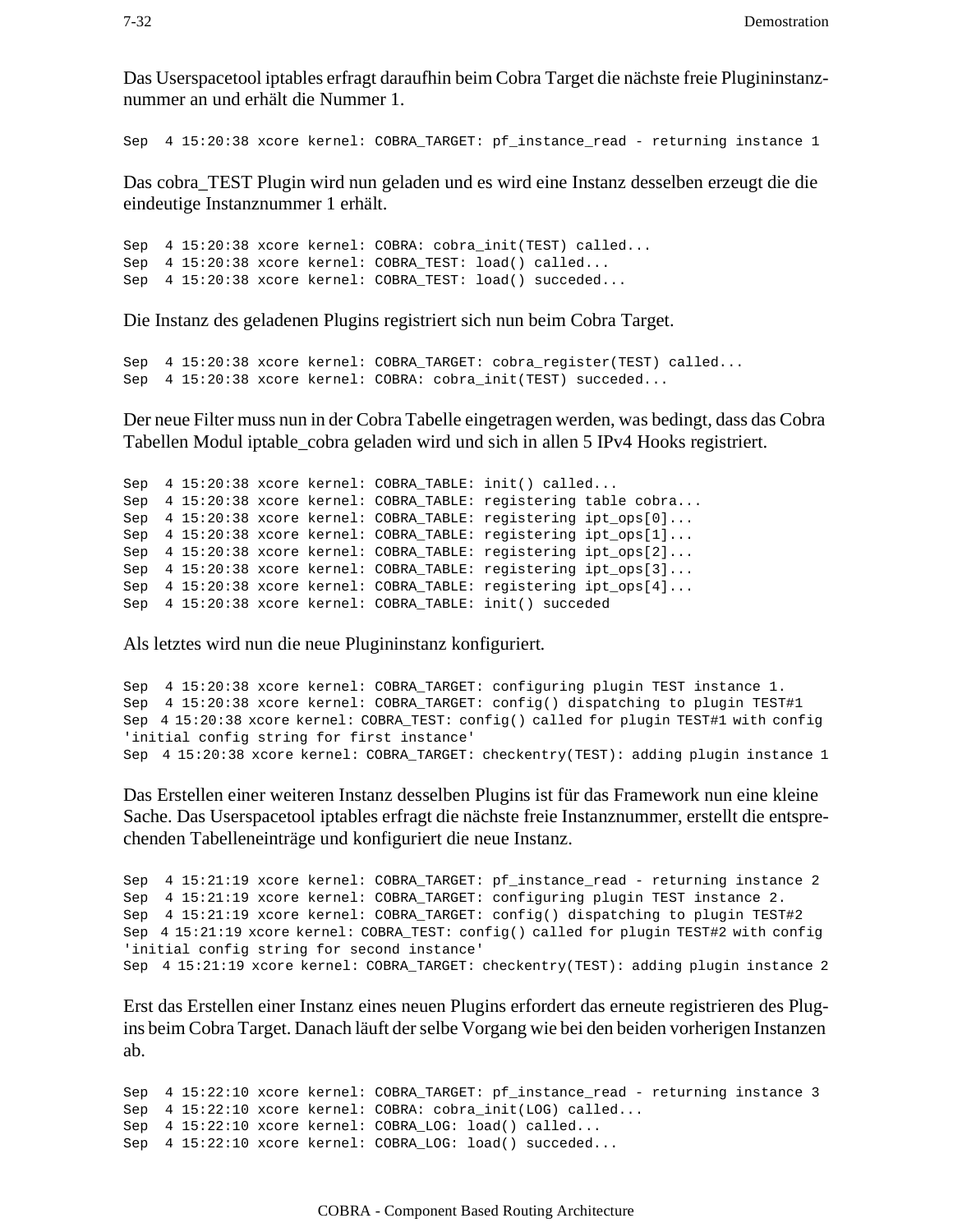```
Sep 4 15:22:10 xcore kernel: COBRA_TARGET: cobra_register(LOG) called...
Sep 4 15:22:10 xcore kernel: COBRA: cobra_init(LOG) succeded...
Sep 4 15:22:10 xcore kernel: COBRA_TARGET: configuring plugin LOG instance 3.
Sep 4 15:22:10 xcore kernel: COBRA_TARGET: config() dispatching to plugin LOG#3
Sep 4 15:22:10 xcore kernel: COBRA_LOG: config() called for plugin LOG#3 with config 
'initial config string for first instance'
Sep 4 15:22:10 xcore kernel: COBRA_TARGET: checkentry(LOG): adding plugin instance 3
```
Das Erstellen eines weiteren Filters für eine schon existierende Plugininstanz gibt keine weiteren Meldungen aus.

Im Folgenden wurde dann noch die Status Datei /proc/net/cobra\_status gelesen.

```
Sep 4 15:23:53 xcore kernel: COBRA_TARGET: hashprint(TEST)
Sep 4 15:23:53 xcore kernel: COBRA_TARGET: hashprint(TEST) - Instance 1
Sep 4 15:23:53 xcore kernel: COBRA_TARGET: hashprint(TEST) - Instance 2
Sep 4 15:23:53 xcore kernel: COBRA_TARGET: hashprint(LOG)
Sep 4 15:23:53 xcore kernel: COBRA_TARGET: hashprint(LOG) - Instance 3
Sep 4 15:23:53 xcore kernel: COBRA_TARGET: pf_status_read - returning 158 bytes
```
Das Rekonfigurieren der Plugininstanz mit der Nummer 3, durch schreiben auf die Status Datei /proc/net/cobra\_status, löst die Rekonfiguration der Instanz aus.

```
Sep 4 15:24:42 xcore kernel: COBRA_TARGET: pf_status_write - accepting 31 bytes
Sep 4 15:24:42 xcore kernel: COBRA_TARGET: reconfiguring plugin LOG instance 3.
Sep 4 15:24:42 xcore kernel: COBRA_LOG: reconfig() called for plugin LOG#3 with config 
'new configuration string'
```
Nun wurden alle Filter im PREROUTING Hook gelöscht und dann alle Module in der Reihenfolge ihrer Abhängigkeiten wieder aus dem Speicher entfernt. Wie man sieht, deregistrieren sich alle Plugininstanzen beim Cobra Target, bevor dieses ebenfalls aus dem Speicher entfernt wird, und die Cobra Tabelle deregistriert alle 5 IPv4 Hooks.

```
Sep 4 15:25:50 xcore kernel: COBRA: cobra_exit(TEST) called...
Sep 4 15:25:50 xcore kernel: COBRA_TARGET: cobra_unregister(TEST) called...
Sep 4 15:25:50 xcore kernel: COBRA_TARGET: cobra_unregister(TEST): removing instance 
1
Sep 4 15:25:50 xcore kernel: COBRA_TARGET: cobra_unregister(TEST): removing instance 
2
Sep 4 15:25:50 xcore kernel: COBRA_TARGET: cobra_unregister(LOG): removing instance 3
Sep 4 15:25:50 xcore kernel: COBRA_TEST: unload() called...
Sep 4 15:25:50 xcore kernel: COBRA_TEST: unload() succeded...
Sep 4 15:25:50 xcore kernel: COBRA: cobra_exit(TEST) succeded...
Sep 4 15:25:50 xcore kernel: COBRA: cobra_exit(LOG) called...
Sep 4 15:25:50 xcore kernel: COBRA_TARGET: cobra_unregister(LOG) called...
Sep 4 15:25:50 xcore kernel: COBRA_LOG: unload() called...
Sep 4 15:25:50 xcore kernel: COBRA_LOG: unload() succeded...
Sep 4 15:25:50 xcore kernel: COBRA: cobra_exit(LOG) succeded...
Sep 4 15:25:50 xcore kernel: COBRA_TABLE: fini() called...
Sep 4 15:25:50 xcore kernel: COBRA_TABLE: unregistering ipt_ops[0]..
Sep 4 15:25:50 xcore kernel: COBRA_TABLE: unregistering ipt_ops[1]..
Sep 4 15:25:50 xcore kernel: COBRA_TABLE: unregistering ipt_ops[2]..
Sep 4 15:25:50 xcore kernel: COBRA_TABLE: unregistering ipt_ops[3]..
Sep 4 15:25:50 xcore kernel: COBRA_TABLE: unregistering ipt_ops[4]..
Sep 4 15:25:50 xcore kernel: COBRA_TABLE: unregistering cobra table...
Sep 4 15:25:50 xcore kernel: COBRA_TABLE: fini() succeded
Sep 4 15:25:50 xcore kernel: COBRA_TARGET: fini() called...
Sep 4 15:25:50 xcore kernel: COBRA_TARGET: fini() succeded...
```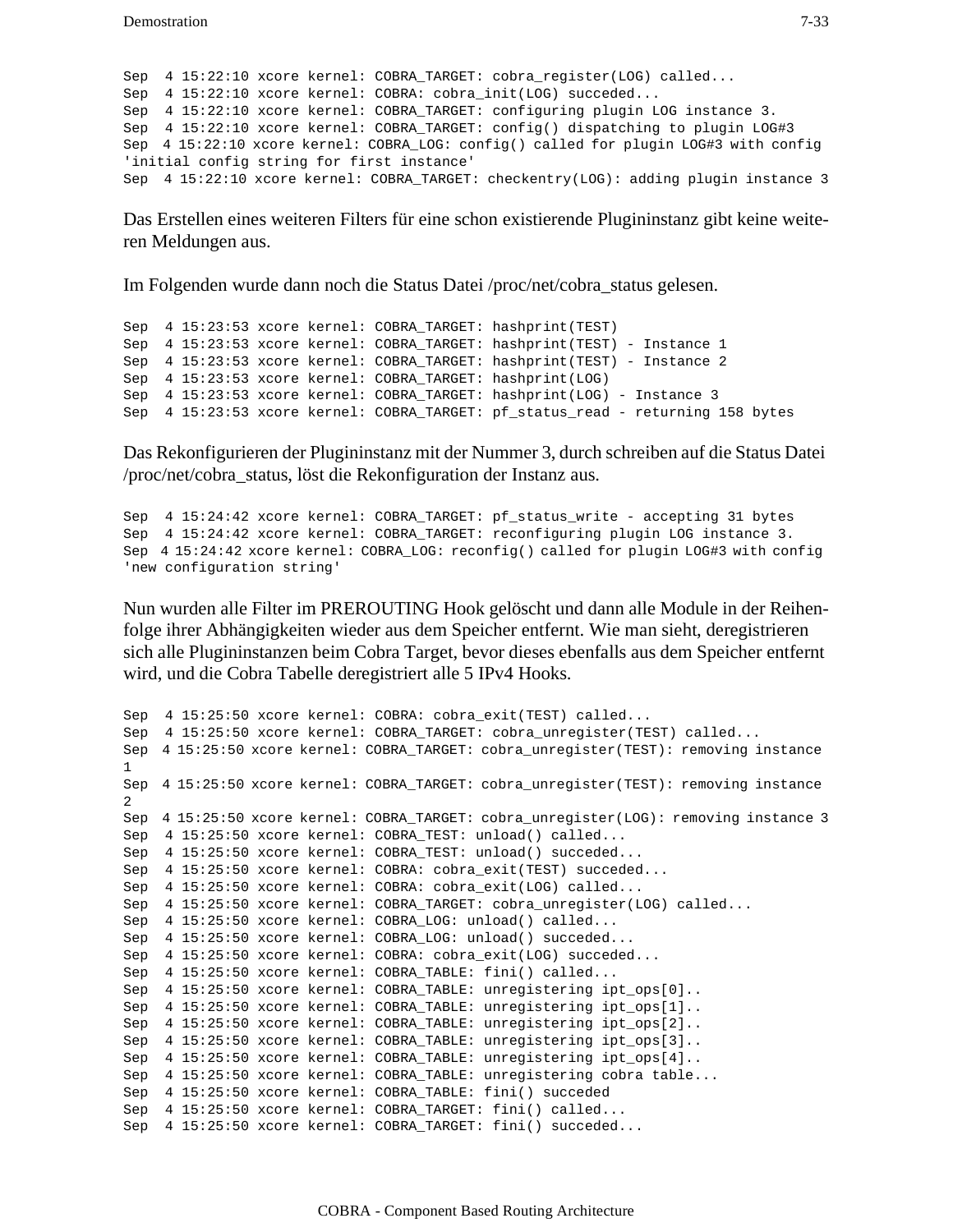7-34 Demostration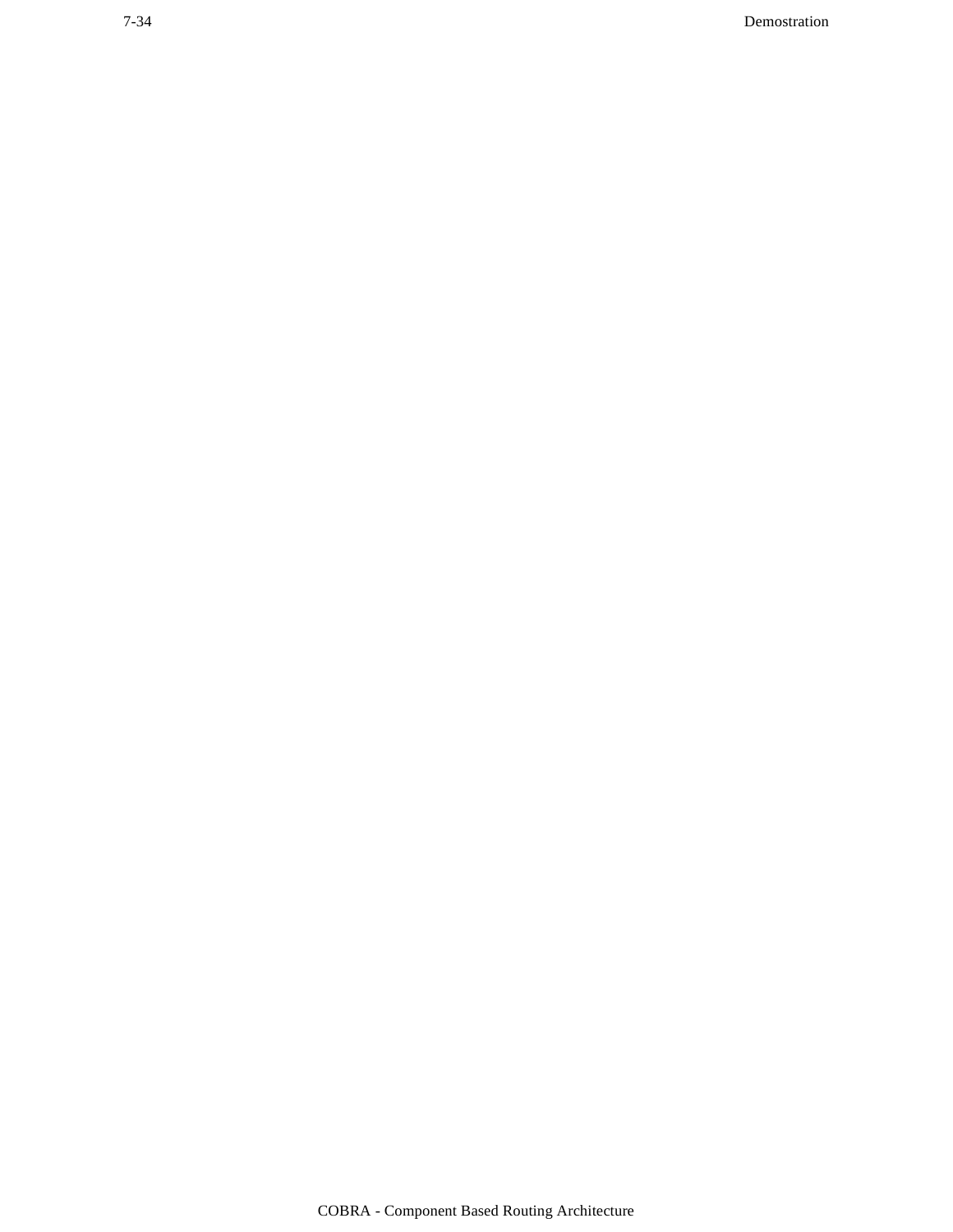# <span id="page-42-0"></span>**8. Schlussfolgerungen und Ausblick**

Das Resultat dieser Arbeit ist ein komplettes Plugin Framework, das die gesetzten Ziele in allen Punkten erfolgreich implementiert.

Das Netfilter Framework des Linux Kernels hat die Implementation stark vereinfacht und ermöglichte eine sehr gelungene Verschmelzung der Cobra Anforderungen mit den schon vorhandenen modularen Netfilter Konzepten. Infolgedessen konnte der Cobra Kernel Code sehr übersichtlich und modular implementiert werden.

Durch die Benutzung von Codemakros und der Verlagerung von Initalisierungroutinen in die Header Dateien wurde es möglich, ein sehr einfaches und übersichtliches Plugin Konzept zu entwerfen. Dies ermöglicht es, Cobra Plugins auf einfachste Art und Weise zu entwerfen und zu schreiben.

Flows lassen sich flexibel und in beliebiger Menge dynamisch zur Laufzeit an beliebig viele Plugininstanzen binden, ohne die Effizienz des Cobra Frameworks massgeblich im Vergleich zum Netfilter Framework, zu verändern.

In Zukunft wird es möglich sein, Plugins über das Netz auf speziellen Plugin Servern bereitzustellen. Einfache oder mehrstufige Plugin Server Infrastrukturen mit oder ohne Caching der Plugins wären denkbar.

Die Flow zu Plugin Assoziation könnte Remote erfolgen. So wären sowohl zentral gesteuerte, wie auch dynamisch anpassungsfähige globale Szenarien, sowohl manueller wie auch automatischer Art, denkbar.

All dies wird natürlich ganz neue Anforderungen an die Sicherheit und Authentisierung der entsprechenden Parteien stellen.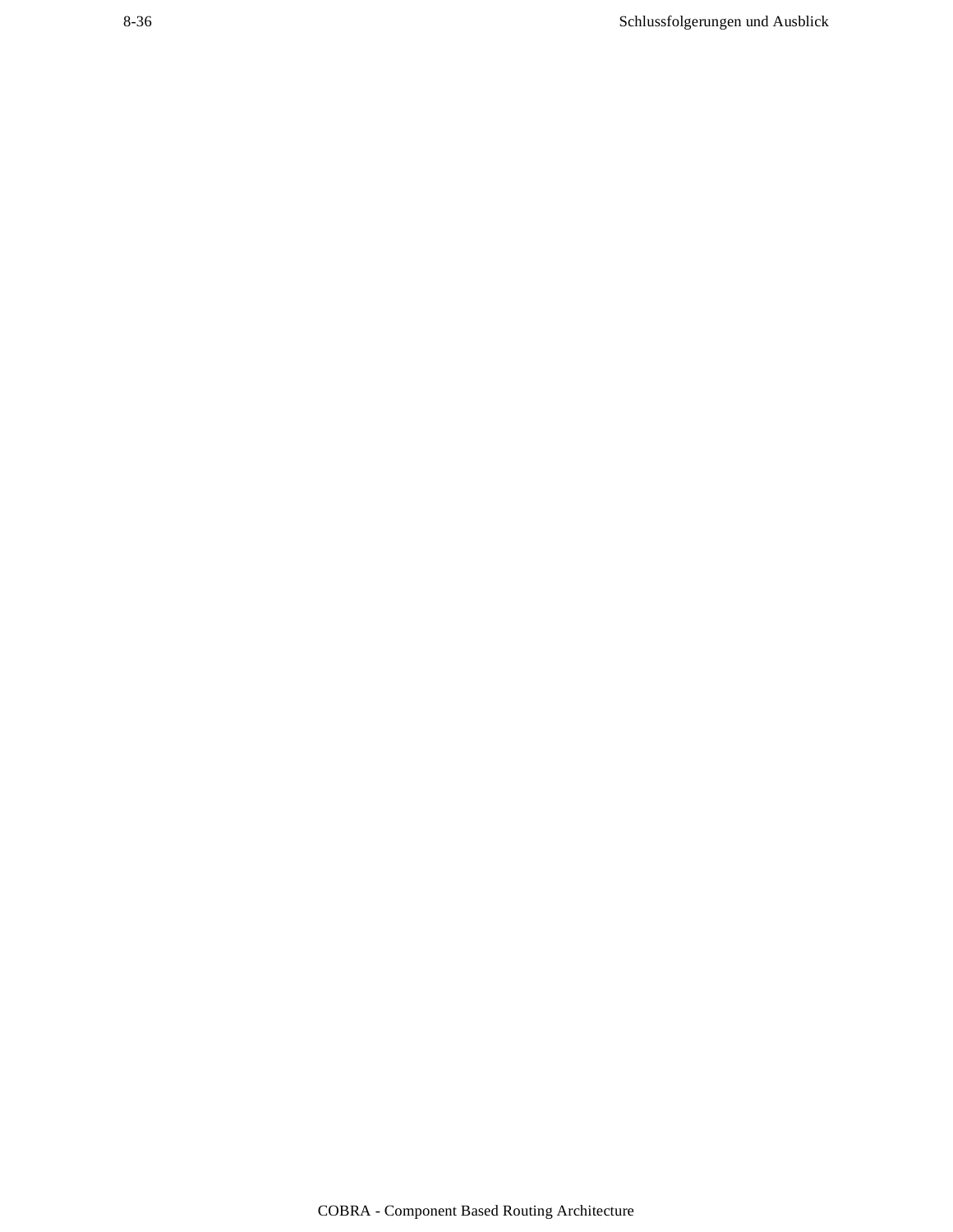# <span id="page-44-0"></span>**9. Anhang**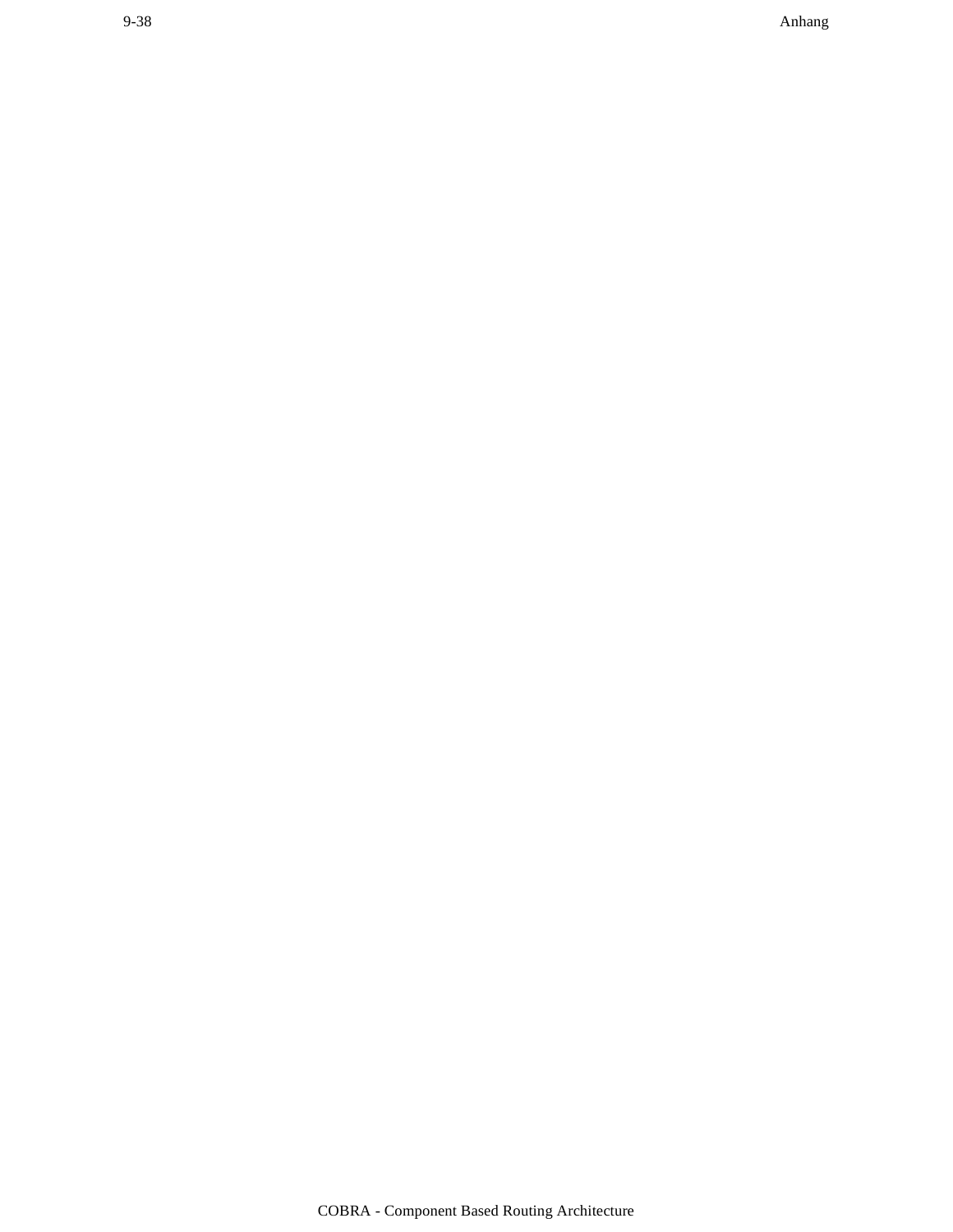<span id="page-46-0"></span>

| Aufgabenstellung:  | Prof. Dr. B. Plattner, Ralph Keller |
|--------------------|-------------------------------------|
| Titel:             | <b>Router Plugins für Linux</b>     |
| Beginn der Arbeit: | 12. März 2001                       |
| Abgabetermin:      | 15. Juni 2001                       |
| Betreuung:         | Ralph Keller, Lukas Ruf             |
| Arbeitsplatz:      | ETZ G69                             |
| Umgebung:          | Linux, C                            |

### **9. A. 1. Einleitung**

Aktive Netzwerke (Active Networks) werden es in Zukunft ermöglichen, Netzwerke den eigenen Bedürfnissen nach zu programmieren, um neue Netzwerkdienste rasch und unkompliziert einführen zu können.

Die am TIK entwickelte Active Network Node (ANN) Architektur [\[2\]](#page-54-3) [\[3\]](#page-54-4) erlaubt es, sogenannte *Plugins*, welche ausführbaren Code enthalten, zur Laufzeit dynamisch in den Betriebssystemkernel zu installieren. Damit wird ermöglicht, den Netzwerkknoten auf flexible Weise mit beliebiger Funktionalität zu erweitern. Zum Beispiel kann ein Benutzer ein Ver- und Entschlüsselungs-Plugin im Netz installieren, um zu erreichen, dass sein Datenverkehr verschlüsselt übertragen wird. Ein Netzwerkbenutzer hat somit die Möglichkeit, Plugins in Routers zu installieren, um einzelne Flows oder aggregierte Flows speziell nach seinen Bedürfnissen zu verarbeiten.

Linux bietet mit der Netfilter-Architektur [\[4\]](#page-54-5) eine elegante Möglichkeit, den Betriebssystemkernel zur Laufzeit mit beliebiger Netzwerk-Funktionalität zu erweitern. Spezifische Netzwerkkomponenten (wie NAT, SYN-Tracing etc.) wurden bereits erfolgreich mittels Netfilter implementiert.

In dieser Arbeit geht es nun darum, eine Architektur basierend auf Netfilter zu entwickeln, die es erlaubt, beliebige Komponenten (Plugins) für aktive Netzwerke in den Betriebssystemkernel zu laden. Das Framework soll auf flexible Art undWeise ankommende Pakete einer entsprechenden Plugininstanz zuweisen können.

Dabei sollen die folgenden Kriterien erfüllt sein:

- Flexibilität: Pakete sollten flexibel zu einer Plugininstanz zugewiesen werden können
- Effizienz: Die Ausführung einer Plugininstanz sollte effizient gestaltet sein, der Overhead sollte vertretbar bleiben.
- Integration: Die Plugin-Architektur sollte optimal in Netfilter unter Linux integriert werden

### **9. A. 2. Aufgabenstellung**

.

Entwickeln Sie ein allgemeingültiges Konzept, welches es erlaubt, Plugins zu instanzieren und an Flows zu binden, sodass ankommende Pakete entsprechend verarbeitet werden. Bestimmen Sie, welche Erweiterungen an der bestehenden Netfilter-Architektur [\[4\]](#page-54-5) für Linux notwendig sind, um ihr Design umzusetzen.Implementieren Sie schliesslich ihr Design in Form von einem oder mehreren Netfilter Modulen.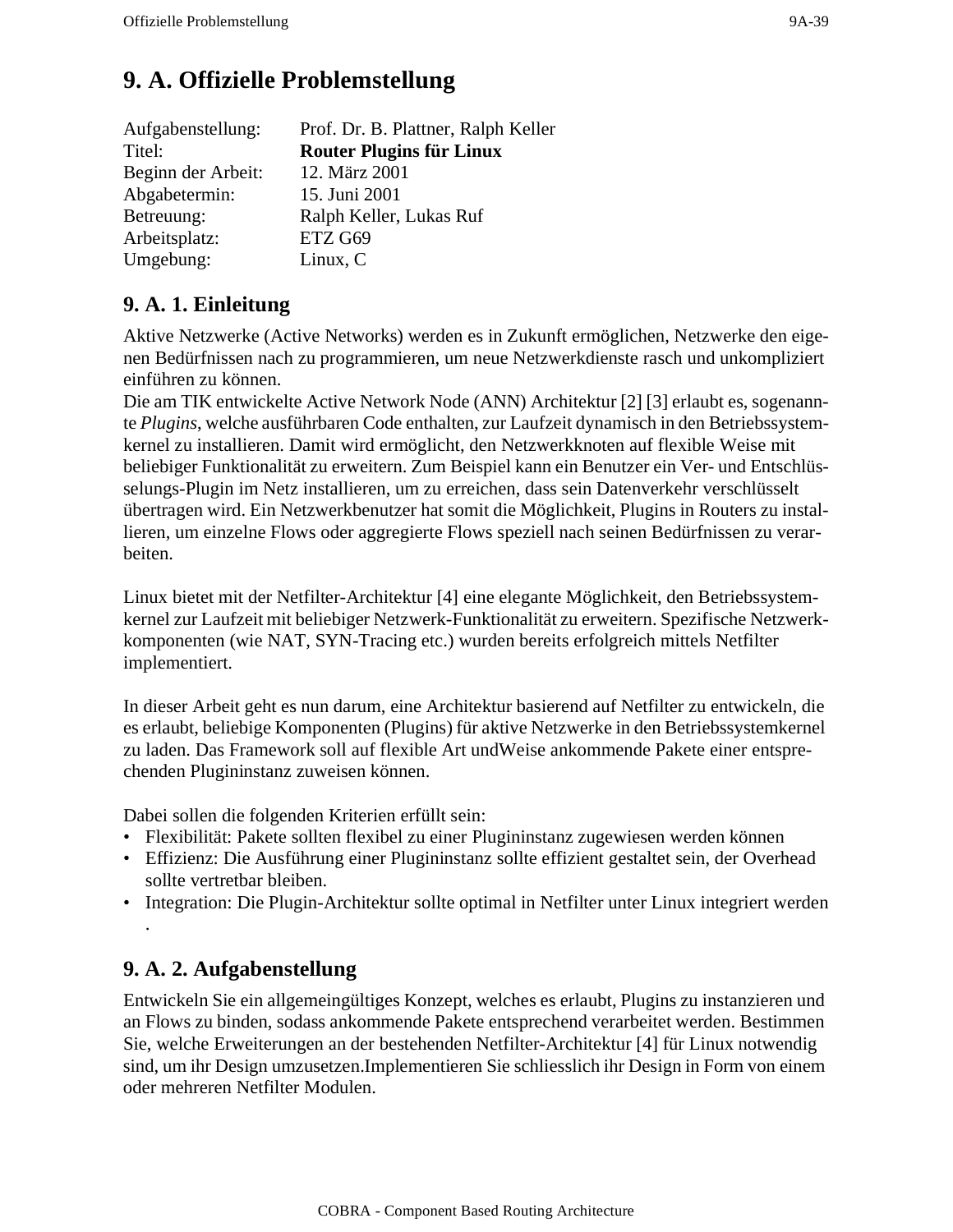## **9. A. 2. 1. Ziel**

Ziel dieser Arbeit ist ein lauffähiges, flexibles and effizientes Framework, welches es erlaubt, Flows so zu konfigurieren, dass sie durch entsprechende Plugininstanzen verarbeitet werden. Demonstrieren Sie die Funktionsweise, indem Sie zeigen, wie ein bestimmter Flow mittels eines entsprechenden Plugins verarbeitet werden kann.

## **9. A. 2. 2. Vorgehen**

- Lesen Sie sich in die Literatur zum Thema ein [\(\[1\]](#page-54-1), [\[2\]](#page-54-3) und [\[3\]](#page-54-4)).
- Machen Sie sich mit der bestehenden ANN-Plattform sowohl von NetBSD als auch Linux vertraut  $([7])$  $([7])$ .
- Erstellen Sie sich einen Zeitplan.
- Betrachten Sie die bestehende Netfilter-Architektur [\[4\]](#page-54-5) und erstellen Sie ein Design, welches erlaubt, Flows an Plugininstanzen zu binden.
- Bestimmen Sie die Komponenten, welche für die Konfiguration (im Userspace) und Ausführung von Plugins (im Kernel) notwendig sind.
- Implementieren Sie die notwendigen Komponenten unter Linux. Achten Sie auf ein modulares Design, und vermeiden Sie Modifikationen am Standard-Kernel wenn möglich.
- Demonstrieren Sie die Lauffähigkeit ihres System indem Sie zeigen, wie ein sehr einfaches Plugin in den Kernel geladen werden kann, eine Instanz des Plugin an einen Filter gebunden wird und ankommende Pakete durch die entsprechende Plugininstanz verarbeitet werden. Das Plugin kann dabei sehr einfach gestaltet sein, es muss nur die Funktionsweise ihres Frameworks gezeigt werden.
- Auf eine klare und ausführliche Dokumentation wird besonders Wert gelegt. Es wird empfohlen, diese laufend nachzuführen und insbesondere die entwickelten Konzepte ausführlich schriftlich festzuhalten.

# **9. A. 2. 3. Bemerkungen**

- Mit dem Betreuer sind wöchentliche Sitzungen zu vereinbaren. In diesen Sitzungen soll mündlich über den Fortgang der Arbeit berichtet und anstehende Probleme diskutiert werden.
- Es ist ein Zeitplan für den Ablauf der Arbeit vorzulegen und mit dem Betreuer abzustimmen.
- Am Ende des zweiten Monats der Arbeit soll ein kurzer schriftlicher Zwischenbericht abgegeben werden, der über den Stand der Arbeit Auskunft gibt.
- Die Dokumentation ist vorzugsweise mit dem Textverarbeitungsprogramm *FrameMaker*  oder *Latex* zu erstellen.

# **9. A. 3. Ergebnisse der Arbeit**

Neben einem mündlichen Vortrag von 20 Minuten Dauer im Rahmen des Fachseminars Kommunikationssysteme sind die folgenden schriftlichen Unterlagen abzugeben:

- Ein Bericht (in 3 Exemplaren). Dieser enthält eine Darstellung der Problematik, eine Beschreibung der untersuchten Entwurfsalternativen, eine Begründung für die getroffenen Entwurfsentscheidungen, sowie eine Liste der gelösten und ungelösten Probleme. Eine kritische Würdigung der gestellten Aufgabe und des vereinbarten Zeitplanes runden den Bericht ab.
- Ein Handbuch zum fertigen System bestehend aus Systemübersicht und Implementationsbeschreibung,
- Eine Sammlung aller zum System gehörender Software.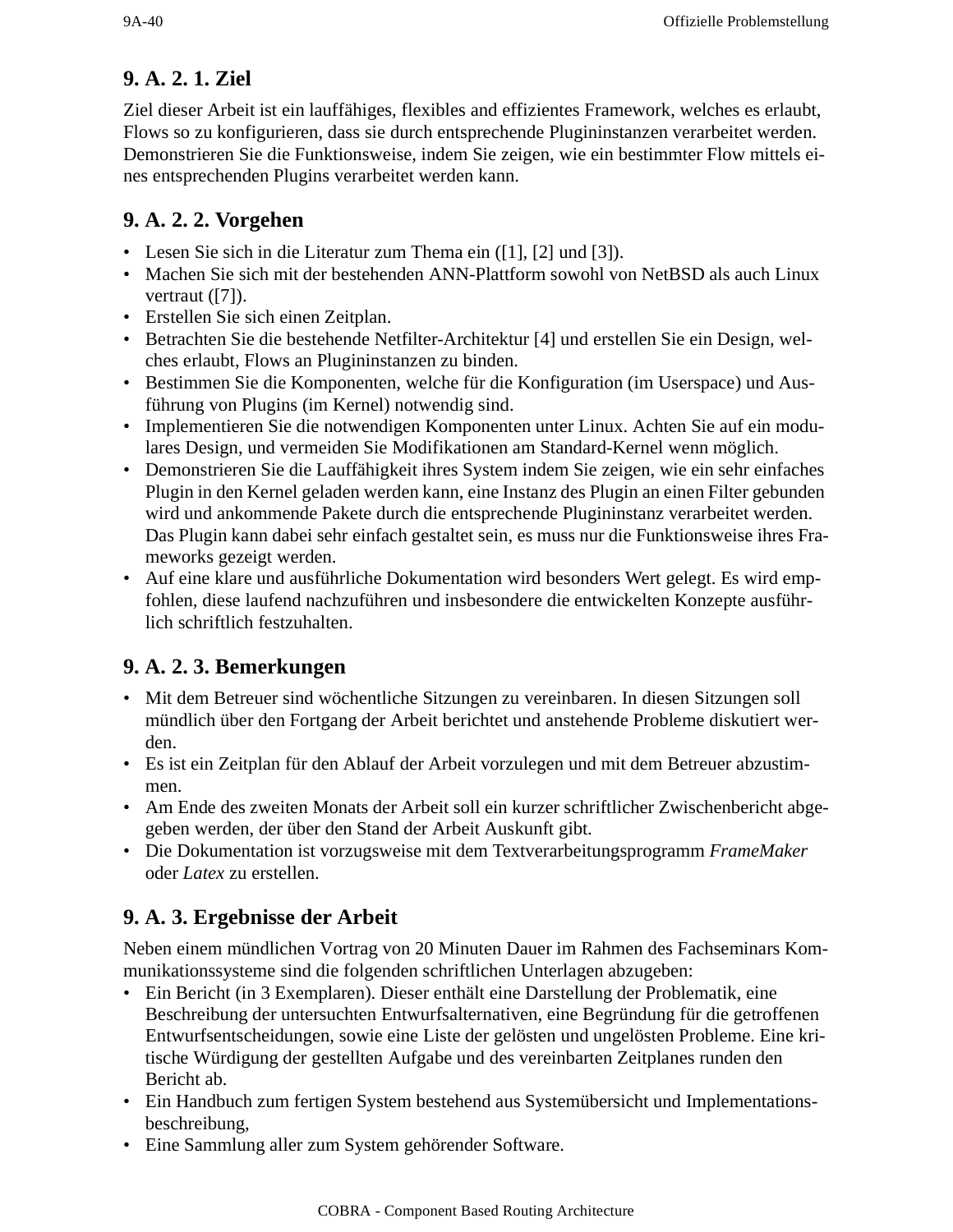• Eine englischsprachige Zusammenfassung von 1 bis 2 Seiten, die einem Aussenstehenden einen schnellen Überblick über die Arbeit gestattet. Die Zusammenfassung ist wie folgt zu gliedern: (1) Introduction, (2) Aims & Goals, (3) Results, (4) Further Work.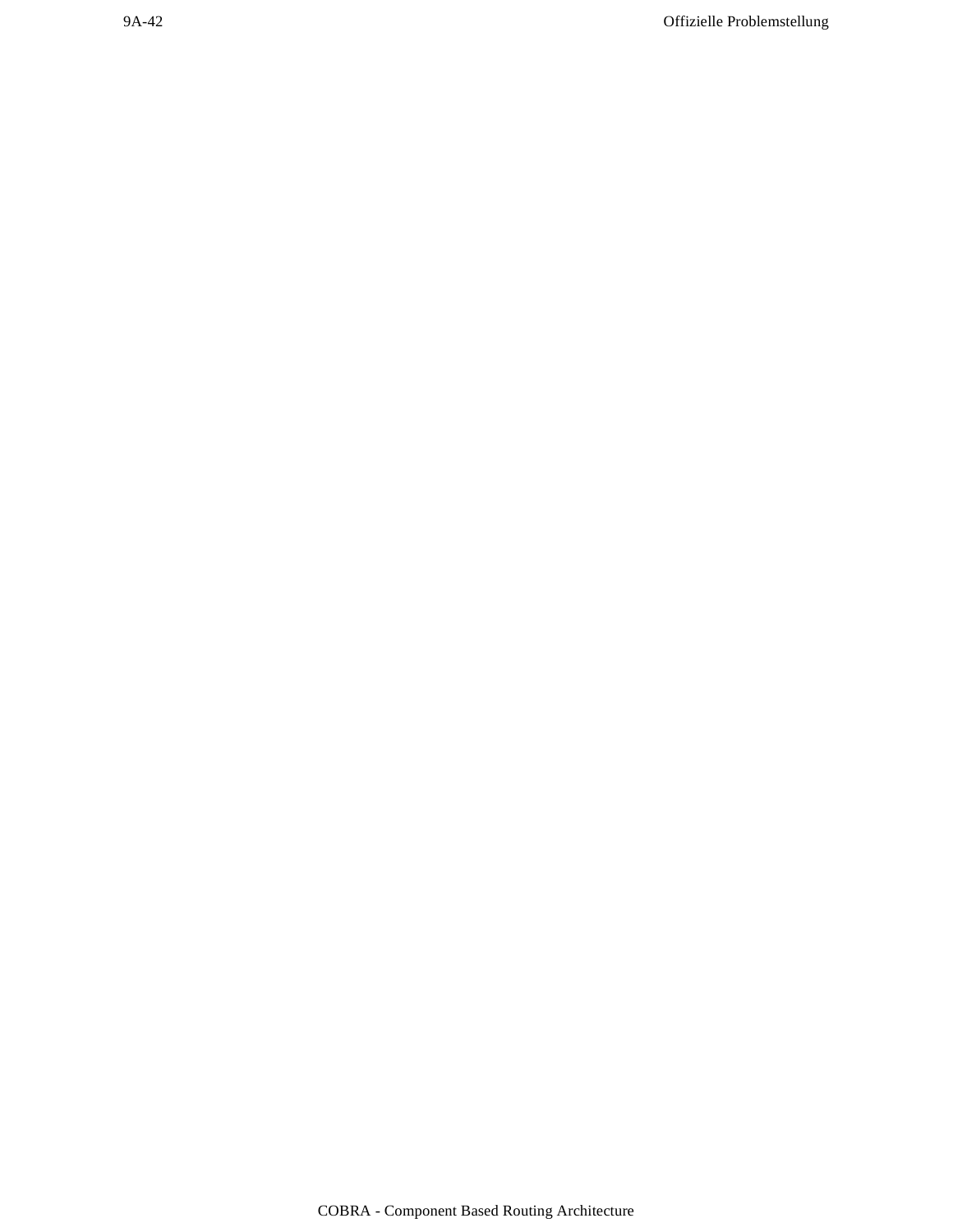## <span id="page-50-0"></span>9. B. Liste aller Bilder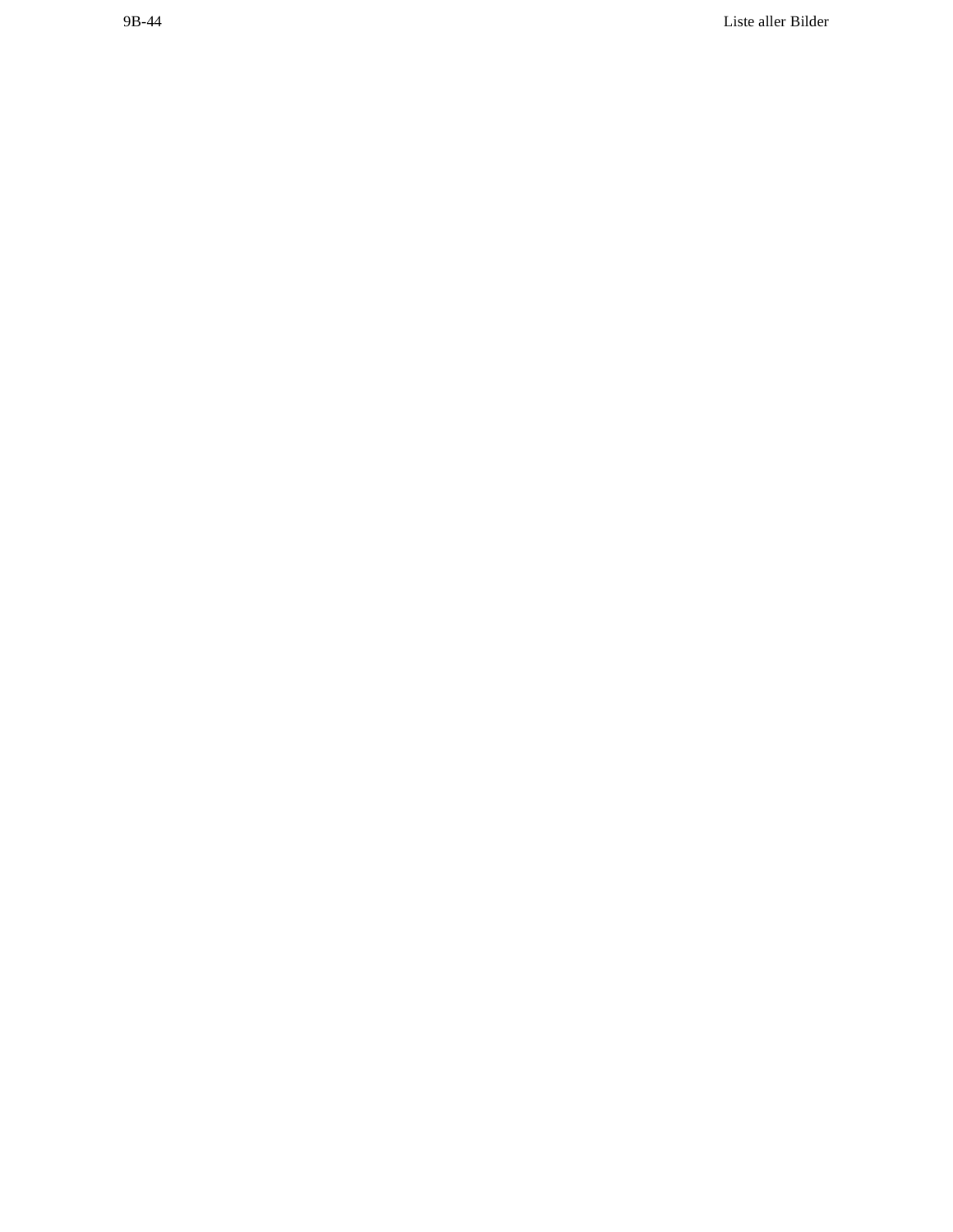# <span id="page-52-0"></span>**9. C. Cobra Sourcen**

Die Sourcen des Cobra Frameworks wie auch die Vorstellungspresentation und Dokumentation können auf der folgenden Website bezogen werden:

http://cobra.digital-impact.ch/

Für allfällige Fragen und Anregungen bezüglich des Cobra Frameworks ist der Author unter den folgenden Email Adressen ereichbar:

amir@digital-impact.ch

und

amir@guindehi.ch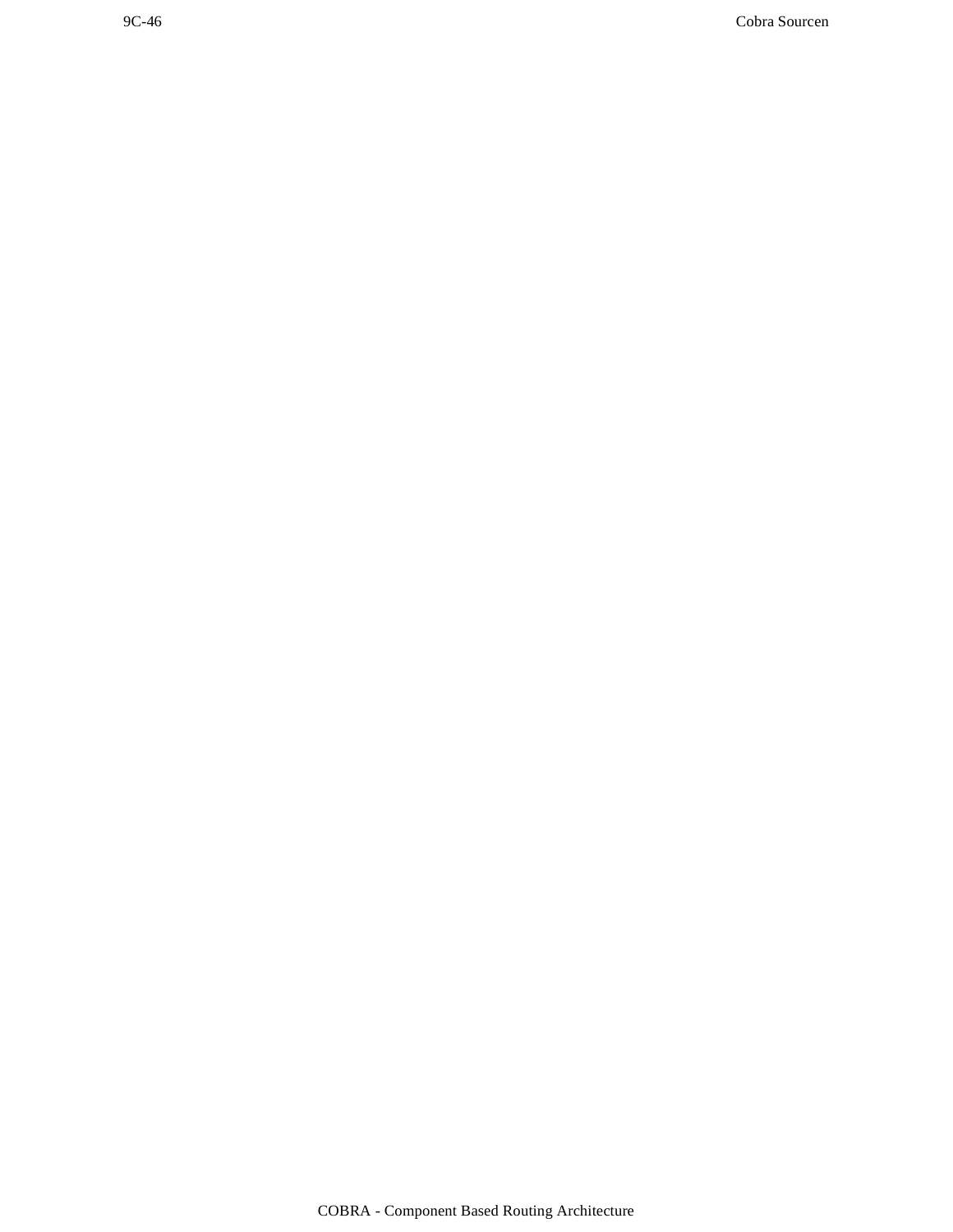## <span id="page-54-0"></span>**9. D. Referenzen**

- <span id="page-54-1"></span>[1] ANN - A Scalable, High Performance Active Network Node. http://www.arl.wustl.edu/arl/projects/ann/ann.html
- <span id="page-54-3"></span>[2] Decasper, D., Dittia, Z., Parulkar, G., Plattner, B., "Router Plugins - A Modular and Extensible Software Framework for Modern High Performance Integrated Services Routers", Washington University Tech Report WUCS-98-08, February 1998
- <span id="page-54-4"></span>[3] Decasper, D., Parulkar, G., Choi, S., DeHart, J.,Wolf, T., Plattner, B., "A Scalable, High Performance Active Network Node", In IEEE Network, January/February 199
- <span id="page-54-5"></span>[4] Netfilter Project, IP Tables. http://netfilter.samba.org/
- <span id="page-54-2"></span>[5] Amir Guindehi: Ein durch Quality of Services (QoS) erweitertes Internet. http://www.amir.ch/papers/QoS-Internet-V2.pdf
- [6] Prof. Dr. Burkhard Stiller: Protokolle für Multimediakommunikation: WS 2000/2001, Eidgenössische Technische Hochschule Zürich, Departement für Elektrotechnik und Departement für Informatik
- <span id="page-54-6"></span>[7] Router Plugins Toolkit. http://www.tik.ee.ethz.ch/~crossbow/rp/
- [8] Shreedhar M., Varghese G., "Efficient Fair Queueing using Deficit Round Robin", Proc. ACM SIGCOMM, August/September, 1995.